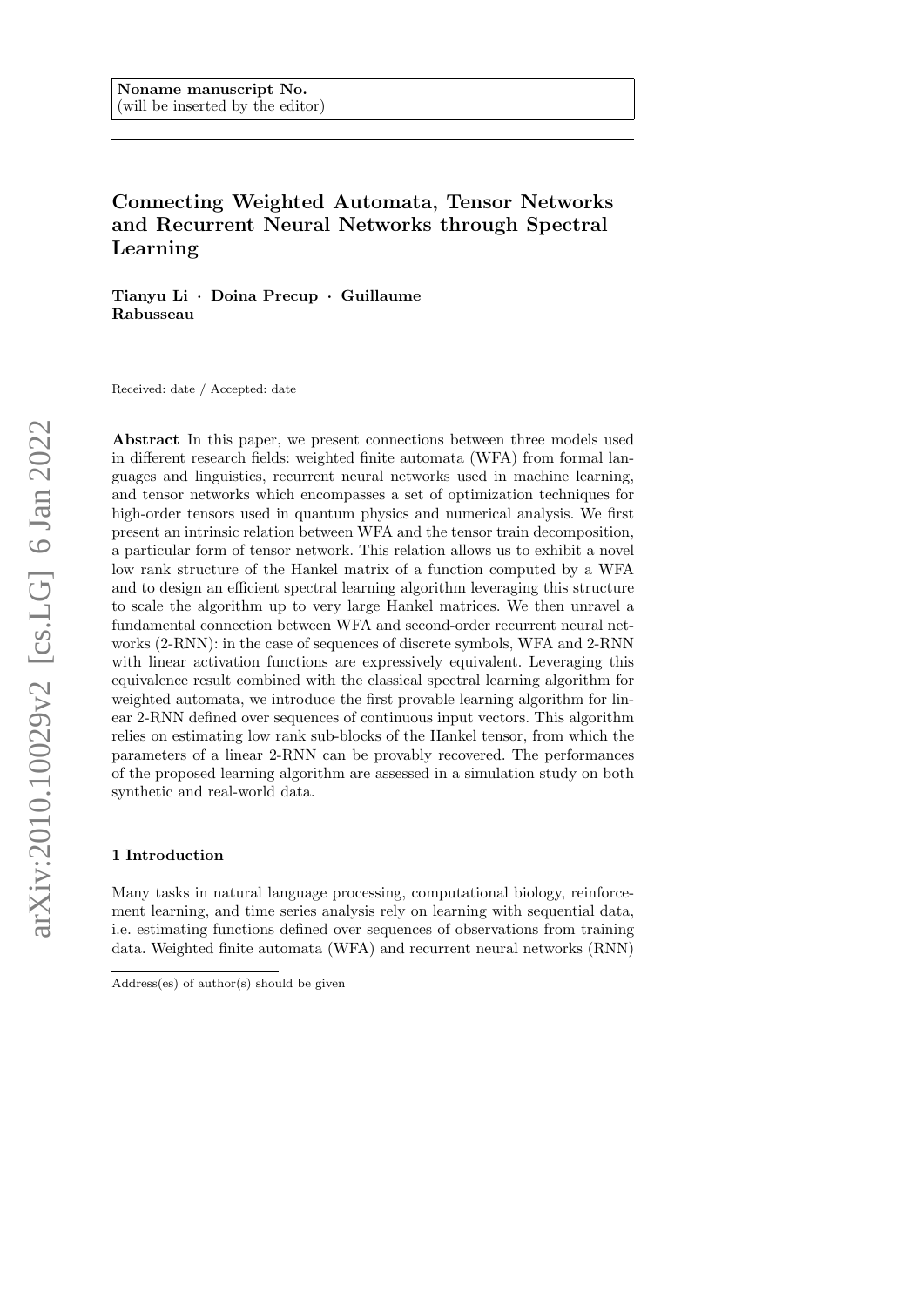are two powerful and flexible classes of models which can efficiently represent such functions. On the one hand, WFA are tractable, they encompass a wide range of machine learning models (they can for example compute any probability distribution defined by a hidden Markov model (HMM) (Denis and Esposito, 2008) and can model the transition and observation behavior of partially observable Markov decision processes (Thon and Jaeger, 2015)) and they offer appealing theoretical guarantees. In particular, the so-called spectral methods for learning HMMs (Hsu et al., 2009), WFA (Bailly et al., 2009; Balle et al., 2014) and related models (Glaude and Pietquin, 2016; Boots et al., 2011), provide an alternative to Expectation-Maximization based algorithms that is both computationally efficient and consistent. On the other hand, RNN are remarkably expressive models — they can represent any computable function (Siegelmann and Sontag, 1992) — and they have successfully tackled many practical problems in speech and audio recognition (Graves et al., 2013; Mikolov et al., 2011; Gers et al., 2000), but their theoretical analysis is difficult. Even though recent work provides interesting results on their expressive power (Khrulkov et al., 2018; Yu et al., 2017) as well as alternative training algorithms coming with learning guarantees (Sedghi and Anandkumar, 2016), the theoretical understanding of RNN is still limited.

At the same time, tensor networks are a generalization of tensor decomposition techniques, where complex operations between tensors are represented in a simple diagrammatic notation, allowing one to intuitively represent intricate ways to decompose a high-order tensor into lower-order tensors acting as *build*ing block. The term tensor networks also encompasses a set of optimization techniques to efficiently tackle optimization problems in very high-dimensional spaces, where the optimization variable is represented as a tensor network and the optimization process is carried out with respect to the building blocks of the tensor network. As an illustration, such optimization techniques make it possible to efficiently approximate the leading eigen-vectors of matrices of size  $2^N \times 2^N$  where N can be as large as 50 (Holtz et al., 2012). Tensor networks have emerged in the quantum physics community to model many-body systems (Orús, 2014; Biamonte and Bergholm, 2017) and have also been used in numerical analysis as a mean to solve high-dimensional differential equations (Oseledets, 2011; Lubich et al., 2013) and to design efficient algorithms for big data analytics (Cichocki et al., 2016). Tensor networks have recently been used in the context of machine learning to compress neural networks (Novikov et al., 2015, 2014; Ma et al., 2019; Yang et al., 2017), to design new approaches and optimization techniques borrowed from the quantum physics literature for supervised and unsupervised learning tasks (Stoudenmire and Schwab, 2016; Han et al., 2018; Miller et al., 2020), as new theoretical tools to understand the expressiveness of neural networks (Cohen et al., 2016; Khrulkov et al., 2018) and for image completion problems (Yang et al., 2017; Wang et al., 2017) among others.

In this work, we bridge a gap between these three classes of models: weighted automata, tensor networks and recurrent neural networks. We first exhibit an intrinsic relation between the computation of a weighted automata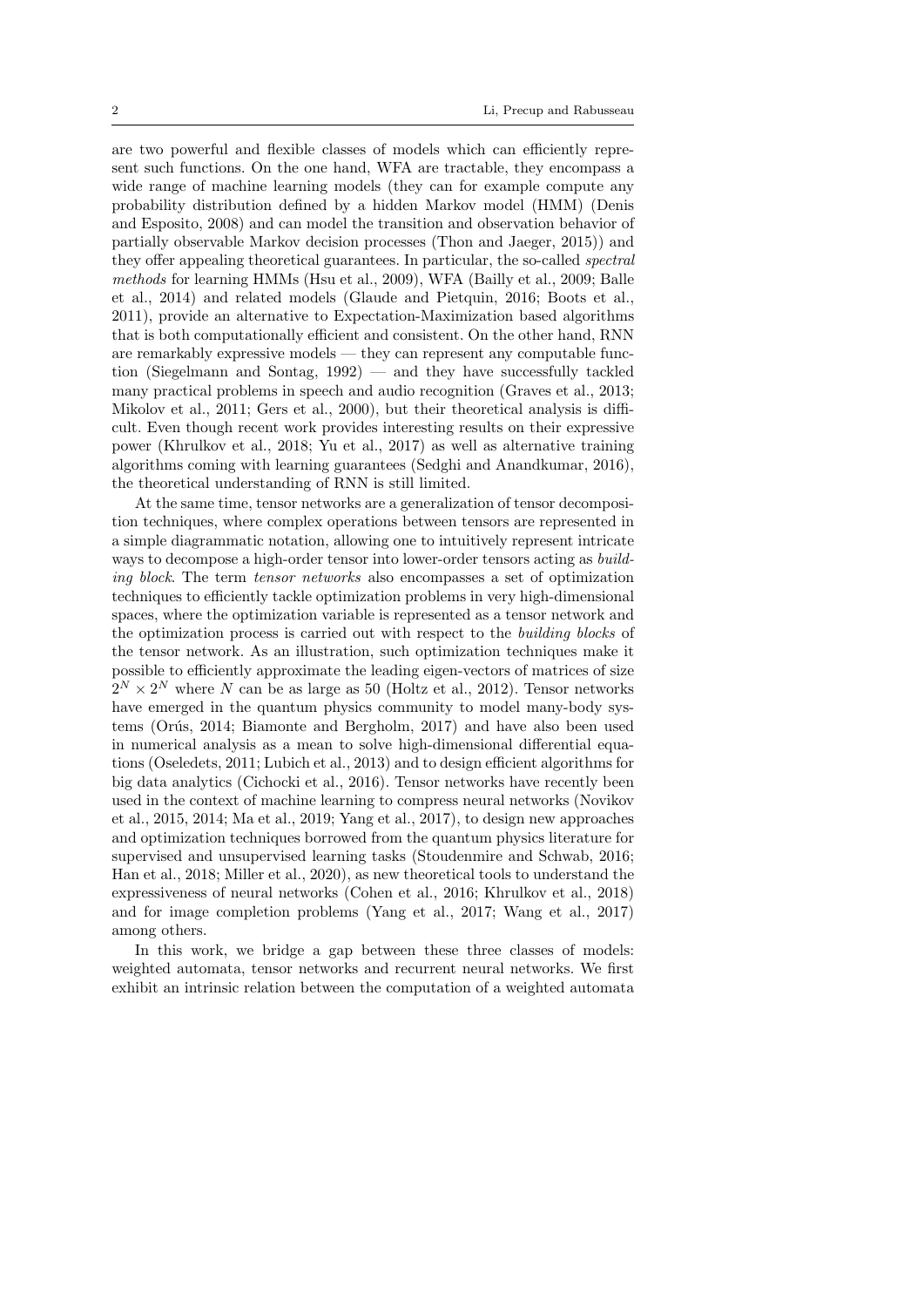and the tensor train decomposition, a particular form of tensor network (also known as matrix product states in the quantum physics community). While such a connection has been sporadically noticed previously, we demonstrate how this relation implies a low tensor train structure of the so-called Hankel matrix of a function computed by a WFA. The Hankel matrix of a function is at the core of the spectral learning algorithm for WFA. This algorithm relies on the fact that the (matrix) rank of the Hankel matrix is directly related to the size of a WFA computing the function it represents. We show that, beyond being low rank, the Hankel matrix of a function computed by a WFA can be seen as a block matrix where each block is a matricization of a tensor with low tensor train rank. Building upon this result, we design an efficient implementation of the spectral learning algorithm that leverages this tensor train structure. When the Hankel matrices needed for the spectral algroithm are given in the tensor train format, the time complexity of the algorithm we propose is exponentially smaller (w.r.t. the size of the Hankel matrix) than the one of the classical spectral learning algorithm.

We then unravel a fundamental connection between WFA and second-order RNN (2-RNN): when considering input sequences of discrete symbols, 2-RNN with linear activation functions and WFA are one and the same, i.e. they are expressively equivalent and there exists a one-to-one mapping between the two classes (moreover, this mapping conserves model sizes). While connections between finite state machines (e.g. deterministic finite automata) and recurrent neural networks have been noticed and investigated in the past (see e.g. (Giles et al., 1992; Omlin and Giles, 1996)), to the best of our knowledge this is the first time that such a rigorous equivalence between linear 2-RNN and weighted automata is explicitly formalized. More precisely, we pinpoint exactly the class of recurrent neural architectures to which weighted automata are equivalent, namely second-order RNN with linear activation functions. This result naturally leads to the observation that linear 2-RNN are a natural generalization of WFA (which take sequences of discrete observations as inputs) to sequences of continuous vectors, and raises the question of whether the spectral learning algorithm for WFA can be extended to linear 2-RNN. The third contribution of this paper is to show that the answer is in the positive: building upon the classical spectral learning algorithm for WFA (Hsu et al., 2009; Bailly et al., 2009; Balle et al., 2014) and its recent extension to vector-valued functions (Rabusseau et al., 2017), we propose the first provable learning algorithm for second-order RNN with linear activation functions. Our learning algorithm relies on estimating sub-blocks of the so-called Hankel tensor, from which the parameters of a 2-linear RNN can be recovered using basic linear algebra operations. One of the key technical difficulties in designing this algorithm resides in estimating these sub-blocks from training data where the inputs are sequences of continuous vectors. We leverage multilinear properties of linear 2-RNN and the tensor train structure of the Hankel matrix to perform this estimation efficiently using matrix sensing and tensor recovery techniques. In particular, we show that the Hankel matrices needed for learning can be esti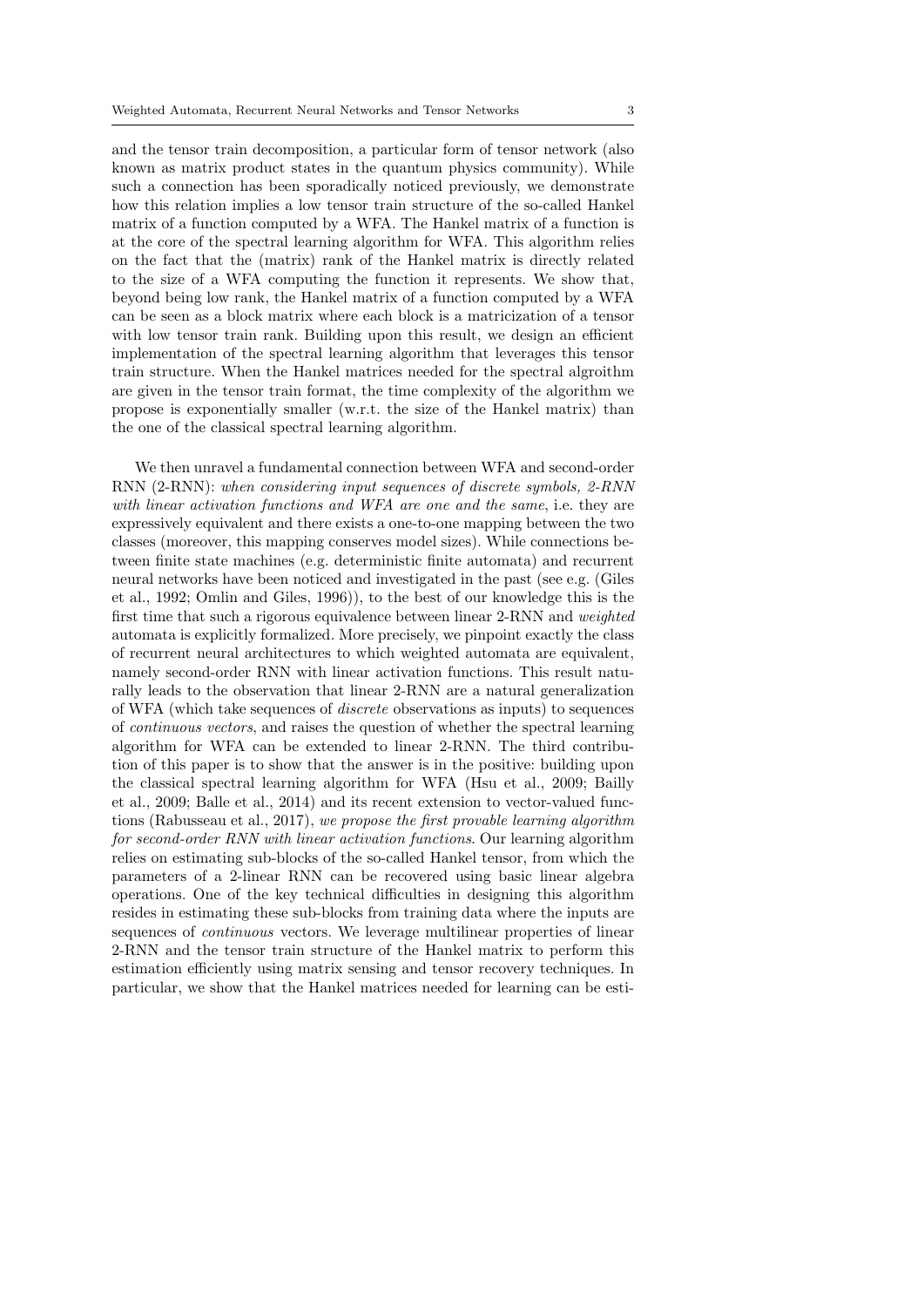mated directly in the tensor train format, which allows us to use the efficient spectral learning algorithm in the tensor train format discussed previously.

We validate our theoretical findings in a simulation study on synthetic and real world data where we experimentally compare different recovery methods and investigate the robustness of our algorithm to noise. We also show that refining the estimator returned by our algorithm using stochastic gradient descent can lead to significant improvements.

Summary of contributions. We present novel connections between WFA and the tensor train decomposition (Section 3.1) allowing us to design an highly efficient implementation of the spectral learning algorithm in the tensor train format (Section 3.2). We formalize a strict equivalence between weighted automata and second-order RNN with linear activation functions (Section 4), showing that linear 2-RNN can be seen as a natural extension of (vectorvalued) weighted automata for input sequences of continuous vectors. We then propose a consistent learning algorithm for linear 2-RNN (Section 5). The relevance of our contributions can be seen from three perspectives. First, while learning feed-forward neural networks with linear activation functions is a trivial task (it reduces to linear or reduced-rank regression), this is not at all the case for recurrent architectures with linear activation functions; to the best of our knowledge, our algorithm is the first consistent learning algorithm for the class of functions computed by linear second-order recurrent networks. Second, from the perspective of learning weighted automata, we propose a natural extension of WFA to continuous inputs and our learning algorithm addresses the long-standing limitation of the spectral learning method to discrete inputs. Lastly, by connecting the spectral learning algorithm for WFA to recurrent neural networks on one side, and tensor networks on the other, our work opens the door to leveraging highly efficient optimization techniques for large scale tensor problems used in the quantum physics community for designing new learning learning algorithms for both linear and non-linear sequential models, as well as offering new tools for the theoretical analysis of these models.

Related work. Combining the spectral learning algorithm for WFA with matrix completion techniques (a problem which is closely related to matrix sensing) has been theoretically investigated in (Balle and Mohri, 2012). An extension of probabilistic transducers to continuous inputs (along with a spectral learning algorithm) has been proposed in (Recasens and Quattoni, 2013). The model considered in this work is closely related to the continuous extension of WFA we consider here but the learning algorithm proposed in (Recasens and Quattoni, 2013) is designed for (and limited to) stochastic transducers, whereas we consider arbitrary functions computed by linear 2-RNN. The connections between tensors and RNN have been previously leveraged to study the expressive power of RNN in (Khrulkov et al., 2018) and to achieve model compression in (Yu et al., 2017; Yang et al., 2017; Tjandra et al., 2017). Exploring relationships between RNN and automata has recently received a renewed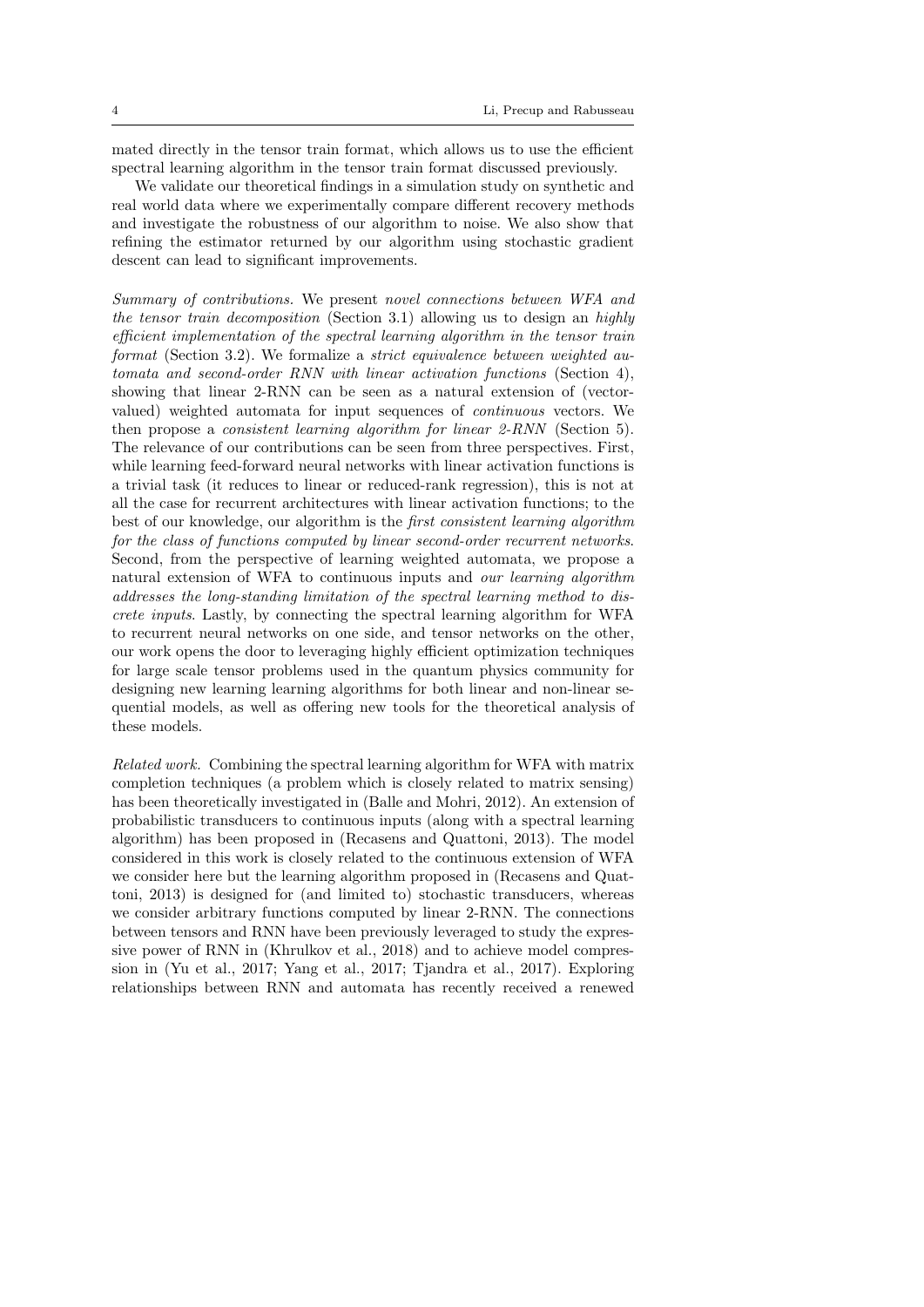interest (Peng et al., 2018; Chen et al., 2018; Li et al., 2018; Merrill et al., 2020). In particular, such connections have been explored for interpretability purposes (Weiss et al., 2018; Ayache et al., 2018) and the ability of RNN to learn classes of formal languages has been investigated in (Avcu et al., 2017). Connections between the tensor train decomposition and WFA have been previously noticed in (Critch, 2013; Critch and Morton, 2014; Rabusseau, 2016). However, to the best of our knowledge, this is the first time that the tensortrain structure of the Hankel matrix of a function computed by a WFA is noticed and leveraged to design an efficient spectral learning algorithm for WFA. Other approaches have been proposed to scale the spectral learning algorithm to large datasets, notably by identifying a small basis of informative prefixes and suffixes to build the Hankel matrices (Quattoni et al., 2017). The predictive state RNN model introduced in (Downey et al., 2017) is closely related to 2-RNN and the authors propose to use the spectral learning algorithm for predictive state representations to initialize a gradient based algorithm; their approach however comes without theoretical guarantees. Lastly, a provable algorithm for RNN relying on the tensor method of moments has been proposed in (Sedghi and Anandkumar, 2016) but it is limited to first-order RNN with quadratic activation functions (which do not encompass linear 2-RNN).

### 2 Preliminaries

In this section, we first present basic notions of tensor algebra and tensor networks before introducing second-order recurrent neural network, weighted finite automata and the spectral learning algorithm. We start by introducing some notations. For any integer  $k$  we use  $[k]$  to denote the set of integers from 1 to k. We use  $\lceil l \rceil$  to denote the smallest integer greater or equal to l. For any set S, we denote by  $S^* = \bigcup_{k \in \mathbb{N}} S^k$  the set of all finite-length sequences of elements of S (in particular,  $\Sigma^*$  will denote the set of strings on a finite alphabet  $\Sigma$ ). We use lower case bold letters for vectors (e.g.  $\mathbf{v} \in \mathbb{R}^{d_1}$ ), upper case bold letters for matrices (e.g.  $\mathbf{M} \in \mathbb{R}^{d_1 \times d_2}$ ) and bold calligraphic letters for higher order tensors (e.g.  $\mathcal{T} \in \mathbb{R}^{d_1 \times d_2 \times d_3}$ ). We use  $e_i$  to denote the *i*th canonical basis vector of  $\mathbb{R}^d$  (where the dimension d will always appear clearly from context). The  $d \times d$  identity matrix will be written as  $\mathbf{I}_d$ . The *i*th row (resp. column) of a matrix **M** will be denoted by  $M_{i,:}$  (resp.  $M_{:,i}$ ). This notation is extended to slices of a tensor in the straightforward way. If  $\mathbf{v} \in \mathbb{R}^{d_1}$  and  $\mathbf{v}' \in \mathbb{R}^{d_2}$ , we use  $\mathbf{v} \otimes \mathbf{v}' \in \mathbb{R}^{d_1 \cdot d_2}$  to denote the Kronecker product between vectors, and its straightforward extension to matrices and tensors. Given a matrix  $\mathbf{M} \in \mathbb{R}^{d_1 \times d_2}$ , we use  $\text{vec}(\mathbf{M}) \in \mathbb{R}^{d_1 \cdot d_2}$  to denote the column vector obtained by concatenating the columns of  $M$ . The inverse of  $M$  is denoted by  $M^{-1}$ , its Moore-Penrose pseudo-inverse by  $M^{\dagger}$ , and the transpose of its inverse by  $M^{-\top}$ ; the Frobenius norm is denoted by  $||M||_F$  and the nuclear norm by  $||\mathbf{M}||_*$ .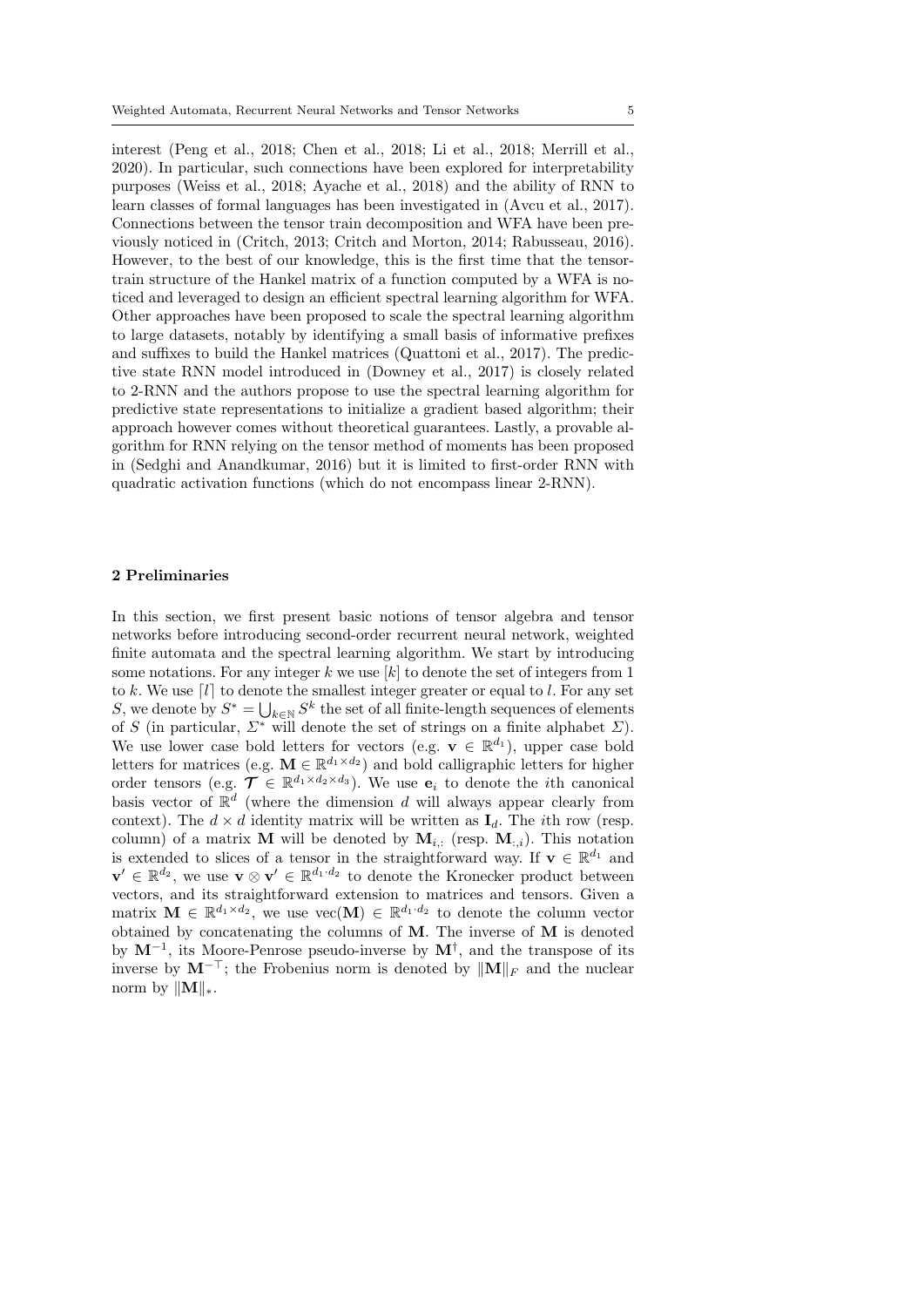

Fig. 1: Tensor network representation of a vector  $\mathbf{v} \in \mathbb{R}^d$ , a matrix  $\mathbf{M} \in \mathbb{R}^{m \times n}$ and a tensor  $\mathcal{T} \in \mathbb{R}^{d_1 \times d_2 \times d_3}$ . The gray labels over the edges indicate the dimensions of the corresponding modes of the tensors (such labels will only be sporadically displayed when necessary to avoid confusion).

# 2.1 Tensors and Tensor Networks

We first recall basic definitions of tensor algebra; more details can be found in (Kolda and Bader, 2009). A tensor  $\mathcal{T} \in \mathbb{R}^{d_1 \times \cdots \times d_p}$  can simply be seen as a multidimensional array  $(\mathcal{T}_{i_1,\dots,i_p} : i_n \in [d_n], n \in [p])$ . The mode-n fibers of  $\mathcal T$  are the vectors obtained by fixing all indices except the *n*th one, e.g.  $\mathcal{T}_{:,i_2,\dots,i_p} \in \mathbb{R}^{d_1}$ . The *nth mode matricization* of  $\mathcal T$  is the matrix having the mode-n fibers of  $\mathcal T$  for columns and is denoted by  $\mathcal T_{(n)} \in \mathbb R^{d_n \times d_1 \cdots d_{n-1} d_{n+1} \cdots d_p}$ . The vectorization of a tensor is defined by  $\text{vec}(\mathcal{T}) = \text{vec}(\mathcal{T}_{(1)})$ . In the following  $\mathcal{T}$  always denotes a tensor of size  $d_1 \times \cdots \times d_p$ .

The mode-n matrix product of the tensor  $\mathcal{T}$  and a matrix  $\mathbf{X} \in \mathbb{R}^{m \times d_n}$  is a tensor denoted by  $\mathcal{T} \times_n \mathbf{X}$ . It is of size  $d_1 \times \cdots \times d_{n-1} \times m \times d_{n+1} \times \cdots \times d_p$ and is defined by the relation  $\mathbf{\mathcal{Y}} = \mathbf{\mathcal{T}} \times_n \mathbf{X} \Leftrightarrow \mathbf{\mathcal{Y}}_{(n)} = \mathbf{X} \mathbf{\mathcal{T}}_{(n)}$ . The moden vector product of the tensor  $\mathcal{T}$  and a vector  $\mathbf{v} \in \mathbb{R}^{d_n}$  is a tensor defined by  $\mathcal{T} \bullet_n \mathbf{v} = \mathcal{T} \times_n \mathbf{v}^\top \in \mathbb{R}^{d_1 \times \cdots \times d_{n-1} \times d_{n+1} \times \cdots \times d_p}$ . It is easy to check that the *n*-mode product satisfies  $(\mathcal{T} \times_n \mathbf{A}) \times_n \mathbf{B} = \mathcal{T} \times_n \mathbf{B} \mathbf{A}$  where we assume compatible dimensions of the tensor  $\mathcal T$  and the matrices **A** and **B**.

Tensor network diagrams allow one to represent complex operations on tensors in a graphical and intuitive way. A tensor network is simply a graph where nodes represent tensors, and edges represent contractions between tensor modes, i.e. a summation over an index shared by two tensors. In a tensor network, the arity of a vertex (i.e. the number of legs of a node) corresponds to the order of the tensor: a node with one leg represents a vector, a node with two legs represents a matrix, and a node with three legs represents a 3rd order tensor (see Figure 1). We will sometimes add indices to legs of a tensor network to refer to its components or sub-tensors. For example, the following tensor networks represent a matrix  $\mathbf{A} \in \mathbb{R}^{m \times n}$ , the *i*th row of **A** and the component  $\mathbf{A}_{i,j}$  respectively:



Connecting two legs in a tensor network represents a contraction over the corresponding indices. Consider the following simple tensor network with two nodes:

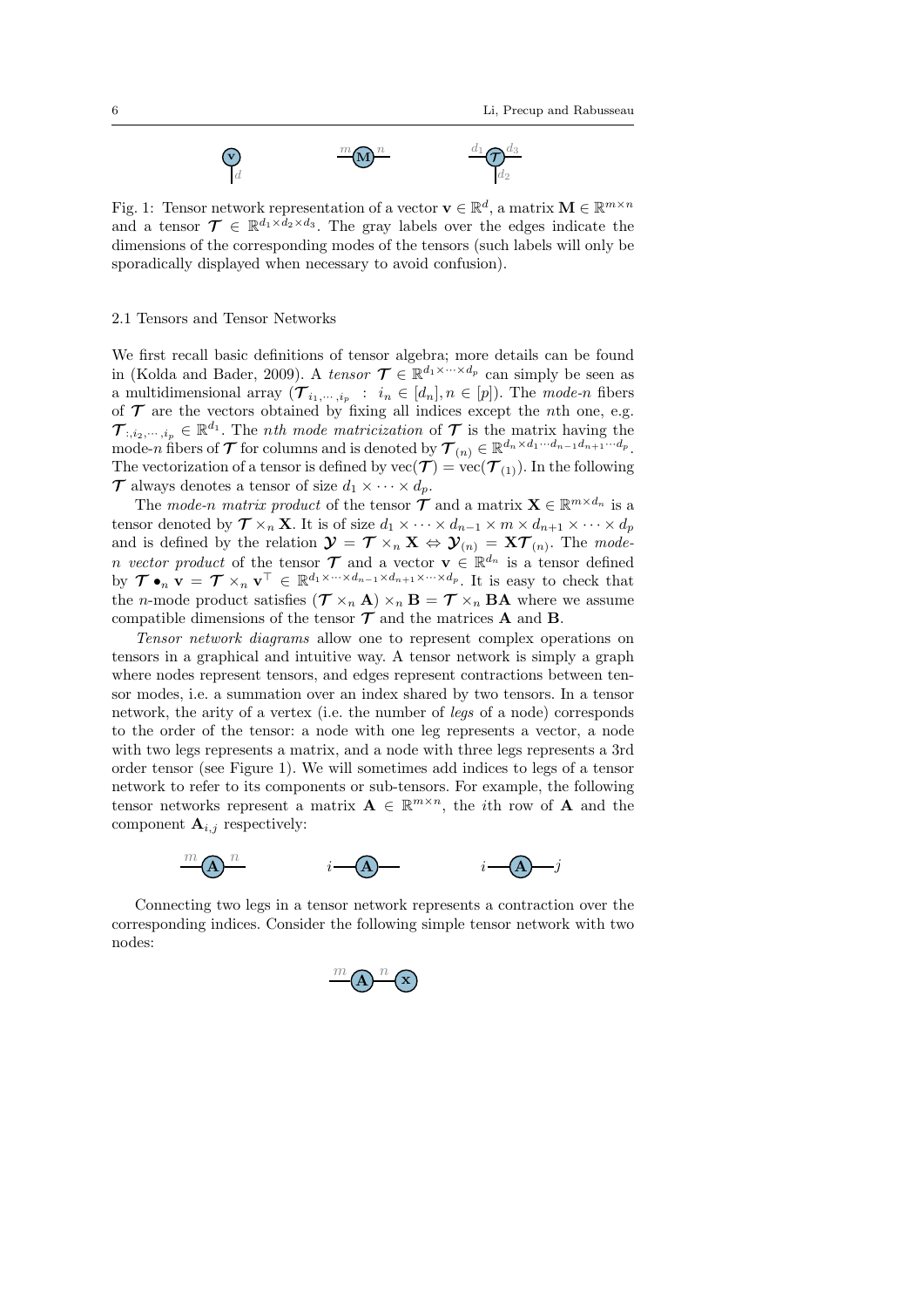

Fig. 2: Tensor network representation of common operation on vectors, matrices and tensors.

The first node represents a matrix  $\mathbf{A} \in \mathbb{R}^{m \times n}$  and the second one a vector  $\mathbf{x} \in \mathbb{R}^n$ . Since this tensor network has one dangling leg (i.e. an edge which is not connected to any other node), it represents a vector. The edge between the second leg of  $A$  and the leg of  $x$  corresponds to a summation over the second mode of  $A$  and the first mode of  $x$ ,. Hence, the resulting tensor network represents the classical matrix-product, which can be seen by calculating the ith component of this tensor network:

$$
i\mathbf{-} \mathbf{A} \mathbf{-} \mathbf{X} \quad = \sum_j \mathbf{A}_{ij} \mathbf{x}_j = (\mathbf{A} \mathbf{x})_i
$$

Other examples of tensor network representations of common operations on vectors, matrices and tensors can be found in Figure 2.

Given strictly positive integers  $n_1, \dots, n_k$  satisfying  $\sum_i n_i = p$ , we use the  $\text{notation}\left(\mathcal{T}\right)_{\langle\!\langle n_1,n_2,\cdots,n_k\rangle\!\rangle}$  to denote the  $k\text{th}$  order tensor obtained by reshaping  $\mathcal{T} \in \mathbb{R}^{d_1 \times \cdots \times d_p}$  into a tensor<sup>\*</sup> of size

$$
(\prod_{i_1=1}^{n_1} d_{i_1}) \times (\prod_{i_2=1}^{n_2} d_{n_1+i_2}) \times \cdots \times (\prod_{i_k=1}^{n_k} d_{n_1+\cdots+n_{k-1}+i_k}).
$$

For example, for a tensor **A** of size  $2 \times 3 \times 4 \times 5 \times 6$ , the 3rd order tensor  $(\mathcal{A})_{\langle\langle 2,1,2\rangle\rangle}$  is obtained by grouping the first two modes and the last two modes respectively, to obtain a tensor of size  $6 \times 4 \times 30$ . This reshaping operation is related to vectorization and matricization by the following relations:  $(\mathcal{T})_{\langle\!\langle p\rangle\!\rangle} =$  $\text{vec}(\mathcal{T}) \text{ and } (\mathcal{T})_{\langle\!\langle 1,p-1\rangle\!\rangle} = \mathcal{T}_{(1)}.$ 

A rank  $R$  tensor train  $(TT)$  decomposition (Oseledets, 2011) of a tensor  $\mathcal{T} \in \mathbb{R}^{d_1 \times \cdots \times d_p}$  consists in factorizing  $\mathcal{T}$  into the product of p core tensors  $\mathcal{G}_1 \in \mathbb{R}^{d_1 \times R}, \mathcal{G}_2 \in \mathbb{R}^{R \times d_2 \times R}, \cdots, \mathcal{G}_{p-1} \in \mathbb{R}^{R \times d_{p-1} \times R}, \mathcal{G}_p \in \mathbb{R}^{R \times d_p},$  and is  $defined<sup>†</sup>$  by

$$
\mathcal{T}_{i_1,\dots,i_p} = (\mathcal{G}_1)_{i_1,:} (\mathcal{G}_2)_{:,i_2,:} \cdots (\mathcal{G}_{p-1})_{:,i_{p-1},:} (\mathcal{G}_p)_{:,i_p}
$$
(1)

for all indices  $i_1 \in [d_1], \dots, i_p \in [d_p]$  (here  $(\mathcal{G}_1)_{i_1,:}$  is a row vector,  $(\mathcal{G}_2)_{:,i_2,:}$  is an  $R \times R$  matrix, etc.). We will use the notation  $\mathcal{T} = [\mathcal{G}_1, \cdots, \mathcal{G}_p]$  to denote

<sup>∗</sup>Note that the specific ordering used to perform matricization, vectorization and such a reshaping is not relevant as long as it is consistent across all operations.

<sup>&</sup>lt;sup>†</sup>The classical definition of the TT-decomposition allows the rank  $R$  to be different for each mode, but this definition is sufficient for the purpose of this paper.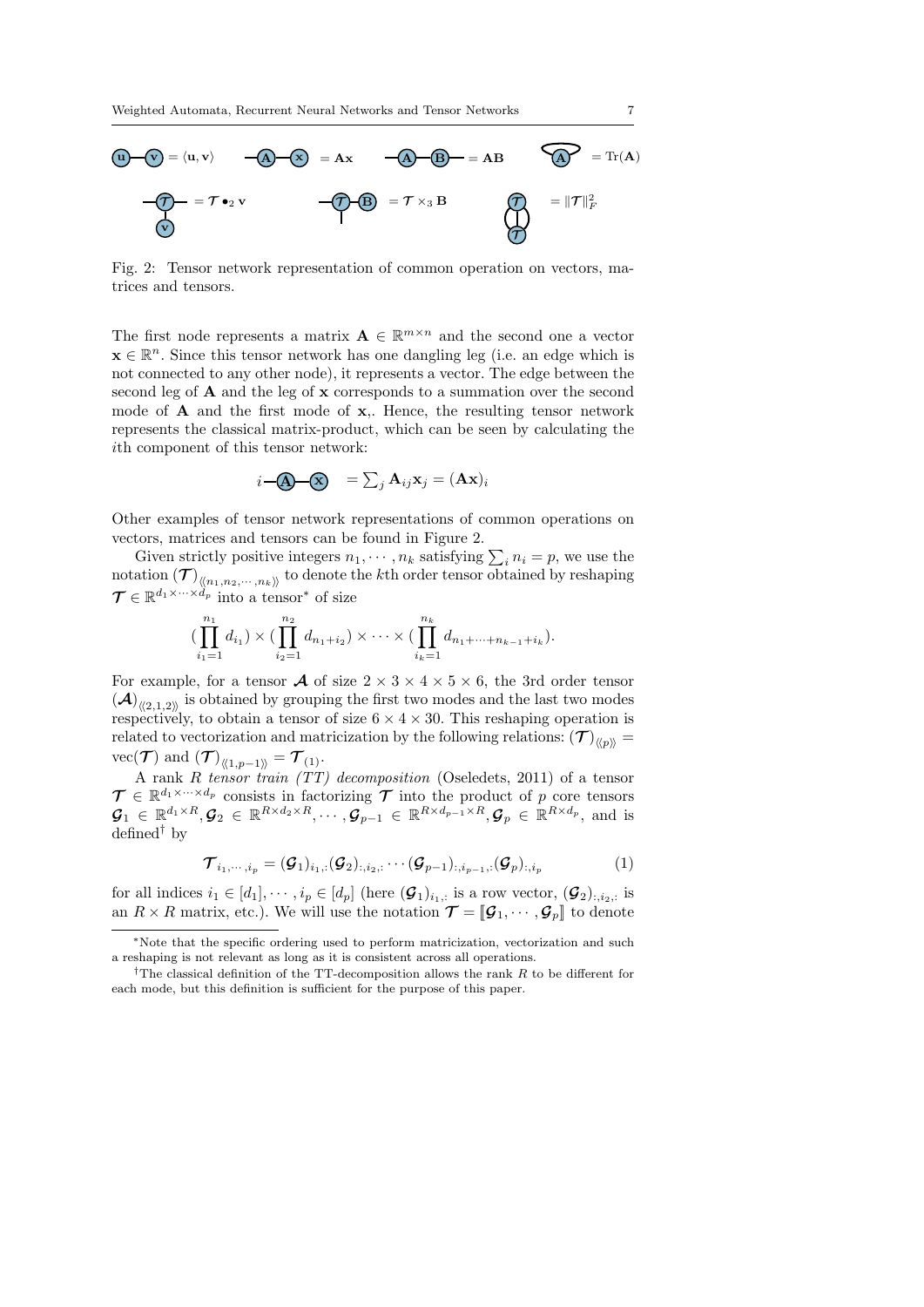

Fig. 3: Tensor network representation of a tensor train decomposition.

such a decomposition. A tensor network representation of this decomposition is shown in Figure 3. The name of this decomposition comes from the fact that the tensor  $\mathcal T$  is decomposed into a train of lower-order tensors. This decomposition is also known in the quantum physics community as Matrix Product States (Orús, 2014; Schollwöck, 2011), where this denomination comes from the fact that each entry of  $\mathcal T$  is given by a product of matrices, see Eq. (1).

While the problem of finding the best approximation of  $TT$ -rank  $R$  of a given tensor is NP-hard (Hillar and Lim, 2013), a quasi-optimal SVD based compression algorithm (TT-SVD) has been proposed in (Oseledets, 2011). It is worth mentioning that the TT decomposition is invariant under change of basis: for any invertible matrix **M** and any core tensors  $\mathcal{G}_1, \mathcal{G}_2, \cdots, \mathcal{G}_p$ , we have

 $\llbracket \mathcal{G}_1, \cdots, \mathcal{G}_n \rrbracket = \llbracket \mathcal{G}_1 \times_2 \mathbf{M}^{-\top}, \mathcal{G}_2 \times_1 \mathbf{M} \times_3 \mathbf{M}^{-\top}, \cdots, \mathcal{G}_{n-1} \times_1 \mathbf{M} \times_3 \mathbf{M}^{-\top}, \mathcal{G}_n \times_1 \mathbf{M} \rrbracket.$ 

This relation appears clearly using tensor network diagrams, e.g. with  $p = 4$ we have<sup> $\ddagger$ </sup>:



2.2 Weighted Automata and Spectral Learning

Vector-valued weighted finite automata (vv-WFA) have been introduced in (Rabusseau et al., 2017) as a natural generalization of weighted automata from scalarvalued functions to vector-valued ones.

**Definition 1** A p-dimensional vv-WFA with n states is a tuple  $A = (\alpha, {\mathbf{A}^{\sigma}}_{\sigma \in \Sigma}, \Omega)$ where  $\alpha \in \mathbb{R}^n$  is the initial weights vector,  $\Omega \in \mathbb{R}^{p \times n}$  is the matrix of final

<sup>‡</sup>Note that the colors of the nodes do not bear any meaning and are simply used as visual clues to help parse the diagrams.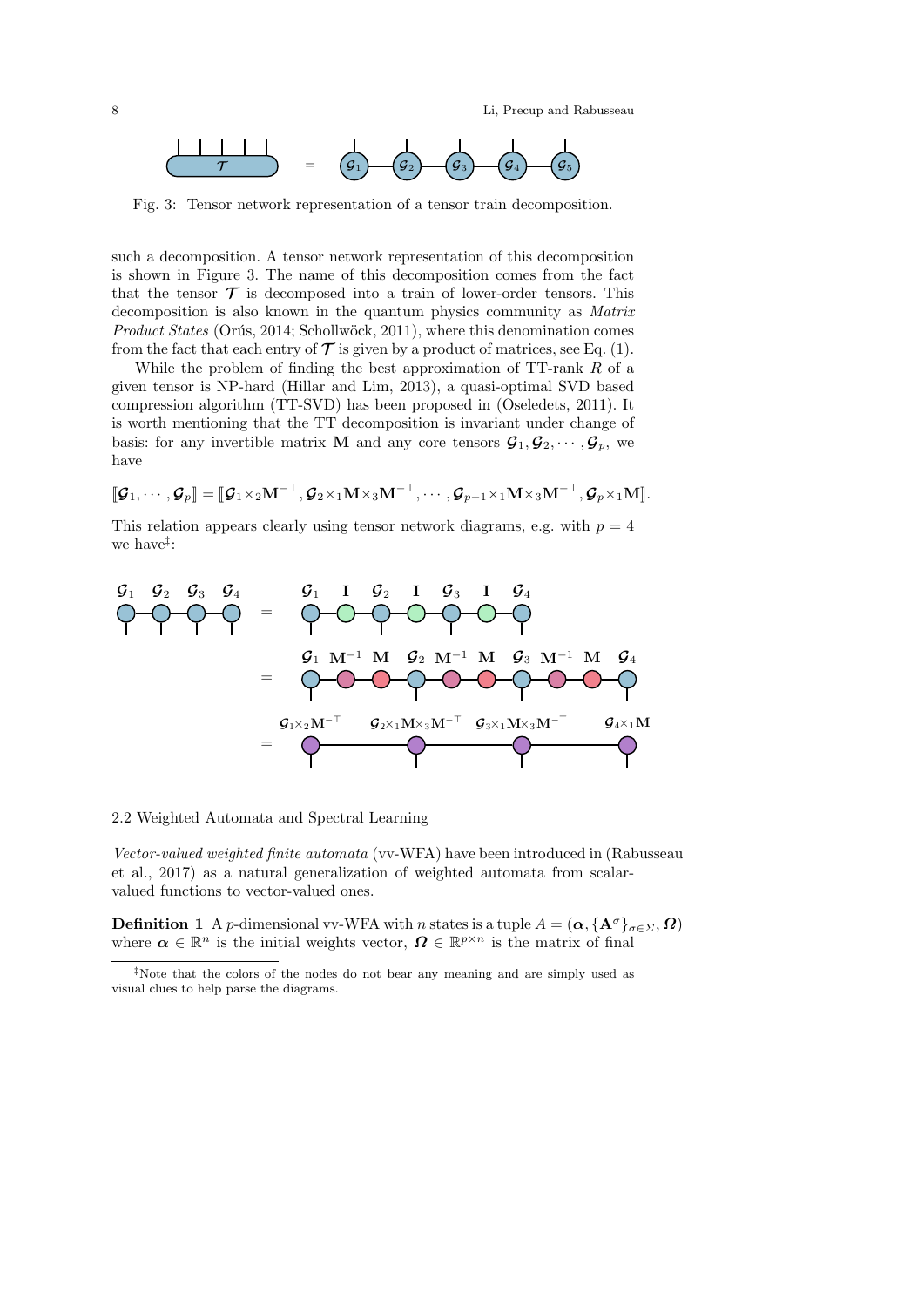weights, and  $\mathbf{A}^{\sigma} \in \mathbb{R}^{n \times n}$  is the transition matrix for each symbol  $\sigma$  in a finite alphabet  $\Sigma$ . A vv-WFA A computes a function  $f_A: \Sigma^* \to \mathbb{R}^p$  defined by

$$
f_A(x) = \mathbf{\Omega}(\mathbf{A}^{x_1}\mathbf{A}^{x_2}\cdots \mathbf{A}^{x_k})^\top \boldsymbol{\alpha}
$$

for each word  $x = x_1 x_2 \cdots x_k \in \Sigma^*$ .

We call a vv-WFA *minimal* if its number of states is minimal, that is, any vv-WFA computing the same function as at least as many states as the minimal vv-WFA. Given a function  $f: \Sigma^* \to \mathbb{R}^p$ , we denote by rank $(f)$  the number of states of a minimal vv-WFA computing f (which is set to  $\infty$  if f cannot be computed by a vv-WFA).

The spectral learning algorithm is a consistent learning algorithm for weighted finite automata. It has been introduced concurrently in (Hsu et al., 2009) and (Bailly et al., 2009) (see (Balle et al., 2014) for a comprehensive presentation of the algorithm). This algorithm relies on a fundamental object: the Hankel *matrix*. Given a function  $\tilde{f}: \Sigma^* \to \mathbb{R}$ , its Hankel matrix  $\mathbf{H} \in \mathbb{R}^{\Sigma^* \times \Sigma^*}$  is the bi-infinite matrix defined by

$$
\mathbf{H}_{u,v} = f(uv) \quad \text{ for all } u, v \in \Sigma^*
$$

where uv denotes the concatenation of the prefix u and the suffix v. The striking relation between the Hankel matrix and the rank of a function f has been well known in the formal language community (Fliess, 1974; Carlyle and Paz, 1971) and is at the heart of the spectral learning algorithm. This relation states that the rank of the Hankel matrix of a function  $f$  exactly coincides with the rank of f, i.e. the number of states of the smallest WFA computing f. In particular, the rank of the Hankel matrix of  $f$  is finite if and only if  $f$  can be computed by a weighted automaton. An example of a function which cannot be computed by a WFA is the indicator function of the language  $a^n b^n$  (on the alphabet  $\Sigma = \{a, b\}$ :

$$
f(x) = \begin{cases} 1 & \text{if } x = a^n b^n \text{ for some integer } n \\ 0 & \text{otherwise.} \end{cases}
$$
 (2)

The spectral learning algorithm was naturally extended to vector-valued WFA in (Rabusseau et al., 2017), where the Hankel matrix is replaced by the Hankel tensor  $\mathcal{H} \in \mathbb{R}^{\Sigma^* \times \Sigma^* \times p}$  of a vector-valued function  $f: \Sigma^* \to \mathbb{R}^p$ , which is defined by

$$
\mathcal{H}_{u,v,:} = f(uv) \quad \text{for all } u, v \in \Sigma^*.
$$

The relation between the rank of the Hankel matrix and the function  $f$  naturally carries over to the vector-valued case and is given in the following theorem.

Theorem 1 (Rabusseau et al. (2017)) Let  $f: \Sigma^* \to \mathbb{R}^d$  and let H be its Hankel tensor. Then rank $(f) = \text{rank}(\mathcal{H}_{(1)})$ .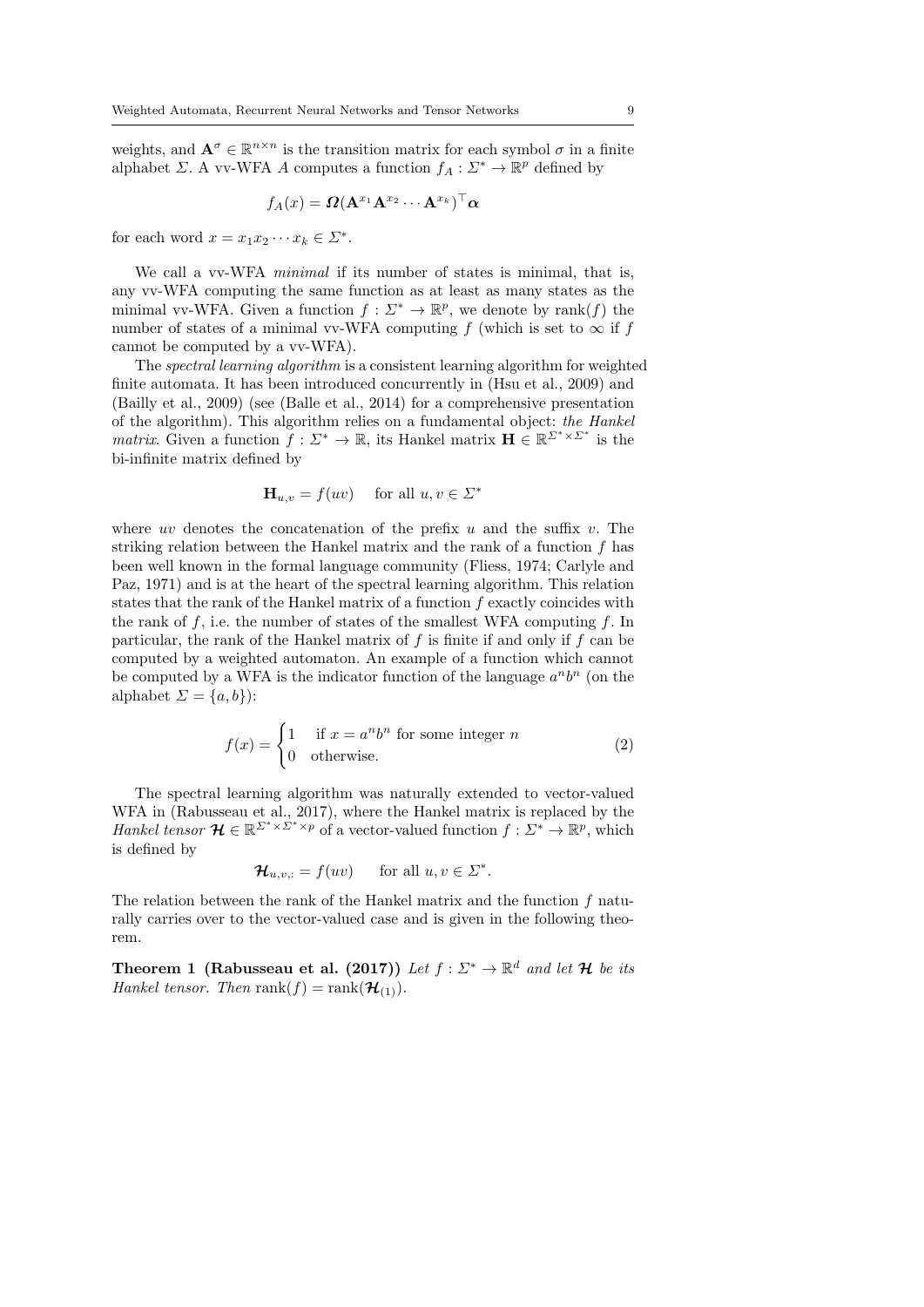The vv-WFA learning algorithm leverages the fact that the proof of this theorem is constructive: one can recover a vv-WFA computing  $f$  from any low rank factorization of  $\mathcal{H}_{(1)}$ . In practice, a finite sub-block  $\mathcal{H}_{P,S} \in \mathbb{R}^{P \times S \times p}$ of the Hankel tensor is used to recover the vv-WFA, where  $P, S \subset \Sigma^*$  are finite sets of prefixes and suffixes forming a *complete basis* for  $f$ , i.e. such that rank $((\mathcal{H}_{PS})_{(1)})$  = rank $(\mathcal{H}_{(1)})$ . Indeed, one can show that Theorem 1 still holds when replacing the Hankel tensor by such a sub-block  $\mathcal{H}_{PS}$ . The spectral learning algorithm then consists of the following steps:

- 1. Choose a target rank n and a set of prefixes and suffixes  $P, S \subset \Sigma^*$ .
- 2. Estimate the following sub-block of the Hankel tensor from data:
	- $\mathcal{H}_{P,S} \in \mathbb{R}^{P \times S \times p}$  defined by  $(\mathcal{H}_{P,S})_{u,v,:} = f(uv)$  for all  $u \in P, v \in S$ .
	- $\mathbf{H}_P \in \mathbb{R}^{P \times p}$  defined by  $(\mathbf{H}_P)_{u,:} = f(u)$  for all  $u \in P$ .
	- $\mathbf{H}_S \in \mathbb{R}^{S \times p}$  defined by  $(\mathbf{H}_S)_{v,:} = f(v)$  for all  $v \in S$ .
	- $\mathcal{H}_{P,S}^{\sigma} \in \mathbb{R}^{P \times S \times p}$  for each  $\sigma \in \Sigma$  defined by  $(\mathcal{H}_{P,S}^{\sigma})_{u,v,:} = f(u\sigma v)$  for all  $u \in P, v \in S$ .
- 3. Obtain a (approximate) low rank factorization of the Hankel tensor (using e.g. truncated SVD)

$$
(\bm{\mathcal{H}}_{P,S})_{(1)}\simeq \mathbf{P}\bm{\mathcal{S}}_{(1)}
$$

where  $\mathbf{P} \in \mathbb{R}^{P \times n}$  and  $\mathbf{S} \in \mathbb{R}^{n \times S \times p}$ .

4. Compute the parameters of the learned vv-WFA using the relations

$$
\mathbf{\alpha}^{\top} = \text{vec}(\mathbf{H}_{S})^{\top}(\mathbf{\mathcal{S}}_{(1)})^{\dagger}
$$

$$
\mathbf{\Omega} = \mathbf{P}^{-1}\mathbf{H}_{P}
$$

$$
\mathbf{A}^{\sigma} = \mathbf{P}^{\dagger}\mathbf{\mathcal{H}}_{(1)}^{\sigma}(\mathbf{\mathcal{S}}_{(1)})^{\dagger} \text{ for each } \sigma \in \Sigma.
$$

This learning algorithm is *consistent*: in the limit of infinite training data (i.e. the Hankel sub-blocks are exactly estimated from data), this algorithm is guaranteed to return a WFA that computes the target function  $f$  if  $P$  and S form a complete basis. That is, the algorithm is consistent if the rank of the sub-block  $(\mathcal{H}_{P,S})_{(1)}$  is equal to the rank of the full Hankel tensor, i.e. rank $((\mathcal{H}_{P,S})_{(1)})$  = rank $(\mathcal{H}_{(1)})$ . More details can be found in (Balle et al., 2014) for WFA and in (Rabusseau et al., 2017) for vv-WFA. Using tensor network diagrams, steps 3) and 4) of the spectral learning algorithm can be represented as follows:

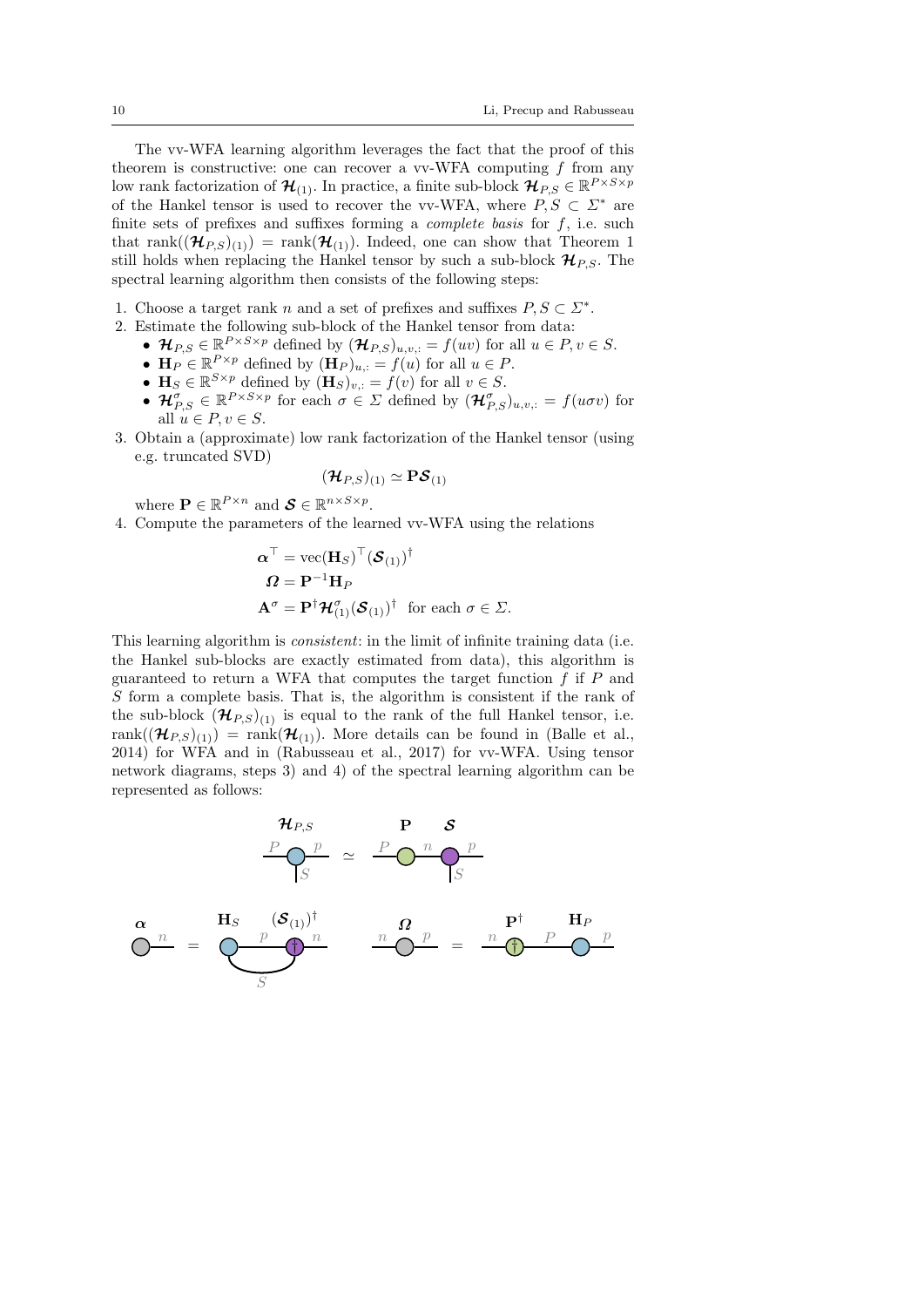

2.3 Recurrent Neural Networks

Recurrent neural networks (RNN) are a class of neural networks designed to handle sequential data. A RNN takes as input a sequence (of arbitrary length) of elements from an input space  $\mathcal X$  and outputs an element in the output space  $\mathcal Y$ . Thus a RNN computes a function from  $\mathcal X^*$ , the set of all finite-length sequences of elements of  $\mathcal{X}$ , to  $\mathcal{Y}$ . In most applications,  $\mathcal{X}$  is a vector space, typically  $\mathbb{R}^d$ . When the input of the problem are sequences of symbols from a finite alphabet  $\Sigma$ , so-called *one-hot* encoding are often used to embed  $\Sigma$  into  $\mathbb{R}^{\mathcal{Z}}$  by representing each symbol in  $\Sigma$  by one of the canonical basis vector.

There are several ways to describe recurrent neural networks. We opt here for a relatively abstract one, which will allow us to seamlessly draw connections with the vv-WFA model presented in the previous section. We first introduce the general notion of a recurrent model, which encompasses many of the models used in machine learning to handle sequential data (most RNN architectures, hidden Markov models, WFA, etc.).

**Definition 2** Let  $\mathcal{X}$  and  $\mathcal{Y}$  be the input and output space, respectively. A *recurrent model* with *n* states is given by a tuple  $R = (\phi, \psi, \mathbf{h}_0)$  where  $\phi$ :  $\mathcal{X} \times \mathbb{R}^n \to \mathbb{R}^n$  is the recurrent function,  $\psi : \mathbb{R}^n \to \mathcal{Y}$  is the output function and  $\mathbf{h}_0 \in \mathbb{R}^n$  is the *initial state*. A recurrent model R computes a function  $f_R: \mathcal{X}^* \to \mathcal{Y}$  defined by the (recurrent) relation:

$$
f_R(x_1x_2\cdots x_k) = \psi(\mathbf{h}_k)
$$
 where  $\mathbf{h}_t = \phi(x_t, \mathbf{h}_{t-1})$  for  $1 \le t \le k$ 

for all  $k \geq 0$  and  $x_1, x_2, \ldots, x_k \in \mathcal{X}$ .

One can easily check that this definition encompasses vv-WFA. Indeed, a WFA  $A = (\alpha, {\mathbf{A}^\sigma}_{\sigma \in \Sigma}, \Omega)$  is a recurrent model with *n* states where  $\mathcal{X} = \Sigma$ ,  $\mathcal{Y} = \mathbb{R}^p$ ,  $\mathbf{h}_0 = \alpha$  and the recurrent and output functions are given by

$$
\phi(\sigma, \mathbf{h}) = (\mathbf{A}^{\sigma})^{\top} \mathbf{h}
$$
 and  $\psi(\mathbf{h}) = \Omega \mathbf{h}$ 

for all  $x \in \Sigma$ ,  $\mathbf{h} \in \mathbb{R}^n$ .

Many architectures of recurrent neural networks have been proposed and used in practice. In this paper, we focus on vanilla RNN, also known as Elman network (Elman, 1990), and second-order RNN (2-RNN) (Giles et al., 1990; Pollack, 1991; Lee et al., 1986)<sup>§</sup>, which can be seen as a multilinear extension of vanilla RNN. We now give the formal definitions of these two models.

<sup>§</sup>Second-order recurrent architectures have been successfully used more recently, see e.g. (Sutskever et al., 2011) and (Wu et al., 2016).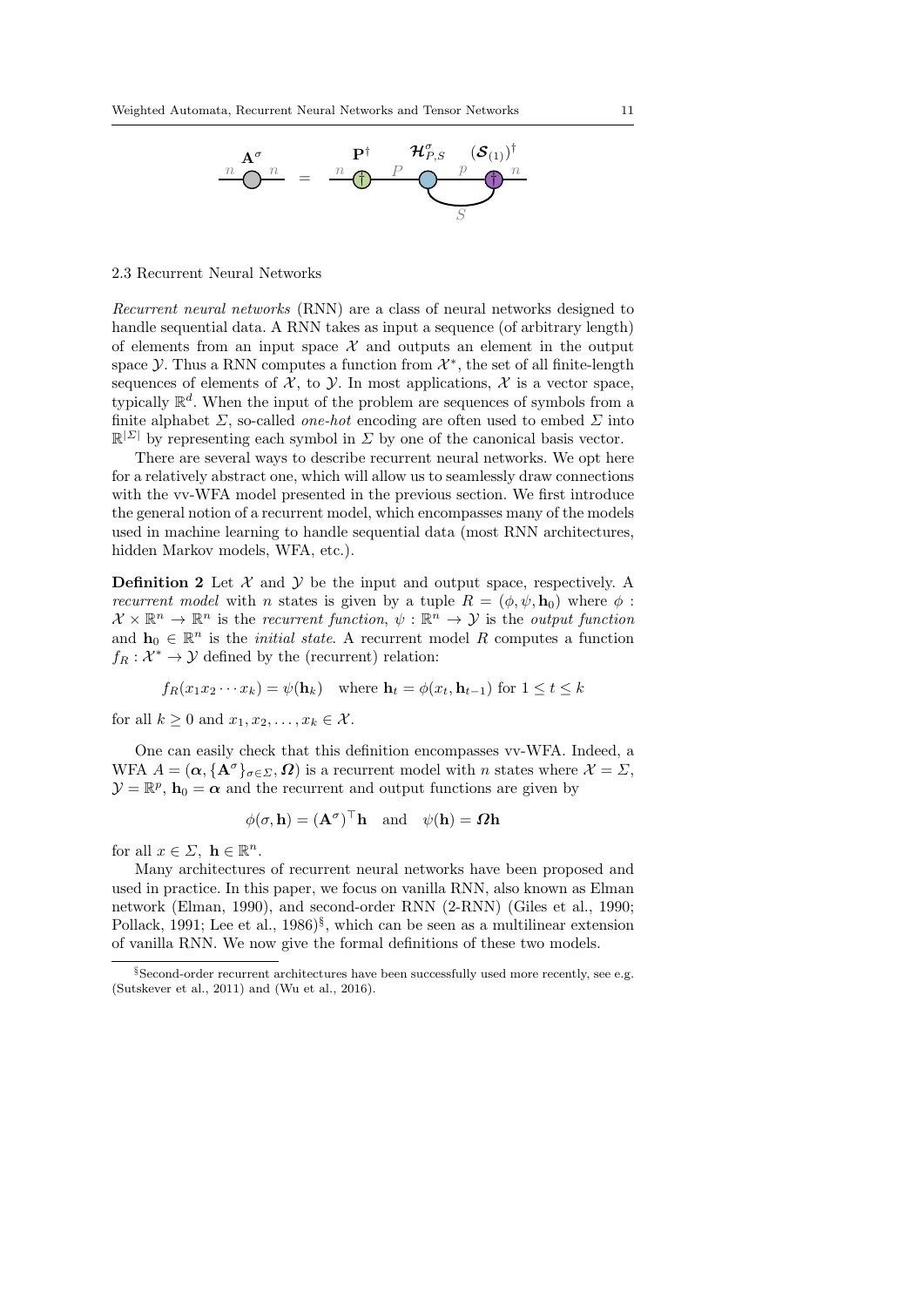**Definition 3** A *first-order RNN* (or vanilla RNN) with *n* states (or, equivalently, *n* hidden neurons) is a recurrent model  $R = (\phi, \psi, \mathbf{h}_0)$  with input space  $\mathcal{X} = \mathbb{R}^d$  and output space  $\mathcal{Y} = \mathbb{R}^p$ . It computes a function  $f_R : (\mathbb{R}^d)^* \to \mathbb{R}^p$ defined by  $f_R(\mathbf{x}_1,\ldots,\mathbf{x}_k) = \psi(\mathbf{h}_k)$ , where the recurrent and output functions are defined by

 $\mathbf{h}_t = \phi(\mathbf{x}_t, \mathbf{h}_{t-1}) = z_{rec}(\mathbf{U}\mathbf{x}_t + \mathbf{V}\mathbf{h}_{t-1})$  and  $\mathbf{y}_t = \psi(\mathbf{h}_t) = z_{out}(\mathbf{W}\mathbf{h}_t).$ 

The parameters of a first-order RNN are:

- the initial state  $\mathbf{h}_0 \in \mathbb{R}^n$ ,
- the weight matrices **U** ∈  $\mathbb{R}^{n \times d}$ , **V** ∈  $\mathbb{R}^{n \times n}$  and **W** ∈  $\mathbb{R}^{p \times n}$ ,
- the activation functions  $z_{rec} : \mathbb{R}^n \to \mathbb{R}^n$  and  $z_{out} : \mathbb{R}^p \to \mathbb{R}^p$ .

For the sake of simplicity, we omitted the bias vectors usually included in the definition of first-order RNN. Note however that this is without loss of generality when  $z_{rec}$  is either a rectified linear unit or the identity (which will be the cases considered in this paper). Indeed, for any recurrent model with n states  $R = (\phi, \psi, \mathbf{h}_0)$  with input space  $\mathcal{X} = \mathbb{R}^d$  and output space  $\mathcal{Y} = \mathbb{R}^p$ defined by

$$
\mathbf{h}_t = \phi(\mathbf{x}_t, \mathbf{h}_{t-1}) = z_{rec}(\mathbf{U}\mathbf{x}_t + \mathbf{V}\mathbf{h}_{t-1} + \mathbf{b}) \quad \text{ and } \quad \psi(\mathbf{h}_t) = z_{out}(\mathbf{W}\mathbf{h}_t + \mathbf{c})
$$

one can append a 1 to all input vectors,  $\tilde{\mathbf{x}}_t = (\mathbf{x}_t \; 1)^{\top}$ , and define a new recurrent model with  $n+1$  states  $\tilde{R} = (\tilde{\phi}, \tilde{\psi}, \tilde{\mathbf{h}}_0)$  with input space  $\mathcal{X} = \mathbb{R}^{d+1}$ and output space  $\mathcal{Y} = \mathbb{R}^p$  defined by

$$
\tilde{\mathbf{h}}_t = \phi(\tilde{\mathbf{x}}_t, \tilde{\mathbf{h}}_{t-1}) = z_{rec}(\tilde{\mathbf{U}}\tilde{\mathbf{x}}_t + \tilde{\mathbf{V}}\tilde{\mathbf{h}}_{t-1}), \ \ \psi(\tilde{\mathbf{h}}_t) = z_{out}(\tilde{\mathbf{W}}\tilde{\mathbf{h}}_t) \ \ \text{and} \ \ \tilde{\mathbf{h}}_0 = (\mathbf{h}_0 \ 1)^{\top}
$$

computing the same function.

**Definition 4** A second-order RNN  $(2-RNN)$  with n states is a recurrent model  $R = (\phi, \psi, \mathbf{h}_0)$  with input space  $\mathcal{X} = \mathbb{R}^d$  and output space  $\mathcal{Y} = \mathbb{R}^p$ . It computes a function  $f_R : (\mathbb{R}^d)^* \to \mathbb{R}^p$  defined by  $f_R(\mathbf{x}_1, \ldots, \mathbf{x}_k) = \psi(\mathbf{h}_k)$ , where the recurrent and output functions are defined by

 $h_t = \phi(\mathbf{x}_t, \mathbf{h}_{t-1}) = z_{rec}(\mathcal{A} \bullet_1 \mathbf{h}_{t-1} \bullet_2 \mathbf{x}_t)$  and  $\mathbf{y}_t = \psi(\mathbf{h}_t) = z_{out}(\mathbf{W}\mathbf{h}_t).$ 

The parameters of a second-order RNN are:

- the initial state  $\mathbf{h}_0 \in \mathbb{R}^n$ ,
- the weight tensor  $\mathcal{A} \in \mathbb{R}^{n \times d \times n}$  and output matrix  $\mathbf{W} \in \mathbb{R}^{p \times n}$ ,
- the activation functions  $z_{rec} : \mathbb{R}^n \to \mathbb{R}^n$  and  $z_{out} : \mathbb{R}^p \to \mathbb{R}^p$ .

A linear 2-RNN R with n states is called minimal if its number of states is minimal (i.e. any linear 2-RNN computing  $f_R$  has at least n states).

In the remaining of the paper, we will define a second-order RNN using its parameters, i.e.  $R = (\mathbf{h}_0, \mathcal{A}, \mathbf{W}, z_{rec}, z_{out})$ . In the particular case where the activation functions are linear (i.e. equal to the identity function), we will omit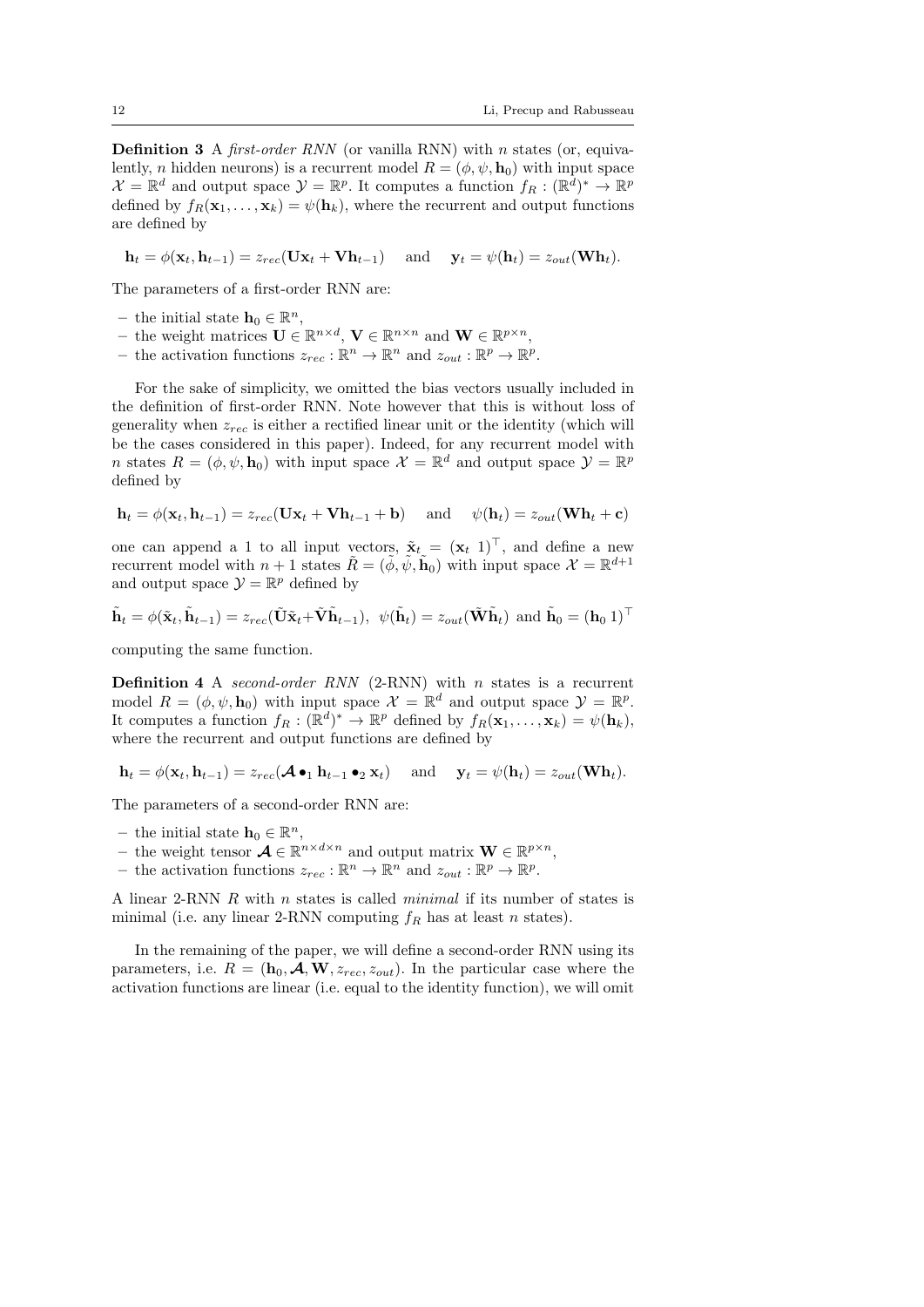them from the definition, e.g.  $R = (\mathbf{h}_0, \mathcal{A}, \mathbf{W})$  defines a linear second-order RNN.

The recurrent activation function  $z_{rec}$  of a RNN is usually a componentwise non-linear function such as a hyperbolic tangent or rectified linear unit, while the output activation function often depends on the task (the softmax function being the most popular for classification and language modeling tasks).

One can see that the difference between first-order and second-order RNN only lies in the recurrent function. For first-order RNN, the pre-activation  $a_t = Ux_t + Vh_{t-1} + b$  is a linear function of  $x_t$  and  $h_{t-1}$ , while for secondorder RNN the pre-activation  $\mathbf{a}_t = \mathcal{A} \bullet_1 \mathbf{h}_{t-1} \bullet_2 \mathbf{x}_t$  is a bilinear map applied to  $\mathbf{x}_t$  and  $\mathbf{h}_{t-1}$  (hence the *second-order* denomination).

It is worth mentioning that second-order RNN are often defined with additional parameters to account for first-order interactions and bias terms:

 $h_t = \phi(\mathbf{x}_t, \mathbf{h}_{t-1}) = z_{rec}(\mathcal{A} \bullet_1 \mathbf{h}_{t-1} \bullet_2 \mathbf{x}_t + \mathbf{U}\mathbf{x}_t + \mathbf{V}\mathbf{h}_{t-1} + \mathbf{b}).$ 

The definition we use here is conceptually simpler and without loss of generality (similarly to the omission of the bias vectors in the definition of first-order RNN). Indeed, when  $z_{rec}$  is either the identity or a rectified linear unit, one can always append a 1 to all input vectors and augment the state space by one state to obtain a 2-RNN computing the same function. It follows from this discussion that 2-RNN are a strict generalization of vanilla RNN: any function that can be computed by a vanilla RNN can be computed by a 2- RNN (provided that all input vectors are appended a constant entry equal to one).

The recurrent and output functions of a 2-RNN can be represented by the following simple tensor networks:



By introducing the notion of recurrent models, we presented a unified view of WFA and first and second-order RNN. All these sequential models are recurrent models and differ in the way their recurrent and output functions are defined. The difference between WFA and RNN can thus be summarized by the fact that the recurrent and output functions of a WFA are linear, whereas they are non-linear maps for RNN. In essence, one could say that RNN are non-linear extensions of WFA. In Section 4, we will formalize this intuition by proving the exact equivalence between the classes of functions that can be computed by WFA and second-order RNN with linear activation functions.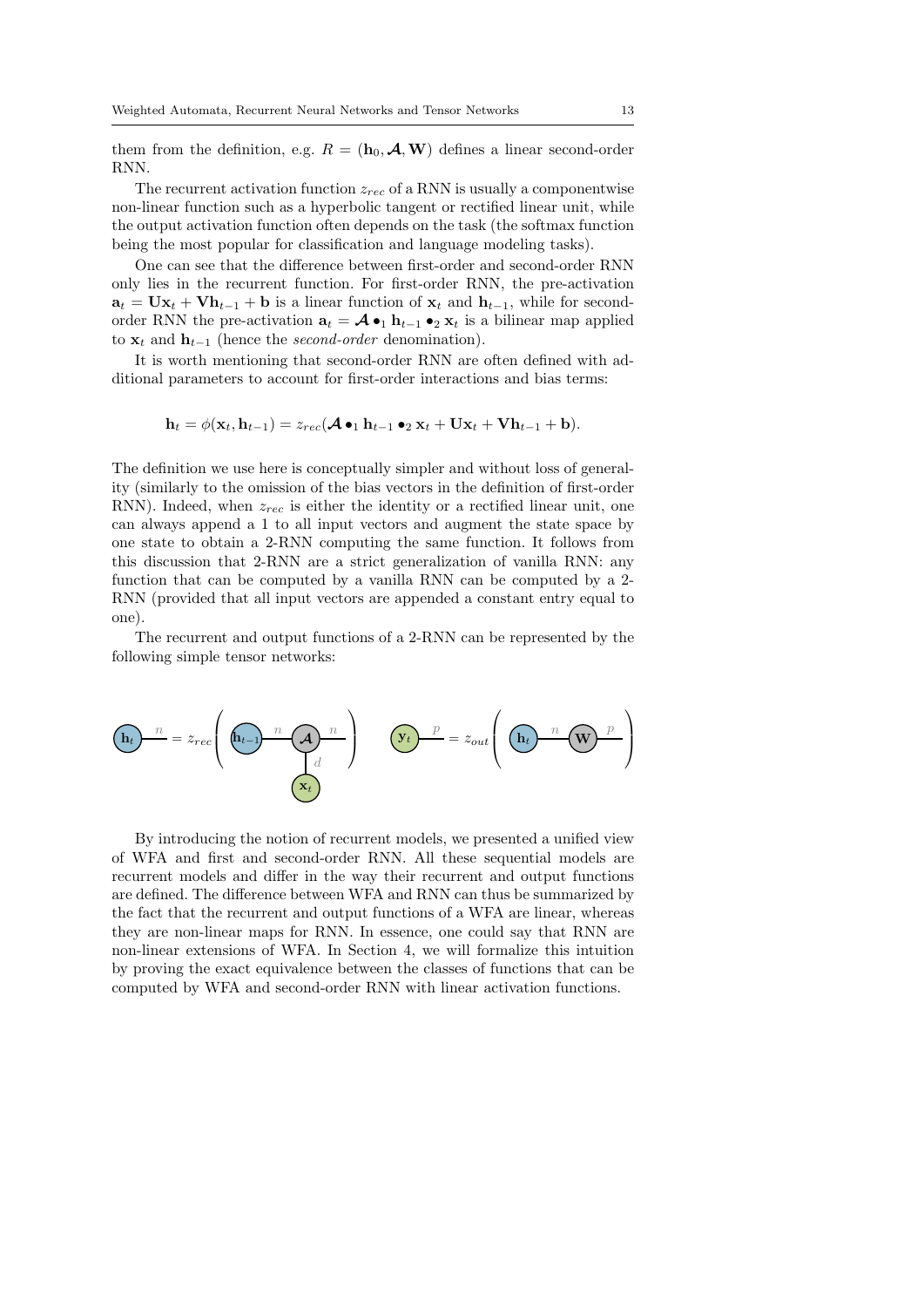# 3 Weighted Automata and Tensor Networks

In this section, we present connections between weighted automata and tensor networks. In particular, we will show that the computation of a WFA on a sequence is intrinsically connected to the matrix product states model used in quantum physics and the tensor train decomposition. This connection will allow us to unravel a fundamental structure in the Hankel matrix of a function computed by a WFA: in addition to being low rank, we will show that the Hankel matrix can be decomposed into sub-blocks which are all matricizations of tensors with low tensor train rank. We will then leverage this structure to design an efficient spectral learning algorithm for WFA relying on efficient computations of pseudo-inverse of matrices given in the tensor train format.

# 3.1 Tensor Train Structure of the Hankel Matrix

For the sake of simplicity, we will consider scalar valued WFA in this section but all the results we present can be straightforwardly extended to vv-WFA. Let  $A = (\alpha, {\mathbf{A}^\sigma}_{\sigma \in \Sigma}, \omega)$  be a WFA with *n* states. Recall that A computes a function  $f_A: \Sigma^* \to \mathbb{R}$  defined by

$$
f_A(x_1x_2\cdots x_k)=\bm{\alpha}^\top \mathbf{A}^{x_1}\mathbf{A}^{x_2}\cdots \mathbf{A}^{x_k}\bm{\omega}
$$

for any  $k \geq 0$  and  $x_1, x_2, \dots, x_k \in \Sigma$ . The computation of a WFA on a sequence can be represented by the following tensor network:

$$
f(x_1x_2\cdots x_k) = \begin{matrix} \alpha & \mathbf{A}^{x_1} & \mathbf{A}^{x_2} & \cdots & \mathbf{A}^{x_{k-1}} & \mathbf{A}^{x_k} & \omega \\ \hline \end{matrix}
$$

By stacking the transition matrices  $\{A^{\sigma}\}_{{\sigma}\in \Sigma}$  into a third order tensor  $\mathcal{A} \in \mathbb{R}^{n \times \Sigma \times n}$  defined by

$$
\mathcal{A}_{:,\sigma,:} = \mathbf{A}^{\sigma} \quad \text{ for all } \sigma \in \Sigma,
$$

this computation can be rewritten into

$$
f(x_1x_2\cdots x_k) = \bigodot \bigodot \bigodot \bigodot \bigodot \cdots \bigodot \bigodot \bigodot \cdots
$$
  

$$
x_1 \quad x_2 \qquad x_{k-1} \quad x_k
$$

This graphically shows the tight connection between WFA and the tensor train decomposition. More formally, for any integer  $l$ , let us define the  $l$ th order Hankel tensor  $\mathcal{H}^{(l)} \in \mathbb{R}^{\Sigma \times \Sigma \times \cdots \Sigma}$  by

$$
\mathcal{H}^{(l)}_{\sigma_1,\sigma_2,\cdots,\sigma_l} = f(\sigma_1\sigma_2\cdots\sigma_l) \text{ for all } \sigma_1,\cdots\sigma_l \in \Sigma.
$$
 (3)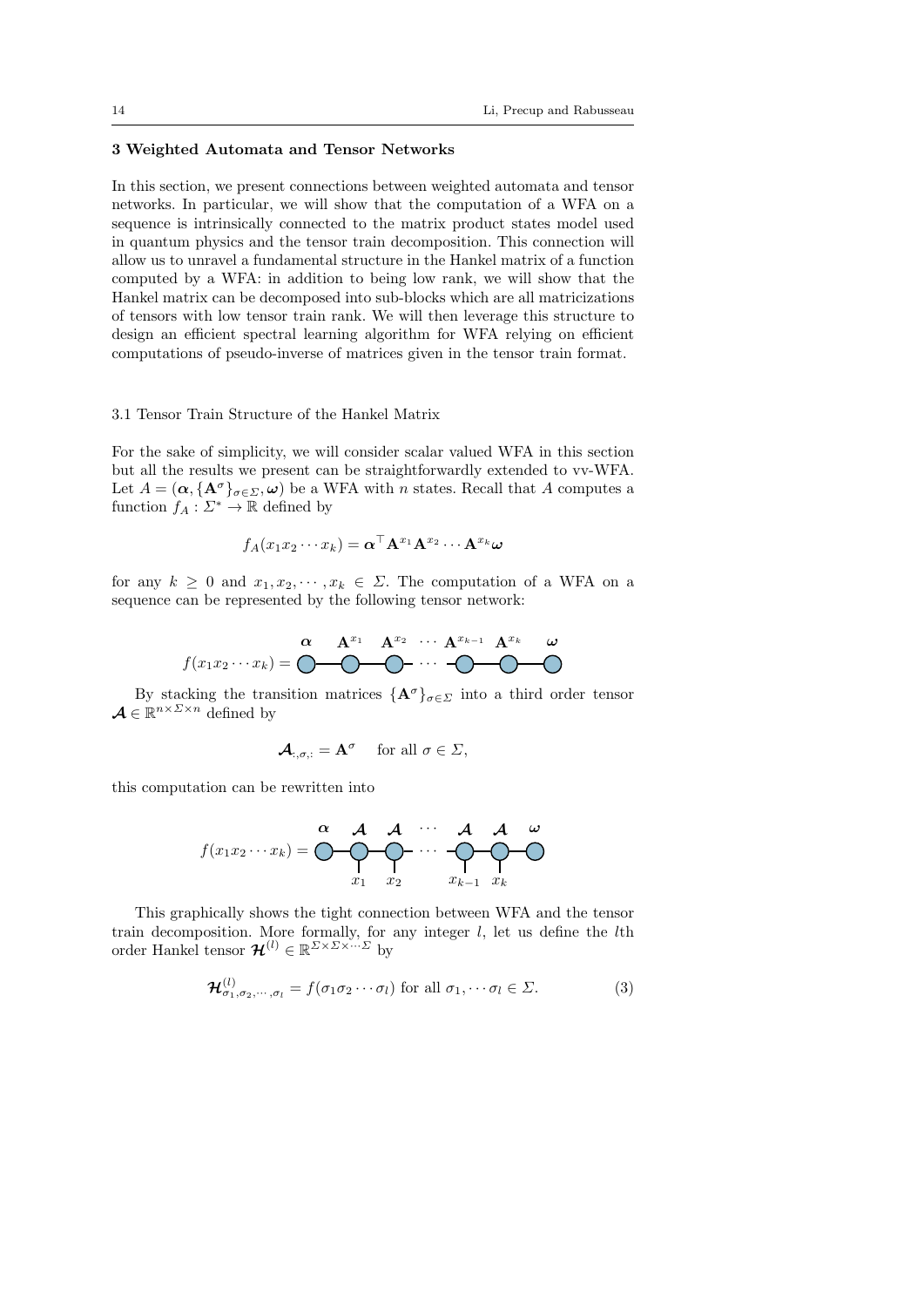Then, one can easily check that each such Hankel tensor admits the following rank *n* tensor train decomposition:



It follows that the Hankel matrix of a recognizable function can be decomposed into sub-blocks which are all matricization of Hankel tensors with low tensor train rank. To the best of our knowledge, this is a novel result that has not been noticed in the past. We conclude this section by formalizing this result in the following theorem.

**Theorem 2** Let  $f : \Sigma^* \to \mathbb{R}$  be a function computed by a WFA with n states and let  $\mathbf{H} \in \mathbb{R}^{\sum^{*} \times \sum^{*}}$  be its Hankel matrix defined by  $\mathbf{H}_{u,v} = f(uv)$  for all  $u, v \in \Sigma^*$ . Furthermore, for any integer l, let  $\mathcal{H}^{(l)} \in \mathbb{R}^{\Sigma \times \Sigma \times \cdots \times \Sigma}$  be the lth order tensor defined by  $\mathcal{H}^{(l)}_{\sigma_1,\sigma_2,\cdots,\sigma_l} = f(\sigma_1\sigma_2\cdots\sigma_l).$ 

Then, the Hankel matrix  $\tilde{H}$  can be decomposed into sub-blocks, each subblock being the matricization of a tensor of tensor train rank at most n. More precisely, each of these sub-blocks is equal to  $(\mathcal{H}^{(l)})_{\langle\langle k,l-k\rangle\rangle}$  for some values of l and k, and each Hankel tensor  $\mathcal{H}^{(l)}$  has tensor train rank at most n.

*Proof.* For each  $m, k \in \mathbb{N}$ , let  $\mathbf{H}^{(m,k)} \in \mathbb{R}^{\Sigma^m \times \Sigma^k}$  denote the sub-block of the Hankel matrix with prefixes  $\Sigma^m$  and suffixes  $\Sigma^k$ . It is easy to check that the Hankel matrix  $\mathbf{H} \in \mathbb{R}^{\Sigma^* \times \Sigma^*}$  can be partitioned into the sub-blocks  $\mathbf{H}^{(m,k)}$  for  $m, k \in \mathbb{N}$ :

$$
\mathbf{H} = \begin{bmatrix} \mathbf{H}^{(0,0)} & \mathbf{H}^{(0,1)} & \mathbf{H}^{(0,2)} & \mathbf{H}^{(0,3)} & \cdots \\ \mathbf{H}^{(1,0)} & \mathbf{H}^{(1,1)} & \mathbf{H}^{(1,2)} & \mathbf{H}^{(1,3)} & \cdots \\ \mathbf{H}^{(2,0)} & \mathbf{H}^{(2,1)} & \mathbf{H}^{(2,2)} & \mathbf{H}^{(2,3)} & \cdots \\ \vdots & \vdots & \vdots & \vdots & \ddots \end{bmatrix}.
$$

Now, by definition of the tensors  $\mathcal{H}^{(l)}$ , we have  $\mathbf{H}^{(m,k)} = (\mathcal{H}^{(m+k)})_{\langle\!\langle m,k\rangle\!\rangle}$ . Moreover, let  $A = (\alpha, \{A^{\sigma}\}_{\sigma \in \Sigma}, \omega)$  be a WFA with *n* states computing f and let  $\mathcal{A} \in \mathbb{R}^{n \times \Sigma \times n}$  be the 3rd order tensor defined by  $\mathcal{A}_{:,\sigma,:} = \mathbf{A}^{\sigma}$  for each  $\sigma \in \Sigma$ . For any  $m, k \in \mathbb{N}$  and any  $\sigma_1, \cdots, \sigma_{m+k} \in \Sigma$ , we have

$$
\mathbf{H}_{\sigma_{1},\cdots,\sigma_{m+k}}^{(m,k)} = ((\mathcal{H}^{(m+k)})_{\langle\langle m,k\rangle\rangle})_{\sigma_{1}\cdots\sigma_{m},\sigma_{m+1}\cdots\sigma_{m+k}}
$$
\n
$$
= f(\sigma_{1},\sigma_{2},\cdots,\sigma_{m+k})
$$
\n
$$
= \alpha^{\top} \mathbf{A}^{\sigma_{1}} \mathbf{A}^{\sigma_{2}} \cdots \mathbf{A}^{\sigma_{m+k}} \omega
$$
\n
$$
= \alpha^{\top} \mathbf{A}_{\cdot,\sigma_{1},\cdot} \mathbf{A}_{\cdot,\sigma_{2},\cdot} \cdots \mathbf{A}_{\cdot,\sigma_{m+k},\cdot} \omega
$$
\n
$$
= [\mathcal{A} \bullet_{1} \alpha, \mathcal{A},\cdots, \mathcal{A}, \mathcal{A} \bullet_{3} \omega]_{\sigma_{1},\cdots,\sigma_{m+k}}.
$$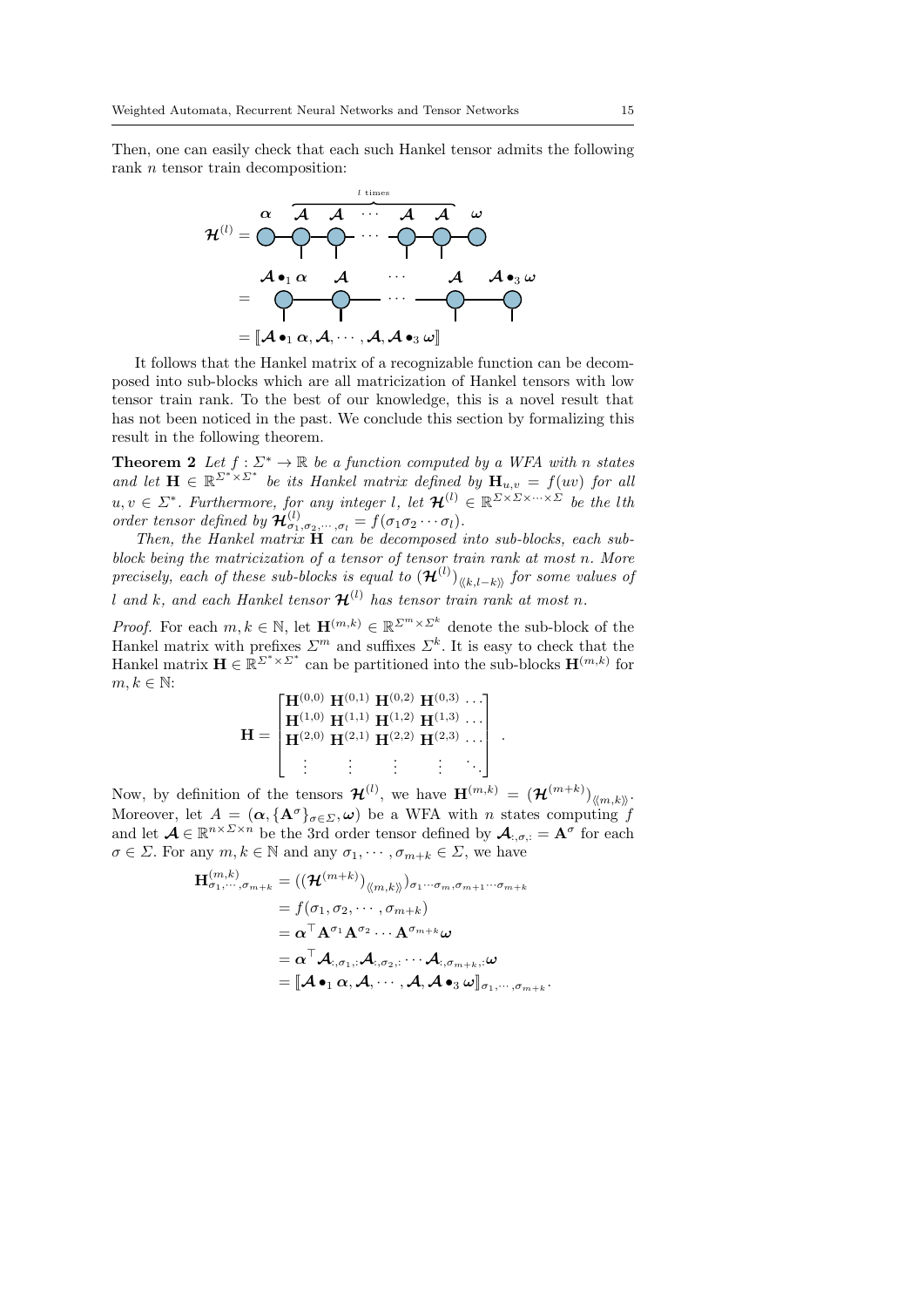It follows that

$$
\mathbf{H}^{(m,k)} = \left(\boldsymbol{\mathcal{H}}^{(m+k)}\right)_{\langle\!\langle m,k\rangle\!\rangle} = \left(\llbracket\boldsymbol{\mathcal{A}}\bullet_1\boldsymbol{\alpha}, \overbrace{\boldsymbol{\mathcal{A}},\cdots,\boldsymbol{\mathcal{A}} }^{m+k-2\text{ times}}, \boldsymbol{\mathcal{A}}\bullet_3\boldsymbol{\omega}\rrbracket\right)_{\langle\!\langle m,k\rangle\!\rangle}
$$

and thus that each sub-block  $\mathbf{H}^{(m,k)}$  is a matricization of a tensor of tensor train rank at most n.  $\Box$ 

# 3.2 Spectral Learning in the Tensor Train Format

We now present how the tensor train structure of the Hankel matrix can be leveraged to significantly improve the computational complexity of steps 3 and 4 of the spectral learning algorithm described in Section 2.2. These two steps consist in first computing a low rank approximation of the Hankel sub-block

$$
\mathbf{H}_{P,S}\simeq\mathbf{PS}
$$

before estimating the parameters of the WFA using simple pseudo-inverse and matrix product computations

$$
\boldsymbol{\alpha}^{\top} = \mathbf{h}_S^{\top} \mathbf{S}^{\dagger}, \ \boldsymbol{\omega} = \mathbf{P}^{-1} \mathbf{h}_P \text{ and } \mathbf{A}^{\sigma} = \mathbf{P}^{\dagger} \mathbf{H}_{P,S}^{\sigma} \mathbf{S}^{\dagger} \text{ for each } \sigma \in \Sigma
$$

where the Hankel sub-blocks are defined by

$$
(\mathbf{h}_P)_u = f(u), \quad (\mathbf{h}_S)_v = f(v), \quad (\mathbf{H}_{P,S})_{u,v} = f(uv) \text{ and } (\mathbf{H}_{P,S}^{\sigma})_{u,v} = f(u\sigma v)
$$

for all  $\sigma \in \Sigma, u \in P, v \in S$ . Note that we again focus on scalar-valued WFA for the sake of clarity (i.e.  $A = (\alpha, {\{\mathbf{A}^\sigma\}}_{\sigma \in \Sigma}, \omega)$ ) but the results we present can be straightforwardly extended to vector-valued WFA. Using tensor networks, these two steps are described as follows:

$$
\mathbf{H}_{P,S} \qquad \mathbf{P} \qquad \mathbf{S}
$$
\n
$$
\frac{P \bigcirc S}{\bigcirc n} \simeq \frac{P \bigcirc n \bigcirc S}{\bigcirc n}
$$
\n
$$
\mathbf{O}^n = \bigcirc \frac{S}{\bigcirc n} \qquad \frac{n}{\bigcirc n} \qquad \frac{n}{\bigcirc n} \qquad \frac{n}{\bigcirc n} \qquad \frac{n}{\bigcirc n} \qquad \frac{n}{\bigcirc n}
$$
\n
$$
\frac{A^{\sigma}}{\bigcirc n} = \frac{n}{\bigcirc n} \qquad \frac{P^{\dagger}}{\bigcirc n} \qquad \frac{H^{\sigma}_{P,S} \qquad \mathbf{S}^{\dagger}}{\bigcirc n}
$$

We now focus on the case where the basis of prefixes and suffixes are both equal to the set of all sequences of length l for some integer l, i.e.  $P = S = \Sigma^{l}$ . A first important observation is that, in this case, the Hankel sub-block  $H_{PS}$ is a matricization of the 2l-th order Hankel tensor  $\mathcal{H}^{(2l)} \in \mathbb{R}^{\Sigma \times \cdots \times \Sigma}$  defined in Eq. (3):

$$
\mathbf{H}_{P,S}=(\mathcal{H}^{(2l)})_{\langle\!\langle l,l\rangle\!\rangle}.
$$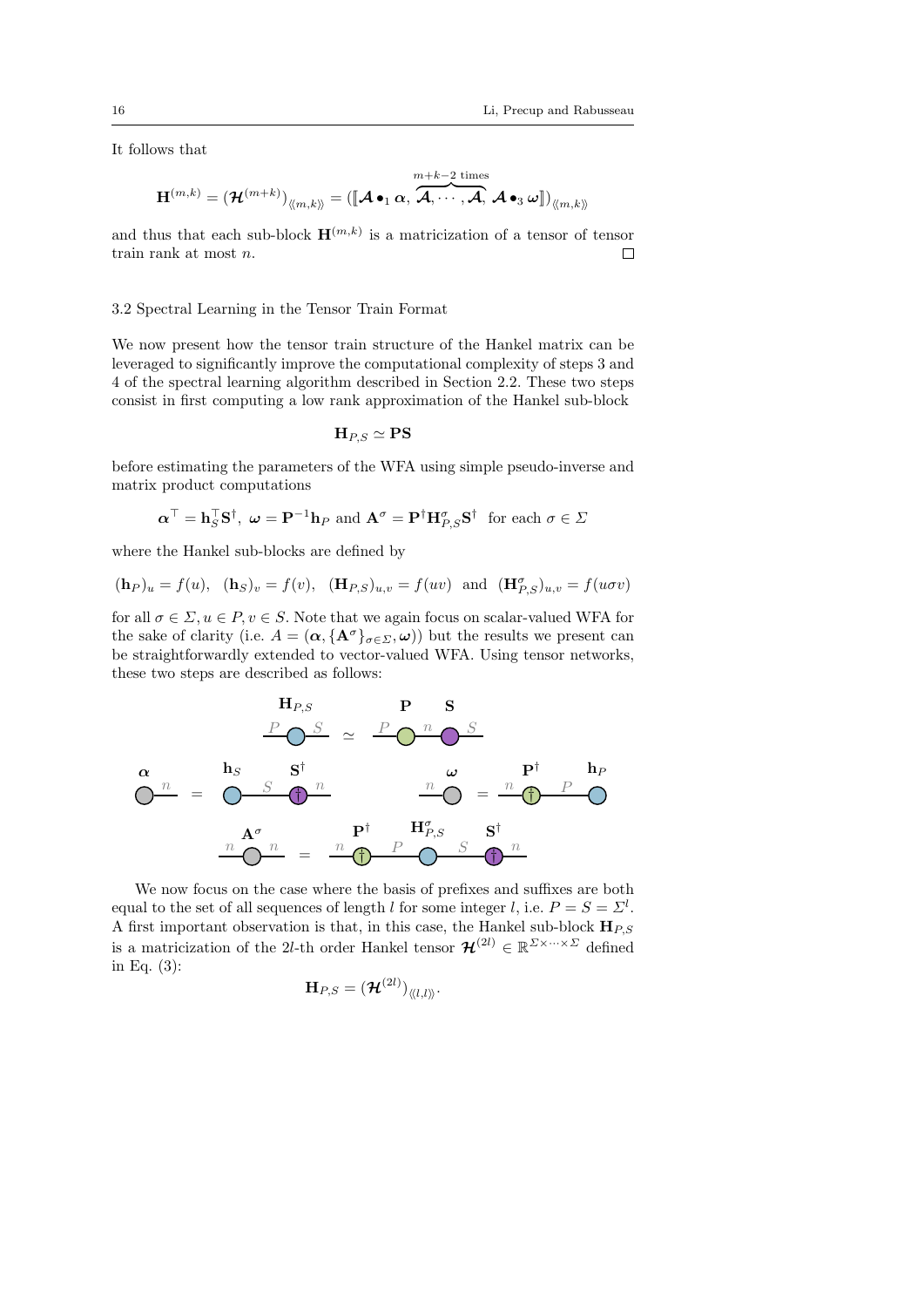Indeed, for  $u = u_1u_2\cdots u_l \in P = \Sigma^l$  and  $v = v_1v_2\cdots v_l \in S = \Sigma^l$  we have

$$
(\mathbf{H}_{P,S})_{u,v}=f(uv)=f(u_1u_2\cdots u_lv_1v_2\cdots v_l)=\mathcal{H}^{(2l)}_{u_1,u_2,\cdots,u_l,v_1,v_2,\cdots,v_l}.
$$

Using the same argument, one can easily show that  $\mathbf{h}_P = \mathbf{h}_S = \text{vec}(\mathcal{H}^{(l)})$ . Lastly, a similar observation can be done for the Hankel sub-blocks  $\mathbf{H}^{\sigma}_{P,S}$  for each  $\sigma \in \Sigma$ : all of these sub-blocks are slices of the Hankel tensor  $\mathcal{H}^{(2l+1)}$ . Indeed, for any  $u = u_1u_2\cdots u_l \in P = \Sigma^l$  and  $v = v_1v_2\cdots v_l \in S = \Sigma^l$  we have

$$
(\mathbf{H}_{P,S}^{\sigma})_{u,v}=f(u\sigma v)=f(u_1\cdots u_l\sigma v_1\cdots v_l)=\mathcal{H}_{u_1,\cdots,u_l,\sigma,v_1,\cdots,v_l}^{(2l+1)}
$$

from which it follows that

$$
\mathbf{H}^{\sigma}_{P,S} = \left( \left( \mathbf{\mathcal{H}}^{(2l+1)} \right)_{\langle \langle l,1,l \rangle \rangle} \right)_{:, \sigma,:} \text{ for all } \sigma \in \Sigma.
$$

Thus, in the case where  $P = S = \Sigma^{l}$ , all the sub-blocks of the Hankel matrix one needs to estimate for the spectral learning algorithm are matricization of Hankel tensors of tensor train rank at most  $n$  (where  $n$  is the number of states of the target WFA). Let us assume for now that we have access to the true Hankel tensors  $\mathcal{H}^{(l)}$ ,  $\mathcal{H}^{(2l)}$  and  $\mathcal{H}^{(2l+1)}$  given in the tensor train format (how to estimate these Hankel tensors in the tensor train format from data will be discussed in Section 5.3):

$$
\mathcal{H}^{(l)} = \llbracket \mathcal{G}_1^{(l)}, \cdots, \mathcal{G}_l^{(l)} \rrbracket
$$
\n
$$
\mathcal{H}^{(2l)} = \llbracket \mathcal{G}_1^{(2l)}, \cdots, \mathcal{G}_{2l}^{(2l)} \rrbracket
$$
\n
$$
\mathcal{H}^{(2l+1)} = \llbracket \mathcal{G}_1^{(2l+1)}, \cdots, \mathcal{G}_{2l+1}^{(2l+1)} \rrbracket
$$

where all tensor train decompositions are of rank  $n$ . We now show how the tensor train structure of the Hankel tensors can be leveraged to significantly improve the computational complexity of the spectral learning algorithm. Recall first that in the standard case, this complexity is in  $\mathcal{O}(n|P||S| + n^2|P||\Sigma|)$  (where the first term corresponds to the truncated SVD of the Hankel matrix, and the second one to computing the transition matrices  $A^{\sigma}$ ), which is equal to  $\mathcal{O}(n|\Sigma|^{2l} + n^2|\Sigma|^{l+1})$  when  $P = S = \Sigma^l$ . In contrast, we will show that if the Hankel tensors are given in the tensor train format, the complexity of the spectral learning algorithm can be reduced to  $\mathcal{O}(n^3 l |\Sigma|)$ .

First observe that the tensor train decomposition of the Hankel tensor  $\mathcal{H}^{(2l)}$  already gives us the rank n factorization of the Hankel matrix  $\mathbf{H}_{P,S} =$  $(\mathcal{H}^{(2l)})_{\langle l,l\rangle\rangle}$ , which can easily be seen from the following tensor network:

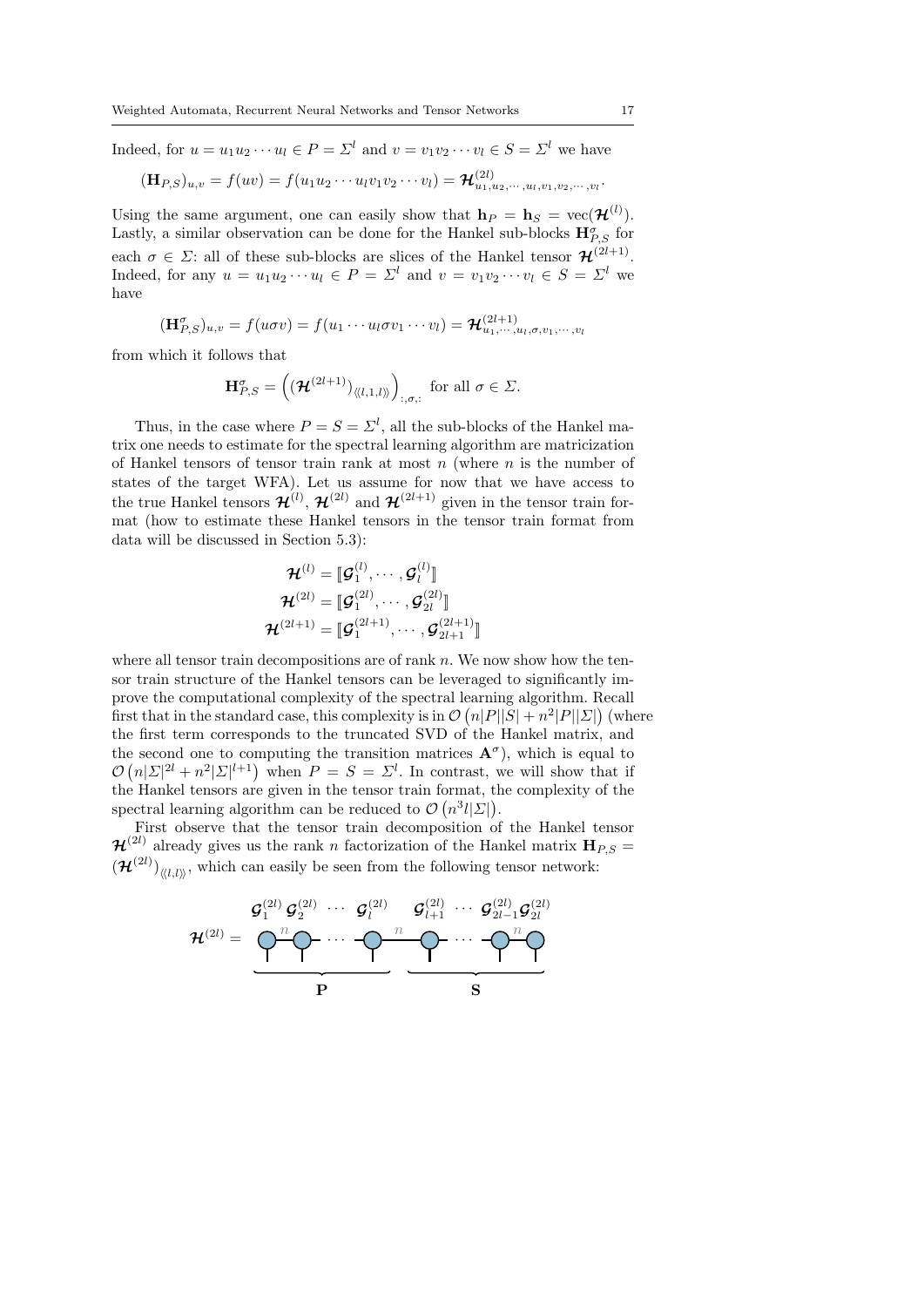More formally, this shows that  $\mathbf{H}_{P,S} = \mathbf{P}\mathbf{S}$  with  $\mathbf{P} = (\llbracket \mathcal{G}_1^{(2l)}, \cdots, \mathcal{G}_l^{(2l)} \rrbracket)$  $\left( \begin{smallmatrix} 2l & 0 \ l & 0 \end{smallmatrix} \right), \mathbf{I} \rrbracket)_{\langle\langle l,1 \rangle\rangle}$ and  $\mathbf{S} = (\llbracket \mathbf{I}, \boldsymbol{\mathcal{G}}^{(2l)}_{l+1}, \cdots, \boldsymbol{\mathcal{G}}^{(2l)}_{2l} \rrbracket)$  $\begin{bmatrix} 2l \ 2l \end{bmatrix}$  (1,*l*). The remaining step of the spectral learning algorithm consists in computing the pseudo-inverse of  $P$  and  $S$  and performing various matrix products involving the Hankel sub-blocks  $\mathbf{h}_P$ ,  $\mathbf{h}_S$  and  $\mathbf{H}_{P,S}^{\sigma}$  for each  $\sigma \in \Sigma$ . Observe that all the elements involved in these computations are tensors of tensor train rank at most  $n$  (or matricizations of such tensors). It turns out that all these operations can be performed efficiently in the tensor tensor train format: the pseudo-inverses of P and S in the tensor train format can be computed in time  $\mathcal{O}(n^3 l |\Sigma|)$  and all the matrix products between  $\mathbf{P}^{\dagger}$ and  $S^{\dagger}$  and the Hankel tensors can also be done in time  $\mathcal{O}(n^3l|\Sigma|)$ . Describing these tensor train computations in details go beyond the scope of this paper but these algorithms are well known in the tensor train and matrix product states communities. We refer the reader to (Oseledets, 2011) for efficient computations of matrix products in the tensor train format, and to (Gelß, 2017) and (Klus et al., 2018) for the computation of pseudo-inverse in the tensor train format.

We showed that in the case where  $P = S = \Sigma^{l}$ , the time complexity of the last two steps of the spectral learning algorithm can be reduced from an exponential dependency on  $l$  to a linear one. This is achieved by leveraging the tensor train structure of the Hankel sub-blocks. However, recall that the spectral learning algorithm is consistent (i.e. guaranteed to return the target WFA from an infinite amount of training data) only if  $P$  and  $S$  form a complete basis, that is P and S are such that  $rank((\mathcal{H}_{P,S})_{(1)}) = rank(\mathbf{H})$ . In the case where  $P = S = \Sigma^l$ , this condition is equivalent to  $\text{rank}((\mathcal{H}^{(2l)})_{\langle\langle l,l\rangle\rangle}) = \text{rank}(\mathbf{H})$ . But it is not the case that for any function computed by a WFA, there exists an integer l such that  $P = S = \Sigma^{l}$  form a complete basis. Indeed, consider for example the function f on the alphabet  $\{a, b\}$  defined by  $f(x) = 1$  if  $x = aa$ and 0 otherwise. One can easily show that there exists a minimal WFA with 3 states computing f. However, it is easy to check that  $\text{rank}((\mathcal{H}^{(2l)})_{\langle\langle l,l\rangle\rangle})$  is equal to 1 for  $l = 1$  and to 0 for any other value of l. This implies that not all functions can be consistently recovered from training data using the efficient spectral learning algorithm we propose.

Luckily, this caveat can be addressed using a simple workaround. For any function  $f: \Sigma^* \to \mathbb{R}$ , one can define a new alphabet  $\tilde{\Sigma} = \Sigma \cup {\lambda}$  where  $\lambda$ is a new symbol not in  $\Sigma$  which will be treated as the empty string. One can then extend f to  $\tilde{f}: \tilde{\Sigma}^* \to \mathbb{R}$  naturally by ignoring the new symbol  $\underline{\lambda}$ , e.g.  $\tilde{f}(\underline{\lambda}ab\underline{\lambda}c) = f(abc)$ . Let  $\mathbf{H} \in \mathbb{R}^{\Sigma^*\times\Sigma^*}$ ,  $\tilde{\mathbf{H}} \in \mathbb{R}^{\tilde{\Sigma}^*\times\tilde{\Sigma}^*}$ ,  $\mathcal{H}^{(2l)} \in \mathbb{R}^{\Sigma\times\cdots\times\Sigma}$  and  $\tilde{\mathcal{H}}^{(2l)} \in \mathbb{R}^{\tilde{\Sigma} \times \cdots \times \tilde{\Sigma}}$  be the Hankel matrix and tensors of f and  $\tilde{f}$ . Then, one can show that if  $f$  can be computed by a WFA with  $n$  states, there always exists an integer l such that  $rank((\tilde{\mathcal{H}}^{(2l)})_{\langle\langle l,l\rangle\rangle}) = rank(\mathbf{H}) = n$ . Indeed, in contrast with the Hankel tensor  $\mathcal{H}^{(2l)}$  which only contains the values of f on sequences of length exactly 2l, the Hankel tensors  $\tilde{\mathcal{H}}^{(2l)}$  contains the values of  $f$  on all sequences of length smaller than or equal to  $2l$ . One potential workaround would consist in estimating the Hankel sub-blocks of  $f$  from data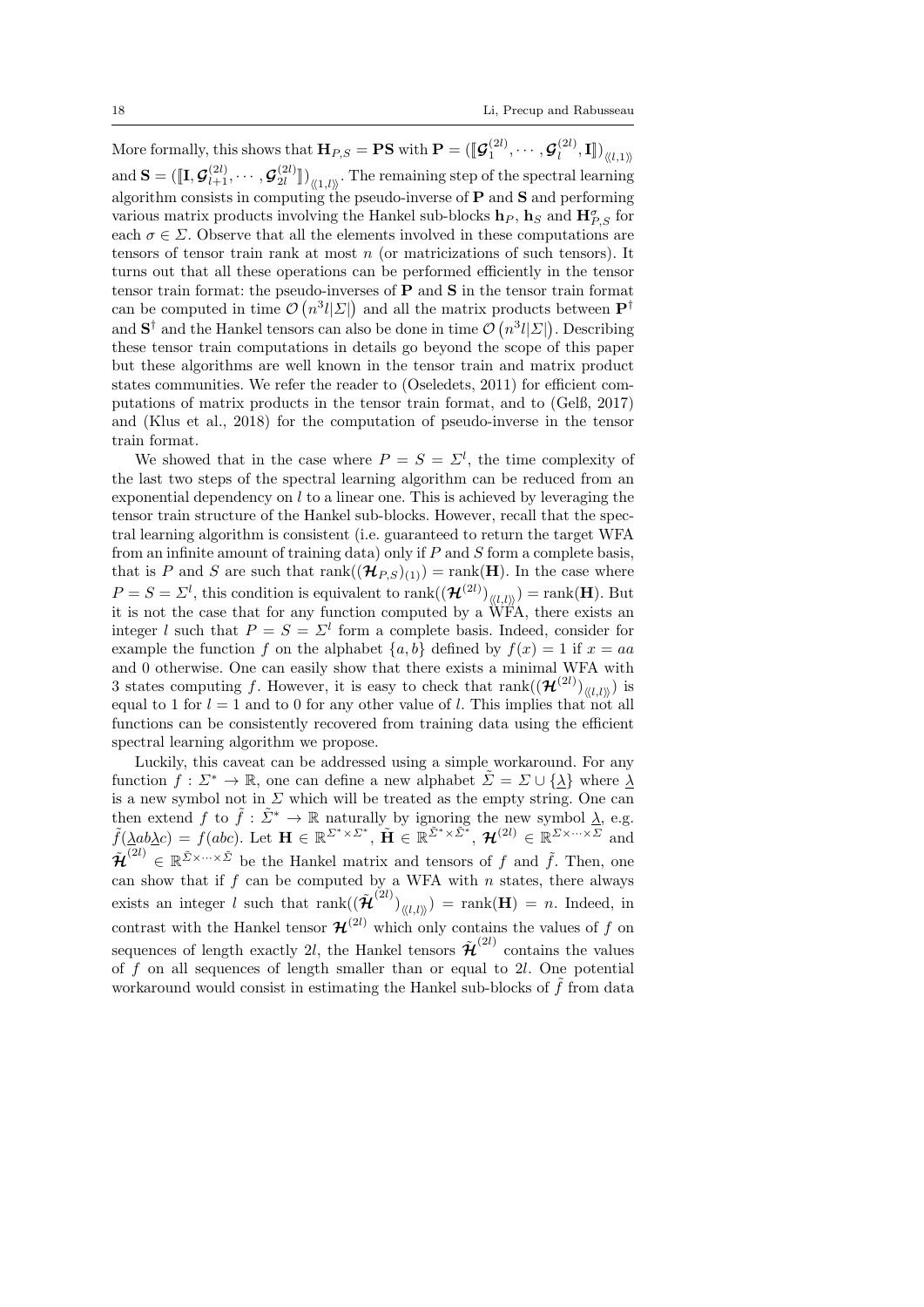generated by f and perform steps 3 and 4 of the spectral learning to recover the parameters of a WFA computing  $f$ . The transition matrix associated with the new symbol  $\lambda$  can be discarded to obtain the parameters of a WFA estimating f (note that since the spectral learning algorithm is consistent, the transition matrix associated with the new symbol  $\lambda$  estimated from data is guaranteed to converge to the identity matrix as the training data increases).

In practice, to estimate a Hankel tensor of length  $L$ , one could append every sequence in the dataset that is of length  $L$  or smaller than  $L$  with  $\lambda$  until it reaches length L and then perform the standard Hankel recovery routine. It is worth mentioning that we did not have to use this workaround for any of the experiments presented in Section 6. More importantly, one can show that if the parameters of a 2-RNN are drawn randomly then the workaround discussed above is not necessary (i.e., one can consistently recover a random 2-RNN from data using the learning algorithm we propose), which is shown in the following proposition.

**Proposition 1** Let  $A = \langle \alpha, A, \omega \rangle$  be a 2-RNN with n states whose parameters are randomly drawn from a continuous distribution (w.r.t. the Lebesgue measure) and let  $\mathbf{H} \in \mathbb{R}^{\Sigma^* \times \Sigma^*}$  be its Hankel matrix. Then, with probability one, rank $((\mathcal{H}^{(2l)})_{\langle\langle l,l\rangle\rangle}) = \text{rank}(\mathbf{H})$  for any l such that  $|\Sigma|^l \geq n$  (where  $\mathcal{H}^{(2l)}$ ) is as defined in Eq.  $(3)$ ).

*Proof.* Let  $\mathbf{F}_l \in \mathbb{R}^{\Sigma^l \times n}$  and  $\mathbf{B}_l \in \mathbb{R}^{n \times \Sigma^l}$  be the forward and backward matrices of the random 2-RNN, that is the rows of  $\mathbf{F}_l$  are  $\boldsymbol{\alpha}^\top \mathcal{A}_{:,u_1,:} \cdots \mathcal{A}_{:,u_l,:}$  for  $u_1 \cdots u_l \in \Sigma^l$  and the columns of  $\mathbf{B}_l$  are  $\mathcal{A}_{\ldots v_1, \ldots} \cdots \mathcal{A}_{\ldots v_l, \ldots} \omega$  for  $v_1 \cdots v_l \in \Sigma^l$ . Let l be any integer such that  $|\Sigma|^l \geq n$ . We first show that both  $\mathbf{F}_l$  and  $\mathbf{B}_l$ are full rank with probability one. Observe that  $\det(\mathbf{F}_l^{\top} \mathbf{F}_l)$  is a polynomial of the 2-RNN parameters  $\alpha$ , **A**. Since a polynomial is either zero or non-zero almost everywhere (Caron and Traynor, 2005), and since one can easily find a 2-RNN such that  $\det(\mathbf{F}_l^{\top} \mathbf{F}_l) \neq 0$  (using the fact that  $|\Sigma|^l \geq n$ ), it follows that  $\det(\mathbf{F}_l^{\top} \mathbf{F}_l)$  is non-zero almost everywhere. Consequently, since the parameters  $\alpha$  and  $\mathcal A$  are drawn from a continuous distribution,  $\det(\mathbf{F}_l^{\top} \mathbf{F}_l) \neq 0$  with probability one, i.e.  $\mathbf{F}_l$  is of rank n with probability one. With a similar argument, one can show that  $\mathbf{B}_l$  is of rank n with probability one.

To conclude, since  $(\mathcal{H}^{(2l)})_{\langle l,l\rangle\rangle} = \mathbf{F}_l \mathbf{B}_l$ , both  $\mathbf{F}_l$  and  $\mathbf{B}_l$  have rank n, and  $|\Sigma|^l \geq n$ , it follows that  $(\mathcal{H}^{(2l)})_{\langle\langle l,l\rangle\rangle}$  has rank n with probability one.

 $\Box$ 

# 4 Weighted Automata and Second-Order Recurrent Neural Networks

In this section, we present an equivalence result between weighted automata and second-order RNN with linear activation functions (linear 2-RNN). This result rigorously formalizes the idea that WFA are linear RNN.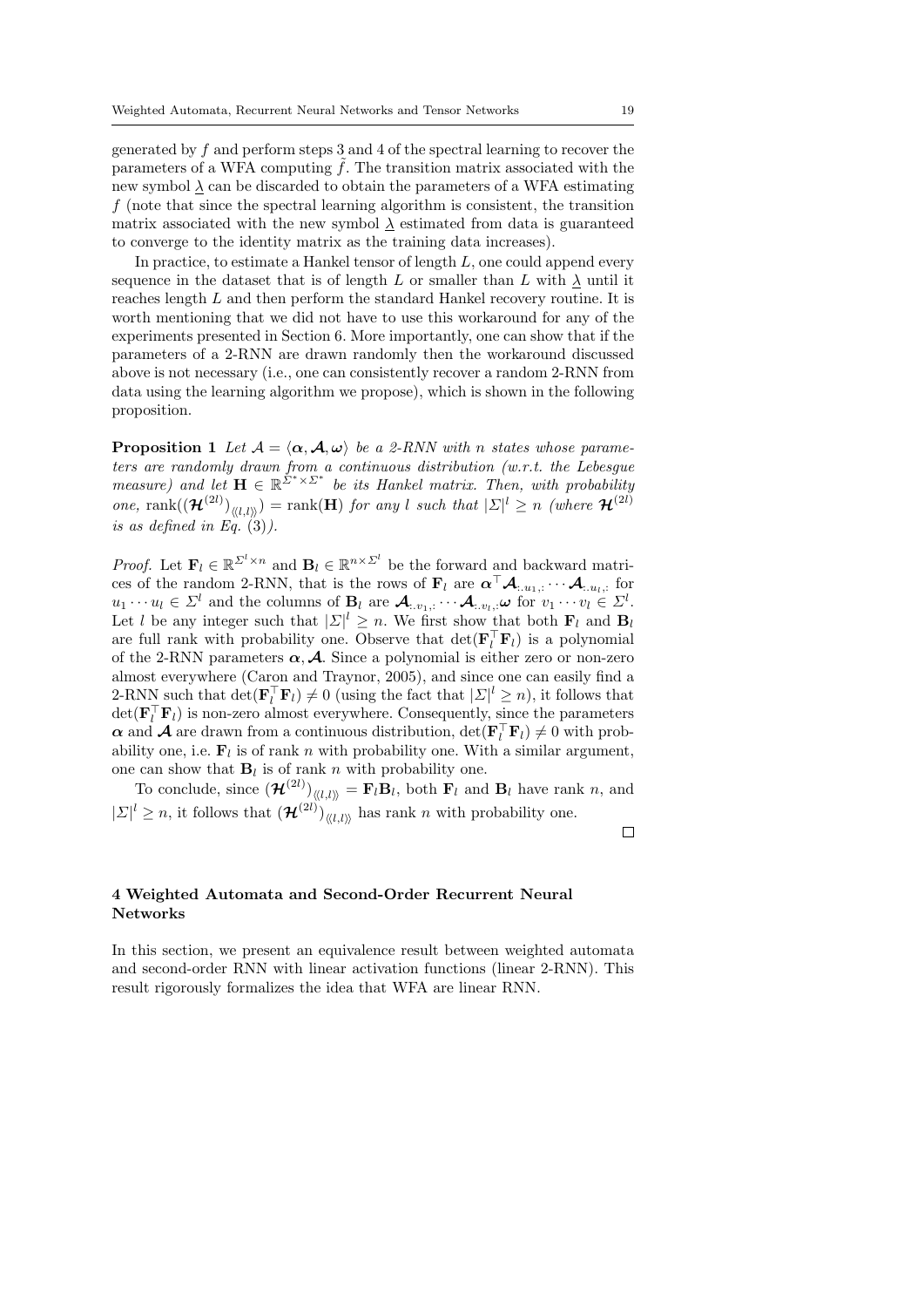Recall that a 2-RNN  $R = (\alpha, \mathcal{A}, \Omega)$  maps any sequence of inputs  $\mathbf{x}_1, \dots, \mathbf{x}_k \in \mathbb{R}$  $\mathbb{R}^d$  to a sequence of outputs  $\mathbf{y}_1, \dots, \mathbf{y}_k \in \mathbb{R}^p$  defined for any  $t = 1, \dots, k$  by

$$
\mathbf{y}_t = z_2(\boldsymbol{\Omega}\mathbf{h}_t) \text{ with } \mathbf{h}_t = z_1(\boldsymbol{\mathcal{A}} \bullet_1 \mathbf{h}_{t-1} \bullet_2 \mathbf{x}_t) \tag{4}
$$

where  $z_1 : \mathbb{R}^n \to \mathbb{R}^n$  and  $z_2 : \mathbb{R}^p \to \mathbb{R}^p$  are activation functions. We think of a 2-RNN as computing a function  $f_R : (\mathbb{R}^d)^* \to \mathbb{R}^p$  mapping each input sequence  $x_1, \dots, x_k$  to the corresponding final output  $y_k$ . While  $z_1$  and  $z_2$  are usually non-linear component-wise functions, we consider here the case where both  $z_1$  and  $z_2$  are the identity, and we refer to the resulting model as a *linear* 2-RNN.

Observe that for a linear 2-RNN R, the function  $f_R$  is multilinear in the sense that, for any integer l, its restriction to the domain  $(\mathbb{R}^d)^l$  is multilinear. Another useful observation is that linear 2-RNN are invariant under change of basis: for any invertible matrix **P**, the linear 2-RNN  $\tilde{M} = (\mathbf{P}^{-\top} \mathbf{h}_0, \mathcal{A} \times_1$  $\mathbf{P} \times_3 \mathbf{P}^{-\top}, \mathbf{P}\Omega$  is such that  $f_{\tilde{M}} = f_M$ .

One can easily show that the computation of the linear 2-RNN  $R =$  $(\alpha, \mathcal{A}, \Omega)$  boils down to the following tensor network (see proof of Theorem 3):



This computation is very similar, not to say equivalent, to the computation of a WFA  $A = (\alpha, {\mathbf{A}^\sigma}_{\sigma \in \Sigma}, \Omega)$ . Indeed, as we showed in the previous section, by stacking the transition matrices  $\{A^{\sigma}\}_{\sigma \in \Sigma}$  into a third order tensor  $A \in$  $\mathbb{R}^{n \times \Sigma \times n}$  the computation of the WFA A can be written as

f(σ1σ<sup>2</sup> · · · σk) = α Aσ<sup>1</sup> Aσ<sup>2</sup> · · · · · · Aσk−<sup>1</sup> Aσ<sup>k</sup> Ω = α A σ1 A σ2 · · · · · · A σk−<sup>1</sup> A σk Ω

Thus, if we restrict the input vectors of a linear 2-RNN to be one-hot encoding (i.e. vectors from the canonical basis), the two models are strictly equivalent.

These observations unravel a fundamental connection between vv-WFA and linear 2-RNN: vv-WFA and linear 2-RNN are expressively equivalent for representing functions defined over sequences of discrete symbols. Moreover, both models have the same capacity in the sense that there is a direct correspondence between the hidden units of a linear 2-RNN and the states of a vv-WFA computing the same function. More formally, we have the following theorem.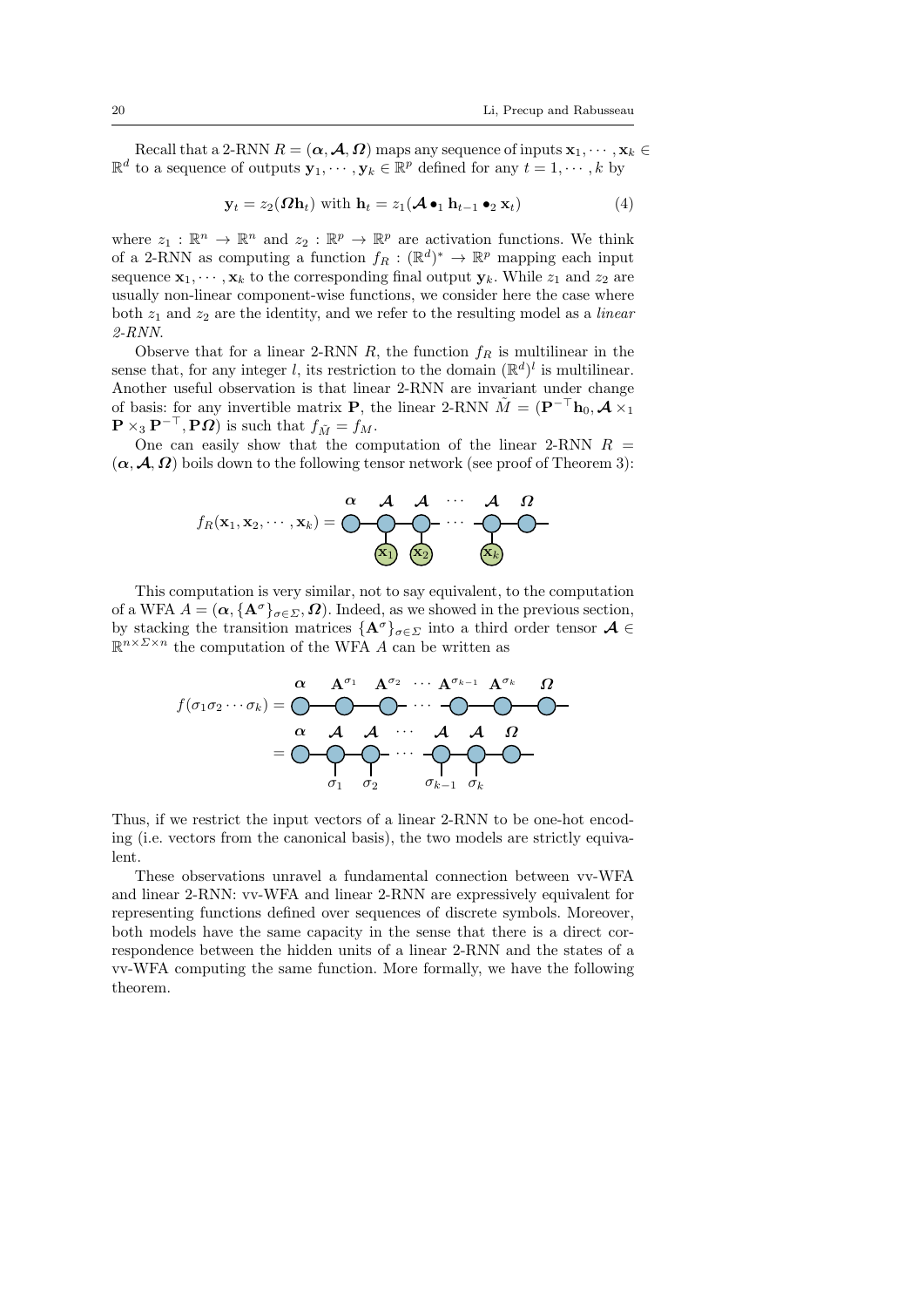**Theorem 3** Any function that can be computed by a vv-WFA with n states can be computed by a linear 2-RNN with n hidden units. Conversely, any function that can be computed by a linear 2-RNN with n hidden units on sequences of one-hot vectors (i.e. canonical basis vectors) can be computed by a WFA with n states.

More precisely, the WFA  $A = (\alpha, {\mathbf{A}^\sigma}_{\sigma \in \Sigma}, \Omega)$  with n states and the linear 2-RNN  $M = (\alpha, \mathcal{A}, \Omega)$  with n hidden units, where  $\mathcal{A} \in \mathbb{R}^{n \times \Sigma \times n}$  is defined by  $\mathcal{A}_{\cdot,\sigma,\cdot} = \mathbf{A}^{\sigma}$  for all  $\sigma \in \Sigma$ , are such that  $f_A(\sigma_1\sigma_2\cdots\sigma_k) = f_M(\mathbf{x}_1,\mathbf{x}_2,\cdots,\mathbf{x}_k)$ for all sequences of input symbols  $\sigma_1, \cdots, \sigma_k \in \Sigma$ , where for each  $i \in [k]$  the input vector  $\mathbf{x}_i \in \mathbb{R}^{\Sigma}$  is the one-hot encoding of the symbol  $\sigma_i$ .

*Proof.* We first show by induction on k that, for any sequence  $\sigma_1 \cdots \sigma_k \in \Sigma^*$ , the hidden state  $h_k$  computed by M (see Eq. (4)) on the corresponding onehot encoded sequence  $\mathbf{x}_1, \dots, \mathbf{x}_k \in \mathbb{R}^d$  satisfies  $\mathbf{h}_k = (\mathbf{A}^{\sigma_1} \cdots \mathbf{A}^{\sigma_k})^\top \alpha$ . The case  $k = 0$  is immediate. Suppose the result true for sequences of length up to k. One can check easily check that  $\mathcal{A} \bullet_2 \mathbf{x}_i = \mathbf{A}^{\sigma_i}$  for any index i. Using the induction hypothesis it then follows that

$$
\mathbf{h}_{k+1} = \mathcal{A} \bullet_1 \mathbf{h}_k \bullet_2 \mathbf{x}_{k+1} = \mathbf{A}^{\sigma_{k+1}} \bullet_1 \mathbf{h}_k = (\mathbf{A}^{\sigma_{k+1}})^{\top} \mathbf{h}_k
$$

$$
= (\mathbf{A}^{\sigma_{k+1}})^{\top} (\mathbf{A}^{\sigma_1} \cdots \mathbf{A}^{\sigma_k})^{\top} \alpha = (\mathbf{A}^{\sigma_1} \cdots \mathbf{A}^{\sigma_{k+1}})^{\top} \alpha.
$$

To conclude, we thus have

$$
f_M(\mathbf{x}_1, \mathbf{x}_2, \cdots, \mathbf{x}_k) = \Omega \mathbf{h}_k = \Omega (\mathbf{A}^{\sigma_1} \cdots \mathbf{A}^{\sigma_k})^\top \alpha = f_A(\sigma_1 \sigma_2 \cdots \sigma_k).
$$

This result first implies that linear 2-RNN defined over sequences of discrete symbols (using one-hot encoding) can be provably learned using the spectral learning algorithm for WFA/vv-WFA; indeed, these algorithms have been proved to compute consistent estimators. Let us stress again that, contrary to the case of feed-forward architectures, learning recurrent networks with linear activation functions is not a trivial task. Furthermore, Theorem 3 reveals that linear 2-RNN are a natural generalization of classical weighted automata to functions defined over sequences of continuous vectors (instead of discrete symbols). This spontaneously raises the question of whether the spectral learning algorithms for WFA and vv-WFA can be extended to the general setting of linear 2-RNN; we show that the answer is in the positive in the next section.

# 5 Spectral Learning of Continuous Weighted Automata

In this section, we extend the learning algorithm for vv-WFA to linear 2-RNN, thus at the same time addressing the limitation of the spectral learning algorithm to discrete inputs and providing the first consistent learning algorithm for linear second-order RNN.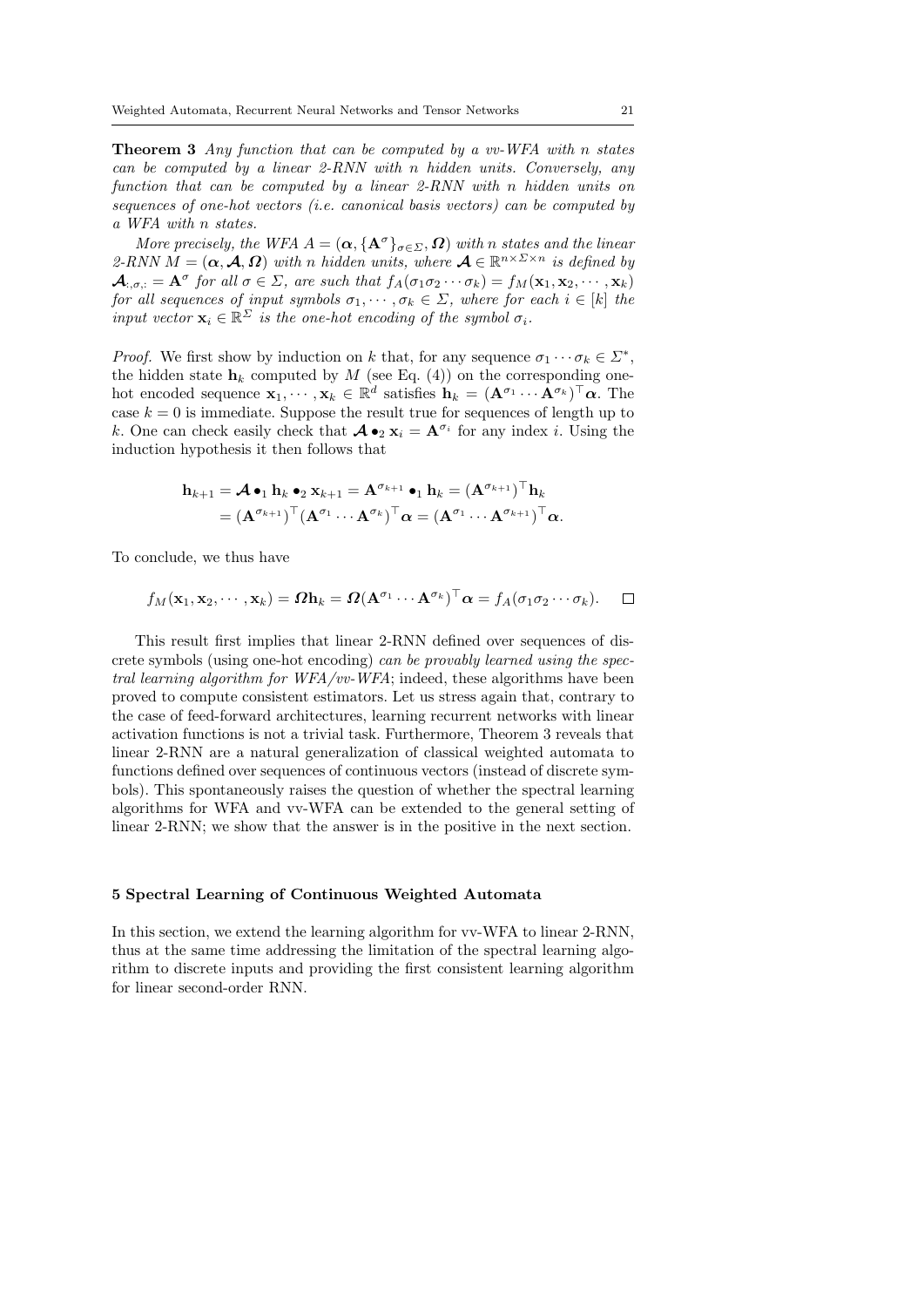# 5.1 Recovering 2-RNN from Hankel Tensors

We first present an identifiability result showing how one can recover a linear 2-RNN computing a function  $f : (\mathbb{R}^d)^* \to \mathbb{R}^p$  from observable tensors extracted from some Hankel tensor associated with  $f$ . Intuitively, we obtain this result by reducing the problem to the one of learning a vv-WFA. This is done by considering the restriction of  $f$  to canonical basis vectors; loosely speaking, since the domain of this restricted function is isomorphic to  $[d]^*$ , this allows us to fall back onto the setting of sequences of discrete symbols.

It is not straightforward how the notion of Hankel matrix can be extended to a function  $f: (\mathbb{R}^d)^* \to \mathbb{R}^p$  taking sequences of *continuous* vectors as input. One natural way to proceed is to consider how  $f$  acts on sequences of vectors from the canonical basis. Given a function  $f : (\mathbb{R}^d)^* \to \mathbb{R}^p$ , we define its Hankel tensor  $\mathcal{H}_f \in \mathbb{R}^{[d]^* \times [d]^* \times p}$  by

$$
(\boldsymbol{\mathcal{H}}_f)_{i_1\cdots i_s,j_1\cdots j_t,:}=f({\bf e}_{i_1},\cdots,{\bf e}_{i_s},{\bf e}_{j_1},\cdots,{\bf e}_{j_t}),
$$

for all  $i_1, \dots, i_s, j_1, \dots, j_t \in [d]$ , which is infinite in two of its modes. It is easy to see that  $\mathcal{H}_f$  is also the Hankel tensor associated with the function  $\tilde{f}$ :  $[d]^* \to \mathbb{R}^p$  mapping any sequence  $i_1 i_2 \cdots i_k \in [d]^*$  to  $f(\mathbf{e}_{i_1}, \cdots, \mathbf{e}_{i_k})$ . Moreover, in the special case where  $f$  can be computed by a linear 2-RNN, one can use the multilinearity of  $f$  to show that

$$
f(\mathbf{x}_1,\dots,\mathbf{x}_k)=\sum_{i_1,\dots,i_k=1}^d (\mathbf{x}_1)_{i_1}\cdots(\mathbf{x}_l)_{i_k}\tilde{f}(i_1\cdots i_k).
$$

This gives us some intuition on how one could learn  $f$  by learning a vv-WFA computing  $f$  using the spectral learning algorithm. That is, assuming access to the sub-blocks of the Hankel tensor  $\mathcal H$  for a complete basis of prefixes and suffixes  $P, S \subseteq [d]^*$ , the spectral learning algorithm can be used to recover a vv-WFA computing  $\tilde{f}$  and consequently a linear 2-RNN computing f using Theorem 3.

We now state the main result of this section, showing that a (minimal) linear 2-RNN computing a function  $f : (\mathbb{R}^d)^* \to \mathbb{R}$  can be exactly recovered from sub-blocks of the Hankel tensor  $\mathcal{H}_f$ . For the sake of clarity, we present the learning algorithm for the particular case where there exists an L such that the prefix and suffix sets consisting of all sequences of length  $L$ , that is  $P =$  $S = [d]^L$ , forms a complete basis for  $\tilde{f}$  (i.e. the sub-block  $\mathcal{H}_{P,S} \in \mathbb{R}^{[d]^L \times [d]^L \times p}$ of the Hankel tensor  $\mathcal{H}_f$  is such that  $\text{rank}((\mathcal{H}_{PS})_{(1)}) = \text{rank}((\mathcal{H}_f)_{(1)}).$  As discussed in Section 3.2, such an integer  $L$  does not always exist even when the underlying function  $f$  can be computed by a linear 2-RNN. However, the workaround described at the end of Section 3.2 can be used here as well to extend this theorem to the case of any function  $f$  that can be computed by a linear 2-RNN.

The following theorem can be seen as a reformulation of the classical spectral learning theorem using the low rank Hankel tensors  $\mathcal{H}^{(l)}$  introduced in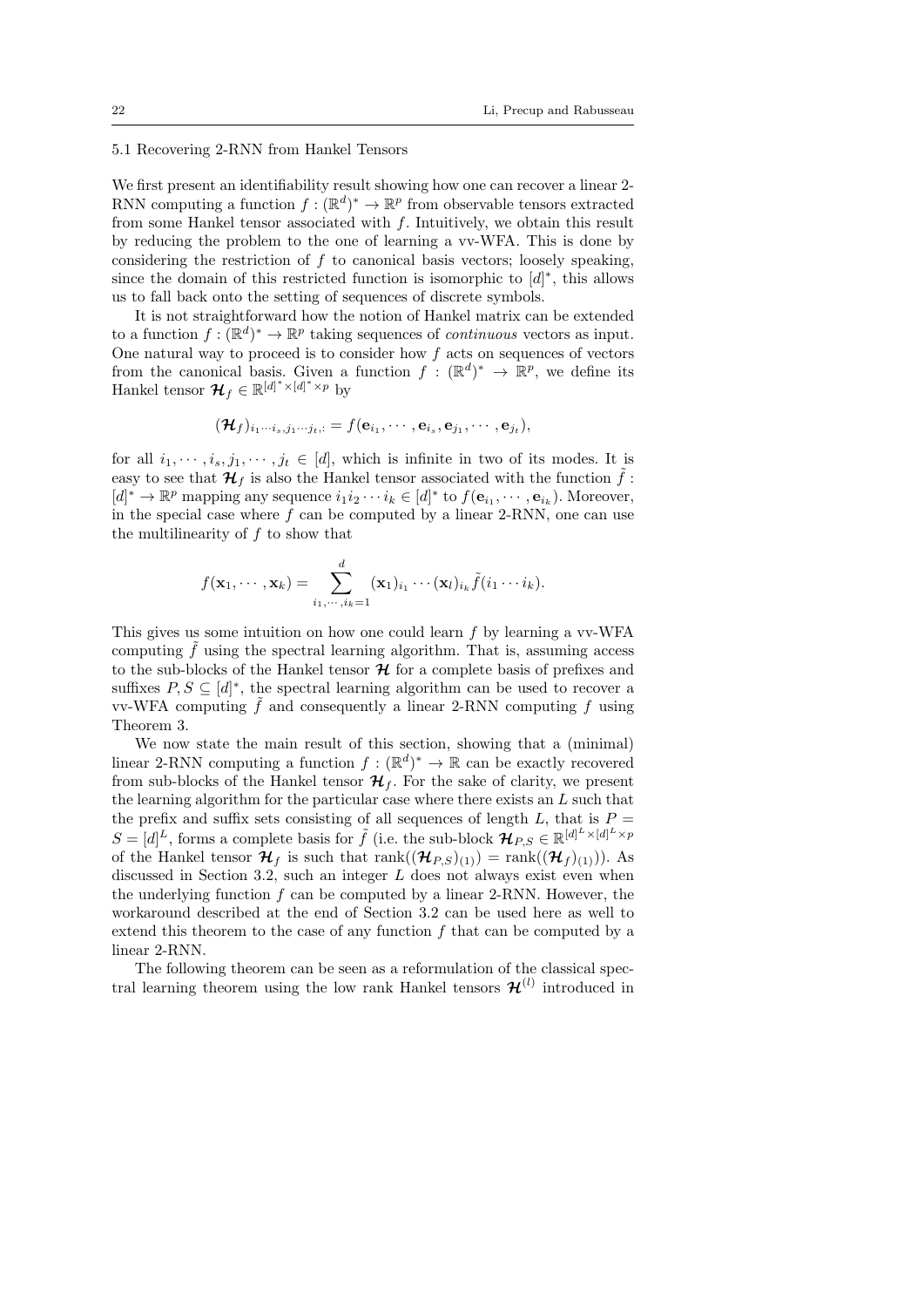Section 3.1. In the case of a continuous function  $f : (\mathbb{R}^d)^* \to \mathbb{R}$ , for any integer l, the finite tensor  $\mathcal{H}_f^{(l)} \in \mathbb{R}^{d \times \dots \times d \times p}$  of order  $l+1$  is defined by

$$
(\mathbf{\mathcal{H}}_f^{(l)})_{i_1,\cdots,i_l,:}=f(\mathbf{e}_{i_1},\cdots,\mathbf{e}_{i_l})\quad\text{for all }i_1,\cdots,i_l\in[d].
$$

Observe that for any integer l, the tensor  $\mathcal{H}_f^{(l)}$  $f_f^{(t)}$  can be obtained by reshaping a finite sub-block of the Hankel tensor  $\mathcal{H}_f$ .

**Theorem 4** Let  $f : (\mathbb{R}^d)^* \to \mathbb{R}^p$  be a function computed by a minimal linear 2-RNN with n hidden units and let L be an integer such that

$$
\operatorname{rank}((\boldsymbol{\mathcal{H}}_f^{(2L)})_{\langle\!\langle L,L+1\rangle\!\rangle})=n.
$$

Then, for any  $\mathbf{P} \in \mathbb{R}^{d^L \times n}$  and  $\mathbf{S} \in \mathbb{R}^{n \times d^L p}$  such that

$$
(\mathcal{H}_f^{(2L)})_{\langle\!\langle L,L+1\rangle\!\rangle} = \text{PS},
$$

the linear 2-RNN  $R = (\alpha, \mathcal{A}, \Omega)$  defined by

$$
\boldsymbol{\alpha} = (\mathbf{S}^{\dagger})^{\top} (\mathcal{H}_{f}^{(L)})_{\langle L+1 \rangle \rangle}, \qquad \boldsymbol{\Omega}^{\top} = \mathbf{P}^{\dagger} (\mathcal{H}_{f}^{(L)})_{\langle L,1 \rangle \rangle}
$$

$$
\mathcal{A} = ((\mathcal{H}_{f}^{(2L+1)})_{\langle L,1,L+1 \rangle \rangle}) \times_{1} \mathbf{P}^{\dagger} \times_{3} (\mathbf{S}^{\dagger})^{\top}
$$

is a minimal linear 2-RNN computing f.

*Proof.* Let  $P \in \mathbb{R}^{d^L \times n}$  and  $S \in \mathbb{R}^{n \times d^L p}$  be such that  $(\mathcal{H}_f^{(2L)})$  $\left(f^{(2L)}\right)_{\langle\!\langle L,L+1\rangle\!\rangle}=\textbf{PS}$ and let  $R^* = (\alpha, \mathcal{A}, \Omega)$  be a minimal linear 2-RNN computing f. Define the tensors

$$
\mathcal{P}^\star = [\![\boldsymbol{\mathcal{A}}^\star\bullet_1 \boldsymbol{\alpha}^\star,\underbrace{\boldsymbol{\mathcal{A}}^\star,\cdots,\boldsymbol{\mathcal{A}}^\star}_{L-1 \text{ times}},\mathbf{I}_n]\!] \in \mathbb{R}^{d \times \cdots \times d \times n}
$$

and

$$
\boldsymbol{\mathcal{S}}^{\star}=\llbracket \mathbf{I}_n, \underbrace{\boldsymbol{\mathcal{A}}^{\star}, \cdots, \boldsymbol{\mathcal{A}}^{\star}}_{L \text{ times}}, \boldsymbol{\varOmega}^{\star} \rrbracket \in \mathbb{R}^{n \times d \times \cdots \times d \times p}
$$

of order  $L+1$  and  $L+2$  respectively, and let  $\mathbf{P}^* = (\mathcal{P}^*)_{\langle\langle l,1\rangle\rangle} \in \mathbb{R}^{d^L \times n}$  and  $\mathbf{S}^* =$  $(\mathcal{S}^{\star})_{\langle\!\langle 1,L+1\rangle\!\rangle} \in \mathbb{R}^{n \times d^L p}$ . Using the identity  $\mathcal{H}_f^{(l)} = [\!\![\mathcal{A} \bullet_1 \alpha, \underbrace{\mathcal{A}, \cdots, \mathcal{A}}_{l-1 \text{ times}}, \Omega^\top]\!]$  for

any  $l$ , one can easily check the following identities (see also Section 3.1):

$$
\begin{aligned}\n(\mathcal{H}_f^{(2L)})_{\langle\!\langle L,L+1\rangle\!\rangle} &= \mathbf{P}^\star \mathbf{S}^\star, \quad (\mathcal{H}_f^{(2L+1)})_{\langle\!\langle L,1,L+1\rangle\!\rangle} = \mathcal{A}^\star \times_1 \mathbf{P}^\star \times_3 (\mathbf{S}^\star)^\top, \\
(\mathcal{H}_f^{(L)})_{\langle\!\langle L,1\rangle\!\rangle} &= \mathbf{P}^\star (\boldsymbol{\Omega}^\star)^\top, \quad (\mathcal{H}_f^{(L)})_{\langle\!\langle L+1\rangle\!\rangle} = (\mathbf{S}^\star)^\top \boldsymbol{\alpha}.\n\end{aligned}
$$

Let  $\mathbf{M} = \mathbf{P}^{\dagger} \mathbf{P}^{\star}$ . We will show that  $\boldsymbol{\alpha} = \mathbf{M}^{-\top} \boldsymbol{\alpha}^{\star}$ ,  $\boldsymbol{\mathcal{A}} = \boldsymbol{\mathcal{A}}^{\star} \times_1 \mathbf{M} \times_3$  $M^{-\top}$  and  $\Omega = M\Omega^*$ , which will entail the results since linear 2-RNN are invariant under change of basis. First observe that  $M^{-1} = S^*S^{\dagger}$ . Indeed, we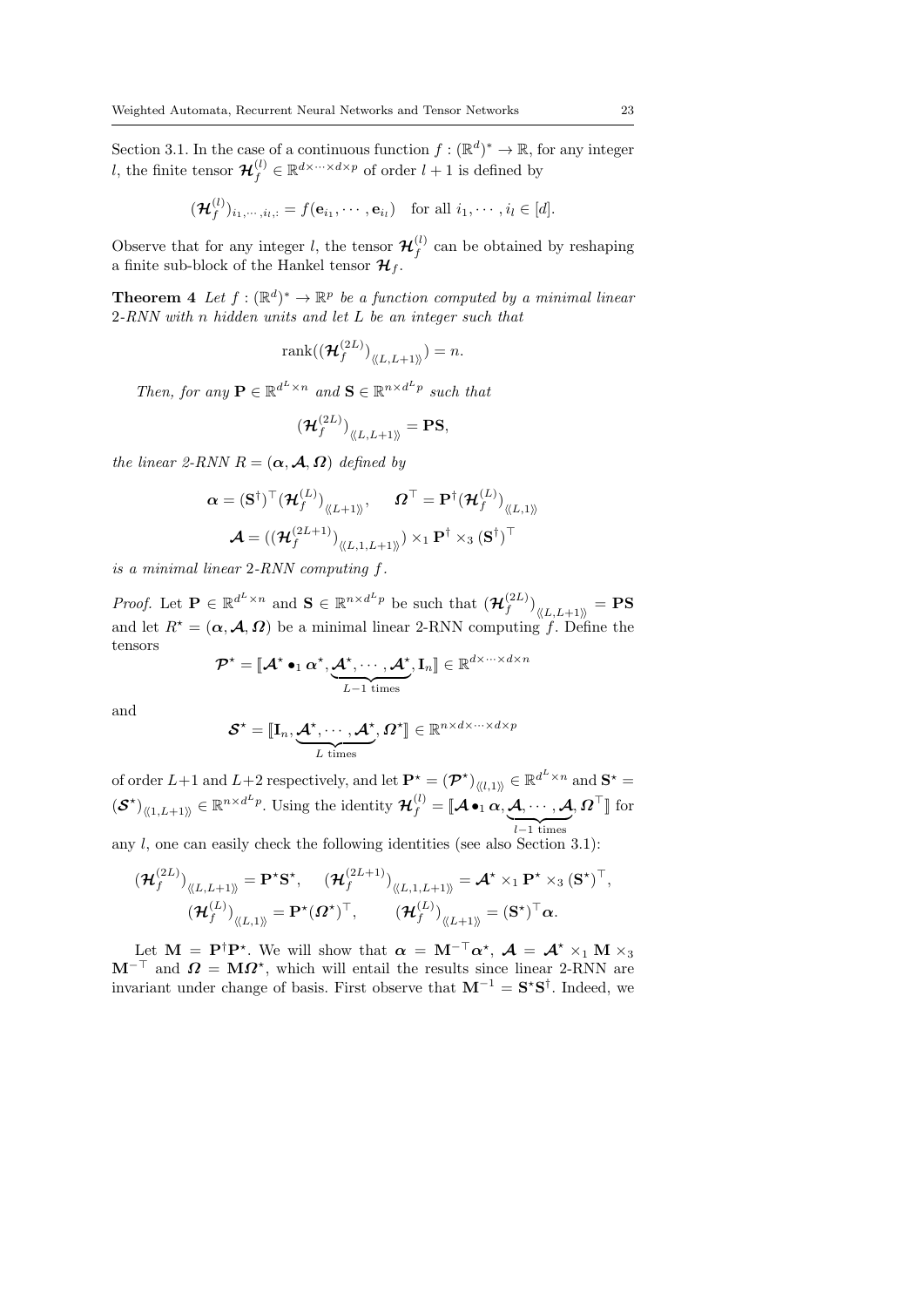have  $\mathbf{P}^\dagger \mathbf{P}^\star \mathbf{S}^\star \mathbf{S}^\dagger = \mathbf{P}^\dagger (\boldsymbol{\mathcal{H}}_f^{(2L)}$  $\left(\mathbf{f}^{(2L)}\right)_{\langle\!\langle L,L+1\rangle\!\rangle}\mathbf{S}^\dagger = \mathbf{P}^\dagger\mathbf{P}\mathbf{S}\mathbf{S}^\dagger = \mathbf{I}$  where we used the fact that **P** (resp. **S**) is of full column rank (resp. row rank) for the last equality.

The following derivations then follow from basic tensor algebra:

$$
\alpha = (\mathbf{S}^{\dagger})^{\top} (\mathcal{H}_{f}^{(L)})_{\langle\langle L+1 \rangle\rangle} = (\mathbf{S}^{\dagger})^{\top} (\mathbf{S}^{\star})^{\top} \alpha = (\mathbf{S}^{\star} \mathbf{S}^{\dagger})^{\top} = \mathbf{M}^{-\top} \alpha^{\star},
$$
  

$$
\mathcal{A} = ((\mathcal{H}_{f}^{(2L+1)})_{\langle\langle L,1,L+1 \rangle\rangle}) \times_{1} \mathbf{P}^{\dagger} \times_{3} (\mathbf{S}^{\dagger})^{\top}
$$
  

$$
= (\mathcal{A}^{\star} \times_{1} \mathbf{P}^{\star} \times_{3} (\mathbf{S}^{\star})^{\top}) \times_{1} \mathbf{P}^{\dagger} \times_{3} (\mathbf{S}^{\dagger})^{\top}
$$
  

$$
= \mathcal{A}^{\star} \times_{1} \mathbf{P}^{\dagger} \mathbf{P}^{\star} \times_{3} (\mathbf{S}^{\star} \mathbf{S}^{\dagger})^{\top} = \mathcal{A}^{\star} \times_{1} \mathbf{M} \times_{3} \mathbf{M}^{-\top},
$$
  

$$
\Omega^{\top} = \mathbf{P}^{\dagger} (\mathcal{H}_{f}^{(L)})_{\langle\langle L,1 \rangle\rangle} = \mathbf{P}^{\dagger} \mathbf{P}^{\star} (\Omega^{\star})^{\top} = \mathbf{M} \Omega^{\star},
$$

which concludes the proof.

$$
\Box
$$

Observe that such an integer L exists under the assumption that  $P = S =$  $[d]^L$  forms a complete basis for  $\tilde{f}$ . It is also worth mentioning that a necessary condition for rank( $(\mathcal{H}_t^{(2L)})$  $\binom{(2L)}{f}_{\langle L,L+1\rangle}$  = n is that  $d^L \geq n$ , i.e. L must be of the order  $log_d(n)$ .

#### 5.2 Hankel Tensors Recovery from Linear Measurements

We showed in the previous section that, given the Hankel tensors  $\mathcal{H}_f^{(L)}$  $f^{(L)}, \mathcal{H}_f^{(2L)}$ f and  $\mathcal{H}_f^{(2L+1)}$  $f_f^{(2L+1)}$ , one can recover a linear 2-RNN computing f if it exists. This first implies that the class of functions that can be computed by linear 2-RNN is learnable in Angluin's exact learning model (Angluin, 1988) where one has access to an oracle that can answer membership queries (e.g. what is the value computed by the target f on  $(\mathbf{x}_1, \dots, \mathbf{x}_k)$ ?) and equivalence queries (e.g. is the current hypothesis h equal to the target  $f$ ?). While this fundamental result is of significant theoretical interest, assuming access to such an oracle is unrealistic. In this section, we show that a stronger learnability result can be obtained in a more realistic setting, where we only assume access to randomly generated input/output examples  $((\mathbf{x}_1^{(i)}, \mathbf{x}_2^{(i)}, \cdots, \mathbf{x}_l^{(i)}))$  $\mathbf{y}^{(i)}_l, \mathbf{y}^{(i)}_{}$  ( $\mathbb{R}^d$ )\*  $\times$   $\mathbb{R}^p$  where  $\mathbf{y}^{(i)}_{}$  =  $f(\mathbf x^{(i)}_1, \mathbf x^{(i)}_2, \cdots, \mathbf x^{(i)}_l$  $\binom{u}{l}$ .

The key observation is that such an example  $((\mathbf{x}_1^{(i)}, \mathbf{x}_2^{(i)}, \cdots, \mathbf{x}_l^{(i)}))$  $\mathbf{y}_l^{(i)}$ ),  $\mathbf{y}^{(i)}$ ) can be seen as a *linear measurement* of the Hankel tensor  $\mathcal{H}^{(l)}$ . Indeed, let f be a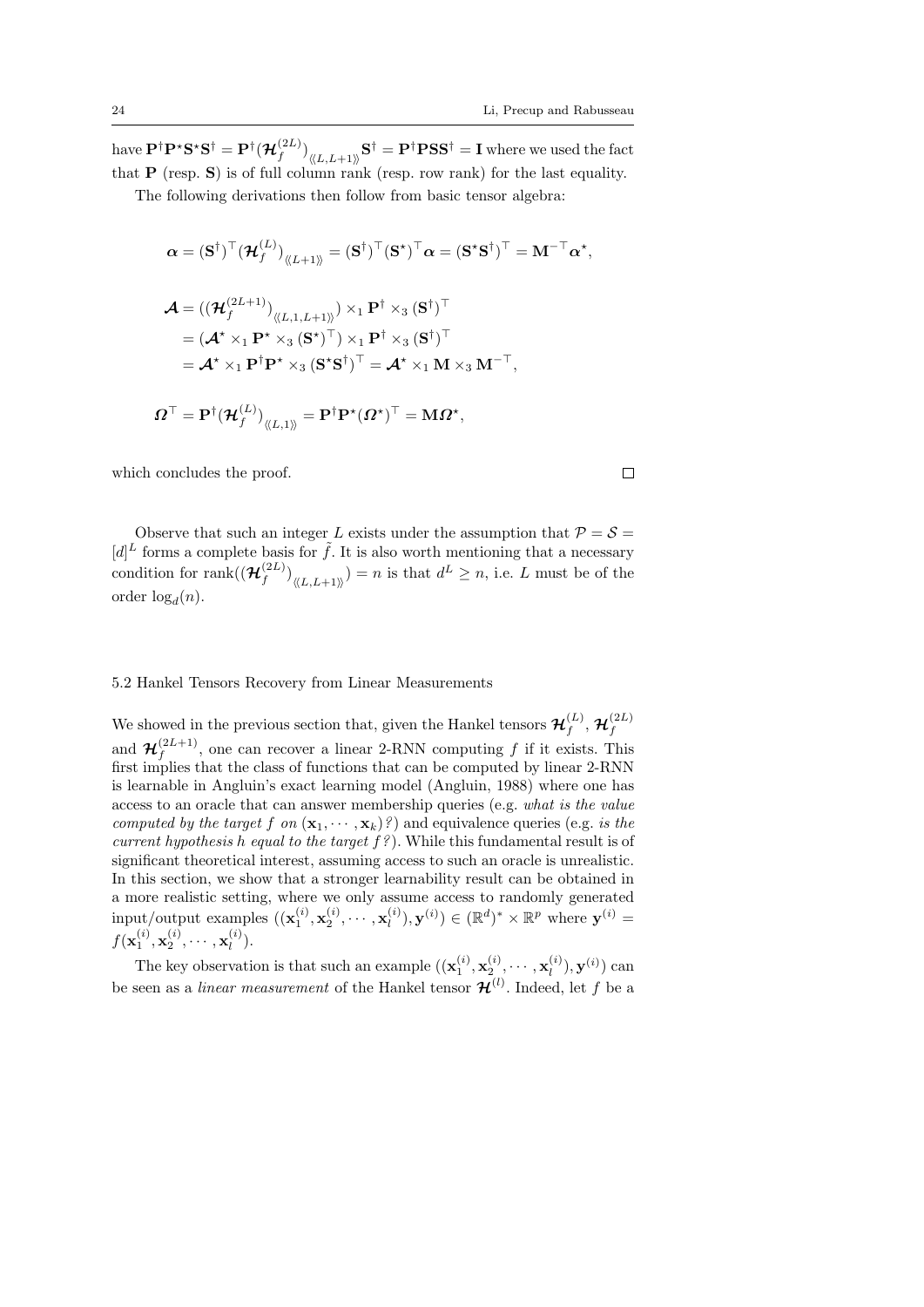function computed by a linear 2-RNN. Using the multilinearity of  $f$  we have

$$
f(\mathbf{x}_1, \mathbf{x}_2, \dots, \mathbf{x}_l) = f\left(\sum_{i_1} (\mathbf{x}_1)_{i_1} \mathbf{e}_{i_1}, \sum_{i_2} (\mathbf{x}_2)_{i_2} \mathbf{e}_{i_2}, \dots, \sum_{i_l} (\mathbf{x}_l)_{i_l} \mathbf{e}_{i_l}\right)
$$
  
\n
$$
= \sum_{i_1, \dots, i_l} (\mathbf{x}_1)_{i_1} \cdots (\mathbf{x}_l)_{i_l} f(\mathbf{e}_{i_1}, \dots, \mathbf{e}_{i_l})
$$
  
\n
$$
= \sum_{i_1, \dots, i_l} (\mathbf{x}_1)_{i_1} \cdots (\mathbf{x}_l)_{i_l} \mathcal{H}_{i_1, \dots, i_l}^{(l)}
$$
  
\n
$$
= \mathcal{H}_f^{(l)} \bullet_1 \mathbf{x}_1 \bullet_2 \cdots \bullet_l \mathbf{x}_l
$$
  
\n
$$
= (\mathcal{H}^{(l)})_{\langle l, 1 \rangle}^{\top} (\mathbf{x}_1 \otimes \dots \otimes \mathbf{x}_l)
$$

where  $(\mathbf{e}_1, \dots, \mathbf{e}_l)$  denotes the canonical basis of  $\mathbb{R}^l$ . It follows that each input/output example  $((\mathbf{x}_1^{(i)}, \mathbf{x}_2^{(i)}, \cdots, \mathbf{x}_l^{(i)})$  $\mathbf{u}_l^{(i)}$ ,  $\mathbf{y}^{(i)}$  constitutes a linear measurement of  $\mathcal{H}^{(l)}$ :

$$
\mathbf{y}^{(i)} = (\boldsymbol{\mathcal{H}}^{(l)})^{\top}_{\langle\!\langle l,1\rangle\!\rangle} (\mathbf{x}_1^{(i)} \otimes \cdots \otimes \mathbf{x}_l^{(i)}) = (\boldsymbol{\mathcal{H}}^{(l)})^{\top}_{\langle\!\langle l,1\rangle\!\rangle} \mathbf{x}^{(i)}
$$

where  $\mathbf{x}^{(i)} := \mathbf{x}_1^{(i)} \otimes \cdots \otimes \mathbf{x}_{l}^{(i)} \in \mathbb{R}^{d^l}$ . Hence, by regrouping N output examples  $\mathbf{y}^{(i)}$  into the matrix  $\mathbf{Y} \in \mathbb{R}^{N \times p}$  and the corresponding input vectors  $\mathbf{x}^{(i)}$  into the matrix  $\mathbf{X} \in \mathbb{R}^{N \times d^{l}}$ , one can recover  $\mathcal{H}^{(l)}$  by solving the linear system  $\mathbf{Y} =$  $\mathbf{X}(\mathcal{H}^{(l)})_{\langle\langle l,1\rangle\rangle}$ , which has a unique solution whenever  $\mathbf{X}$  is of full column rank. This simple estimation technique for the Hankel tensors allows us to design the first consistent learning algorithm for linear 2-RNN, which is summarized in Algorithm 1 (with the "Least-Squares" recovery method). More efficient recovery methods for the Hankel tensors will be discussed in the next section. The following theorem shows that this learning algorithm is consistent. Its proof relies on the fact that **X** will be of full column rank whenever  $N \geq d^l$ and the components of each  $\mathbf{x}_j^{(i)}$  for  $j \in [l], i \in [N]$  are drawn independently from a continuous distribution over  $\mathbb{R}^d$  (w.r.t. the Lebesgue measure).

**Theorem 5** Let  $(h_0, \mathcal{A}, \Omega)$  be a minimal linear 2-RNN with n hidden units computing a function  $f : (\mathbb{R}^d)^* \to \mathbb{R}^p$ , and let L be an integersuch that  $\operatorname{rank}((\boldsymbol{\mathcal{H}}_{\text{f}}^{(2L)}% ,\ldots,\boldsymbol{\mathcal{H}}_{\text{f}}^{(2L)}),C_{\text{f}}^{(2L)}$  $f^{(2L)}\big)_{\langle\!\langle L,L+1\rangle\!\rangle} = n.$ 

Suppose we have access to 3 datasets

$$
D_l = \{ ((\mathbf{x}_1^{(i)}, \mathbf{x}_2^{(i)}, \cdots, \mathbf{x}_l^{(i)}), \mathbf{y}^{(i)}) \}_{i=1}^{N_l} \subset (\mathbb{R}^d)^l \times \mathbb{R}^p \text{ for } l \in \{L, 2L, 2L+1\}
$$

where the entries of each  $\mathbf{x}_j^{(i)}$  are drawn independently from the standard normal distribution and where each  $\mathbf{y}^{(i)} = f(\mathbf{x}_1^{(i)}, \mathbf{x}_2^{(i)}, \cdots, \mathbf{x}_l^{(i)})$  $\binom{u}{l}$ .

Then, if  $N_l \geq d^l$  for  $l = L$ , 2L, 2L + 1, the linear 2-RNN M returned by Algorithm 1 with the least-squares method satisfies  $f_M = f$  with probability one.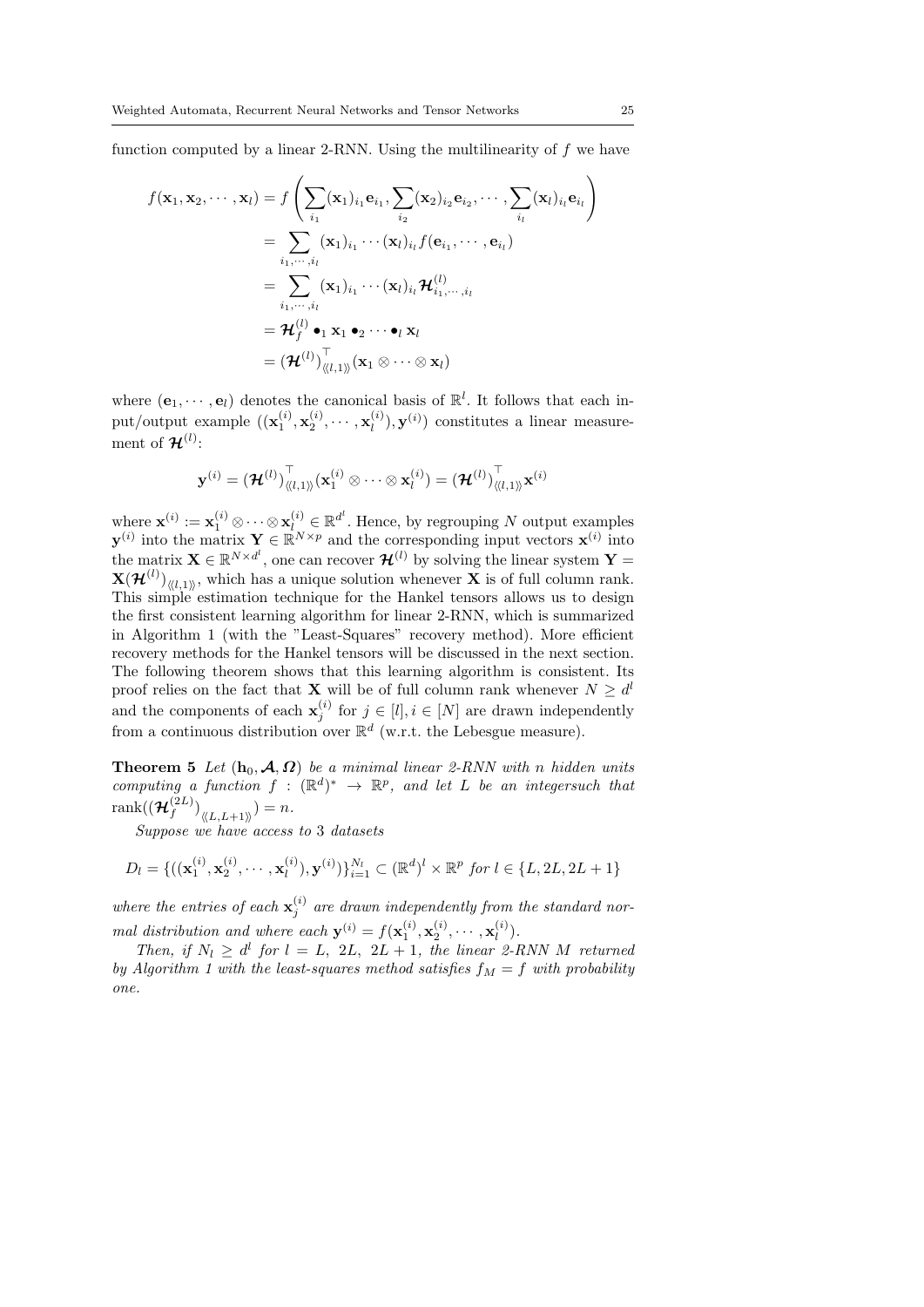*Proof.* We just need to show for each  $l \in \{L, 2L, 2L + 1\}$  that, under the hypothesis of the Theorem, the Hankel tensors  $\hat{\mathcal{H}}^{(l)}$  computed in line 4 of Algorithm 1 are equal to the true Hankel tensors  $\mathcal{H}^{(l)}$  with probability one. Recall that these tensors are computed by solving the least-squares problem

$$
\hat{\boldsymbol{\mathcal{H}}}^{(l)}=\mathop{\arg\min}\limits_{T\in\mathbb{R}^{d\times\cdots\times d\times p}}\|\mathbf{X}(\boldsymbol{\mathcal{T}})_{\langle\!\langle l,1\rangle\!\rangle}-\mathbf{Y}\|_{F}^{2}
$$

where  $\mathbf{X} \in \mathbb{R}^{N_l \times d_l}$  is the matrix with rows  $\mathbf{x}_1^{(i)} \otimes \mathbf{x}_2^{(i)} \otimes \cdots \otimes \mathbf{x}_l^{(i)}$  $\iota^{(i)}$  for each  $i \in [N_l].$  Since  $\mathbf{X}(\mathcal{H}^{(l)})_{\langle \langle l,1 \rangle \rangle} = \mathbf{Y}$  and the solution of the least-squares problem is unique as soon as  $X$  is of full column rank, we just need to show that this is the case with probability one when the entries of the vectors  $\mathbf{x}_j^{(i)}$  are drawn at random from a standard normal distribution. The result will then directly follow by applying Theorem 4.

We will show that the set

$$
\mathcal{S} = \{(\mathbf{x}_1^{(i)}, \cdots, \mathbf{x}_l^{(i)}) \mid i \in [N_l], \, \dim(\text{span}(\{\mathbf{x}_1^{(i)} \otimes \mathbf{x}_2^{(i)} \otimes \cdots \otimes \mathbf{x}_l^{(i)}\})) < d^l\}
$$

has Lebesgue measure 0 in  $((\mathbb{R}^d)^l)^{N_l} \simeq \mathbb{R}^{dN_l}$  as soon as  $N_l \geq d^l$ , which will imply that it has probability 0 under any continuous probability, hence the result. For any  $S = \{(\mathbf{x}_1^{(i)}, \cdots, \mathbf{x}_l^{(i)})\}$  $\mathbf{X}_{l}^{(i)}$   $\}_{i=1}^{N_{l}}$ , we denote by  $\mathbf{X}_{S} \in \mathbb{R}^{N_{l} \times d^{l}}$  the matrix with rows  $\mathbf{x}_1^{(i)} \otimes \mathbf{x}_2^{(i)} \otimes \cdots \otimes \mathbf{x}_l^{(i)}$  $\ell_i^{(i)}$ . One can easily check that  $S \in \mathcal{S}$ if and only if  $X<sub>S</sub>$  is of rank strictly less than  $d<sup>l</sup>$ , which is equivalent to the determinant of  $\mathbf{X}_S^\top \mathbf{X}_S$  being equal to 0. Since this determinant is a polynomial in the entries of the vectors  $\mathbf{x}_j^{(i)}$ , S is an algebraic subvariety of  $\mathbb{R}^{dN_l}$ . It is then easy to check that the polynomial  $det(\mathbf{X}_{S}^{\top}\mathbf{X}_{S})$  is not uniformly 0 when  $N_l \geq d^l$ . Indeed, it suffices to choose the vectors  $\mathbf{x}_j^{(i)}$  such that the family  $(\mathbf{x}_1^{(i)}\otimes \mathbf{x}_2^{(i)}\otimes\cdots\otimes \mathbf{x}_l^{(i)})$  $\binom{i}{l}$ ,  $\sum_{n=1}^{N_l}$  spans the whole space  $\mathbb{R}^{d^l}$  (which is possible since we can choose arbitrarily any of the  $N_l \geq d^l$  elements of this family), hence the result. In conclusion, S is a proper algebraic subvariety of  $\mathbb{R}^{dN_l}$  and hence has Lebesgue measure zero (Federer, 2014, Section 2.6.5).

 $\Box$ 

A few remarks on this theorem are in order. The first observation is that the 3 datasets  $D_L$ ,  $D_{2L}$  and  $D_{2L+1}$  do not need to be drawn independently from one another (e.g. the sequences in  $D<sub>L</sub>$  can be prefixes of the sequences in  $D_{2L}$  but it is not necessary). In particular, the result still holds when the datasets  $D_L$ ,  $D_{2L}$  and  $D_{2L+1}$  are constructed from a unique dataset

$$
S = \{ ((\mathbf{x}_1^{(i)}, \mathbf{x}_2^{(i)}, \cdots, \mathbf{x}_T^{(i)}), (\mathbf{y}_1^{(i)}, \mathbf{y}_2^{(i)}, \cdots, \mathbf{y}_T^{(i)})) \}_{i=1}^N
$$

of input/output sequences with  $T \ge 2L+1$ , where  $\mathbf{y}_t^{(i)} = f(\mathbf{x}_1^{(i)}, \mathbf{x}_2^{(i)}, \cdots, \mathbf{x}_t^{(i)})$ for any  $t \in [T]$ . Observe that having access to such input/output training sequences is not an unrealistic assumption: for example when training RNN for language modeling the output  $y_t$  is the conditional probability vector of the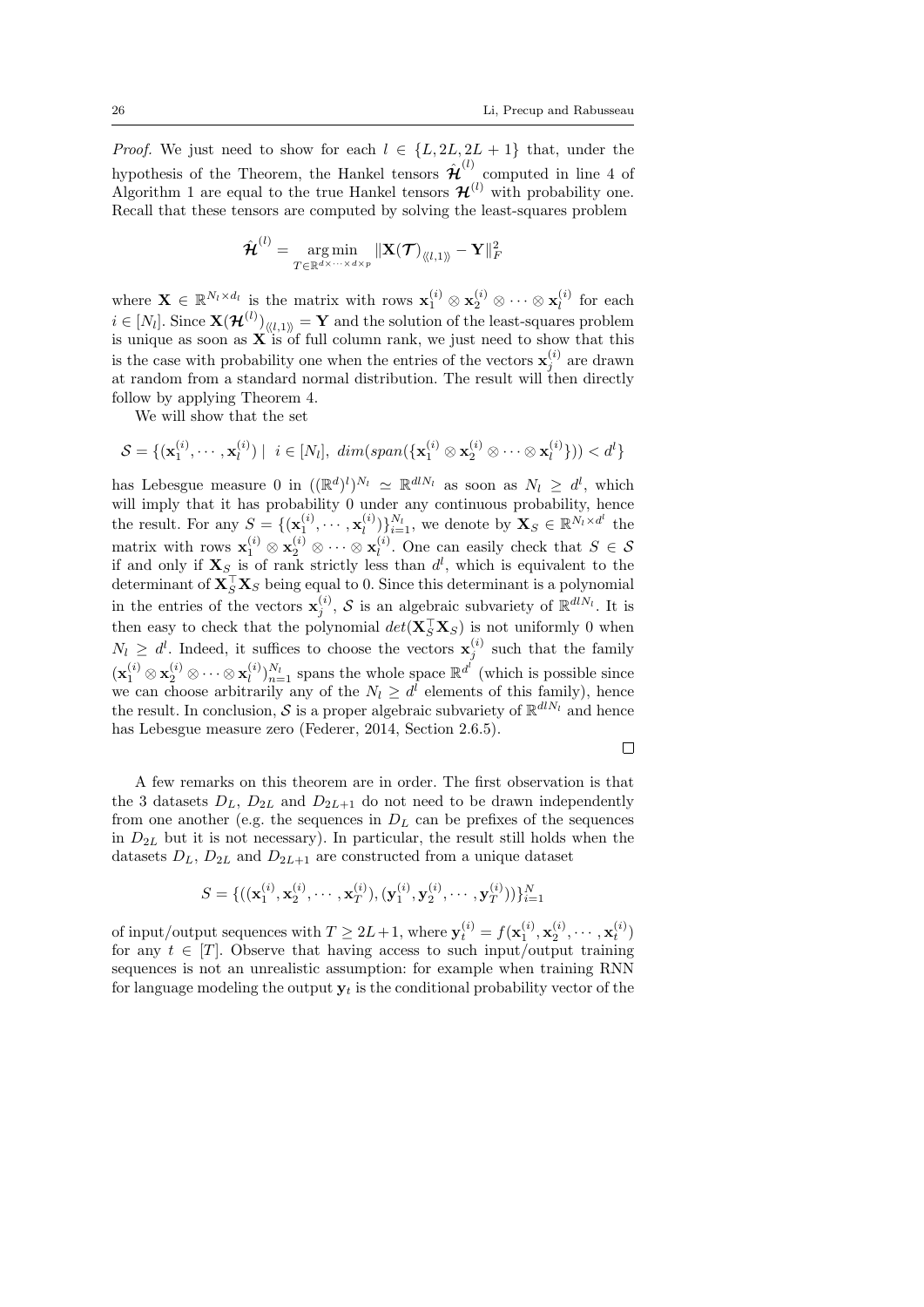**Input:** Three training datasets  $D_L$ ,  $D_{2L}$ ,  $D_{2L+1}$  with input sequences of length L, 2L and  $2L+1$  respectively, a recovery method, rank R, noise tolerance parameter  $\varepsilon$  (for Nuclear Norm) and learning rate  $\gamma$  (for IHT/TIHT/SGD). 1: for  $l \in \{L, 2L, 2L + 1\}$  do

2: Use  $D_l = \{((\mathbf{x}_1^{(i)}, \mathbf{x}_2^{(i)}, \cdots, \mathbf{x}_l^{(i)}), \mathbf{y}^{(i)})\}_{i=1}^{N_l} \subset (\mathbb{R}^d)^l \times \mathbb{R}^p$  to build  $\mathbf{X} \in \mathbb{R}^{N_l \times d^l}$  with rows  $\mathbf{x}_1^{(i)} \otimes \mathbf{x}_2^{(i)} \otimes \cdots \otimes \mathbf{x}_l^{(i)}$  for  $i \in [N_l]$  and  $\mathbf{Y} \in \mathbb{R}^{N_l \times p}$  with rows  $\mathbf{y}^{(i)}$  for  $i \in [N_l]$ . 3: if recovery method = "Least-Squares" then

4:

6:

$$
\mathcal{H}^{(l)} = \mathop{\arg\min}_{\boldsymbol{\mathcal{T}} \in \mathbb{R}^{d \times \cdots \times d \times p}} \| \mathbf{X}(\boldsymbol{\mathcal{T}})_{\langle \langle l,1 \rangle \rangle} - \mathbf{Y} \|_F^2.
$$

5: else if  $recovery_method = "Nuclear Norm" then$ 

 $\begin{split} \mathcal{H}^{(l)} = \mathop{\arg\min}_{\mathcal{T} \in \mathbb{R}^{d \times \cdots \times d \times p}} \|(\mathcal{T})_{\langle\!\langle \lceil l/2 \rceil, l - \lceil l/2 \rceil + 1 \rangle\!\rangle} \|_{*} \quad \text{subject to } \| \mathbf{X}(\mathcal{T})_{\langle\!\langle l, 1 \rangle\!\rangle} - \mathbf{Y} \| \leq \varepsilon. \end{split}$ 

7: else if recovery method = "IHT" or recovery method = "TIHT" then<br>8: Initialize  $\mathcal{H}^{(l)} \in \mathbb{R}^{d \times \cdots \times d \times p}$ . 9: repeat 10:  $(\mathcal{H}^{(l)})_{\langle\langle l,1\rangle\rangle} \leftarrow (\mathcal{H}^{(l)})_{\langle\langle l,1\rangle\rangle} + \gamma \mathbf{X}^{\top} (\mathbf{Y} - \mathbf{X}(\mathcal{H}^{(l)})_{\langle\langle l,1\rangle\rangle})$ 11:  $\mathcal{H}^{(l)} \leftarrow \texttt{project}(\mathcal{H}^{(l)}, R)$  (using either SVD for IHT or TT-SVD for TIHT) 12: until convergence 13: else if recovery method = "SGD" or recovery method = "ALS" then 14: Initialize all cores of the rank R TT-decomposition  $\mathcal{H}^{(l)} = [\mathcal{G}_1^{(l)}, \cdots, \mathcal{G}_{l+1}^{(l)}]$ . // Note that  $\mathcal{H}^{(l)}$  is never explicitly constructed. 15: repeat 16: **for**  $i = 1, \dots, l + 1$  do  $17:$  $i^{(l)} \leftarrow$  $\int$  $\mathcal{L}$  $\mathcal{G}_i^{(l)} - \gamma \nabla_{\mathcal{G}_i^{(l)}}\|\mathbf{X}(\llbracket \mathcal{G}_1^{(l)},\cdots,\mathcal{G}_{l+1}^{(l)}\rrbracket)_{\langle\langle l,1\rangle\rangle} - \mathbf{Y}\|_F^2\quad\text{for SGD}$ arg min  $\mathbf{g} \min_{\mathbf{\mathcal{G}}_i^{(l)}} \|\mathbf{X}( \llbracket \mathbf{\mathcal{G}}_1^{(l)}, \cdots, \mathbf{\mathcal{G}}_{l+1}^{(l)} \|)_{\langle \langle l,1 \rangle \rangle} - \mathbf{Y} \|^2_F \qquad \qquad \text{for ALS}$ 18: until convergence 19: Let  $(\mathcal{H}^{(2L)})_{\langle\langle L,L+1\rangle\rangle} = \mathbf{PS}$  be a rank R factorization. 20: Return the linear 2-RNN  $(h_0, \mathcal{A}, \Omega)$  where  $(T)$ 

$$
\mathbf{h}_0 = (\mathbf{S}^{\dagger})^{\top} (\mathcal{H}_f^{(L)})_{\langle L+1 \rangle}, \quad \mathbf{\Omega}^{\top} = \mathbf{P}^{\dagger} (\mathcal{H}_f^{(L)})_{\langle L,1 \rangle}
$$

$$
\mathcal{A} = ((\mathcal{H}_f^{(2L+1)})_{\langle L,1,L+1 \rangle}) \times_1 \mathbf{P}^{\dagger} \times_3 (\mathbf{S}^{\dagger})^{\top}
$$

next symbol. Lastly, when the outputs  $y^{(i)}$  are noisy, one can solve the leastsquares problem  $\|\mathbf{Y}-\mathbf{X}(\mathcal{H}^{(l)})_{\langle\langle l,1\rangle\rangle}\|_F^2$  to approximate the Hankel tensors; we will empirically evaluate this approach in Section 6 and we defer its theoretical analysis in the noisy setting to future work.

# 5.3 Leveraging the low rank structure of the Hankel tensors

While the least-squares method is sufficient to obtain the theoretical guarantees of Theorem 5, it does not leverage the low rank structure of the Hankel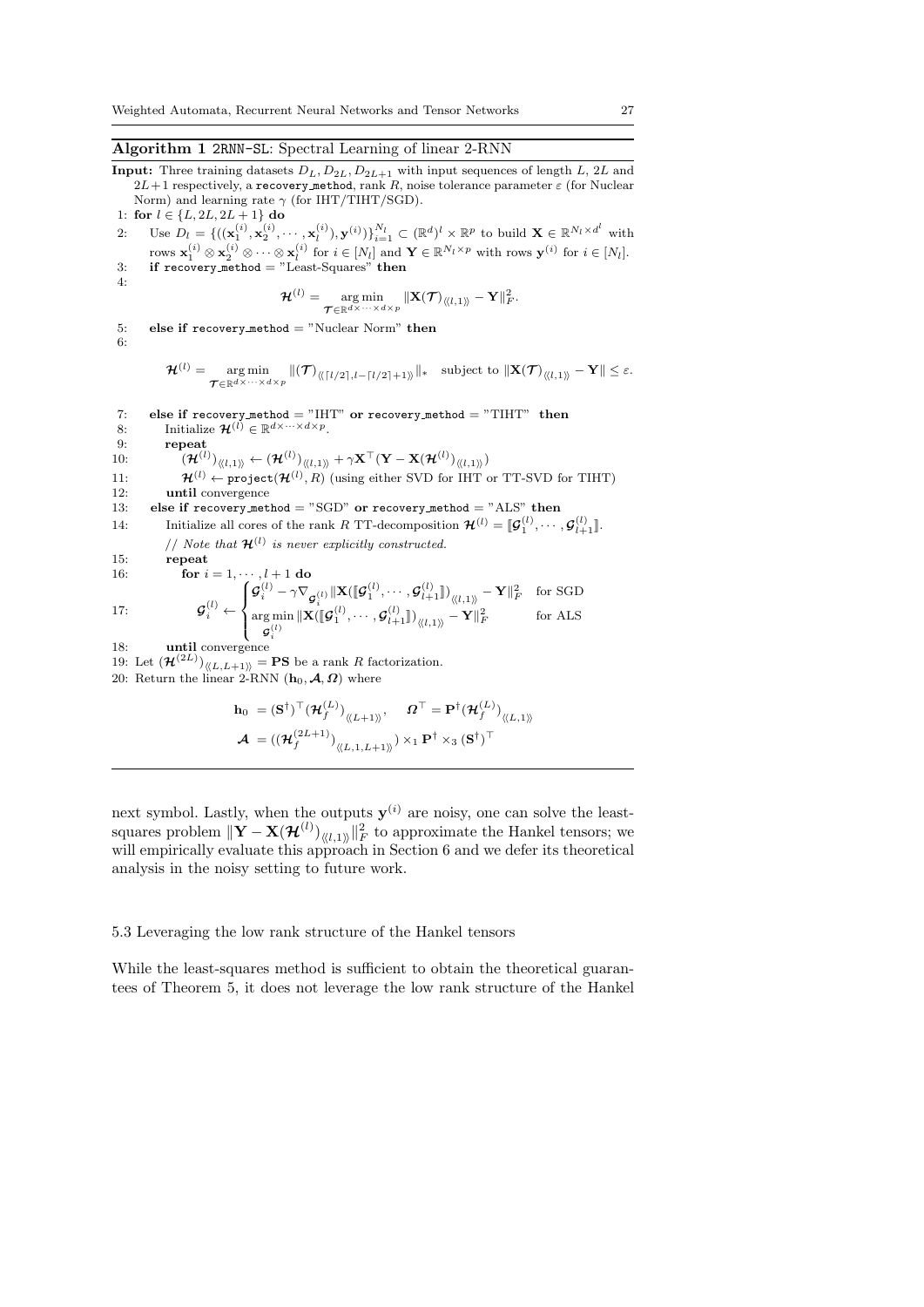tensors  $\mathcal{H}^{(L)}$ ,  $\mathcal{H}^{(2L)}$  and  $\mathcal{H}^{(2L+1)}$ . We now propose several alternative recovery methods to leverage this structure, in order to improve both sample complexity and time complexity. The sample efficiency and running time of these methods will be assessed in a simulation study in Section 6 (deriving improved sample complexity guarantees using these methods is left for future work).

We first propose two alternatives to solving the least-squares problem  $\mathbf{Y} = \mathbf{X}(\mathcal{H}^{(l)})_{\langle\langle l,1\rangle\rangle}$  that leverage the low matrix rank structure of the Hankel tensor. Indeed, knowing that  $(\mathcal{H}^{(l)})_{\langle\langle \lceil l/2 \rceil, l - \lceil l/2 \rceil + 1 \rangle\rangle}$  can be approximately low rank (if the target function is computed by a WFA with a small number of states), one can achieve better sample complexity by taking into account the fact that the effective number of parameters needed to describe this matrix can be significantly lower than its number of entries. The first approach is to reformulate the least-squares problem as a nuclear norm minimization problem (see line 6 of Algorithm 1). The nuclear norm is the tightest convex relaxation of the matrix rank and the resulting optimization problem can be solved using standard convex optimization toolbox (Candes and Plan, 2011; Recht et al., 2010). A second approach is a non-convex optimization algorithm: iterative hard thresholding (IHT) (Jain et al., 2010) (see lines 7-12 of Algorithm 1). This optimization method is iterative and boils down to a projected gradient descent algorithm: at each iteration, the Hankel tensor is updated by taking a step in the direction opposite to the gradient of the least-squares objective, before being projected onto the manifold of low rank matrices using truncated SVD. More precisely, first the following gradient update is performed:

$$
\begin{aligned} &(\boldsymbol{\mathcal{H}}^{(l)})_{\langle\!\langle l,1\rangle\!\rangle} \leftarrow (\boldsymbol{\mathcal{H}}^{(l)})_{\langle\!\langle l,1\rangle\!\rangle} - \gamma \nabla_{(\boldsymbol{\mathcal{H}}^{(l)})_{\langle\!\langle l,1\rangle\!\rangle}}\|\mathbf{X}(\boldsymbol{\mathcal{H}}^{(l)})_{\langle\!\langle l,1\rangle\!\rangle} - \mathbf{Y}\|_F^2 \\ & = (\boldsymbol{\mathcal{H}}^{(l)})_{\langle\!\langle l,1\rangle\!\rangle} + \gamma \mathbf{X}^\top (\mathbf{Y} - \mathbf{X}(\boldsymbol{\mathcal{H}}^{(l)})_{\langle\!\langle l,1\rangle\!\rangle}) \end{aligned}
$$

where  $\gamma$  is the learning rate. Then, a truncated SVD of the matricization  $(\mathcal{H}^{(l)})_{\langle\langle l/2],l-[l/2]+1\rangle}$  is performed to obtain a low rank approximation of the Hankel tensor.

Both the nuclear norm minimization and the iterative hard thresholding algorithm only leverages the fact that the matrix rank of  $(\mathcal{H}^{(l)})_{\langle\langle \lceil l/2\rceil, l-\lceil l/2\rceil+1\rangle\rangle}$ is small. However, as we have shown in Section 3.1, the Hankel tensor  $\mathcal{H}^{(l)}$ exhibits a stronger structure: it is of low tensor train rank (which implies that any of its matricization is a low rank matrix). We now present three methods leveraging this structure for the recovery of the Hankel tensors from linear measurements. The first optimization algorithm is tensor iterative hard thresholding (TIHT) (Rauhut et al., 2017) which is the tensor generalization of IHT. Similarly to IHT, TIHT is a projected gradient descent algorithm where the projection step consists in projecting the Hankel tensor onto the manifold of tensors with low tensor train rank (instead of projecting onto the set of low rank matrices): after the gradient update described above, a low rank tensor train approximation of the Hankel tensor  $\mathcal{H}^{(l)}$  is computed using the TT-SVD algorithm (Oseledets, 2011).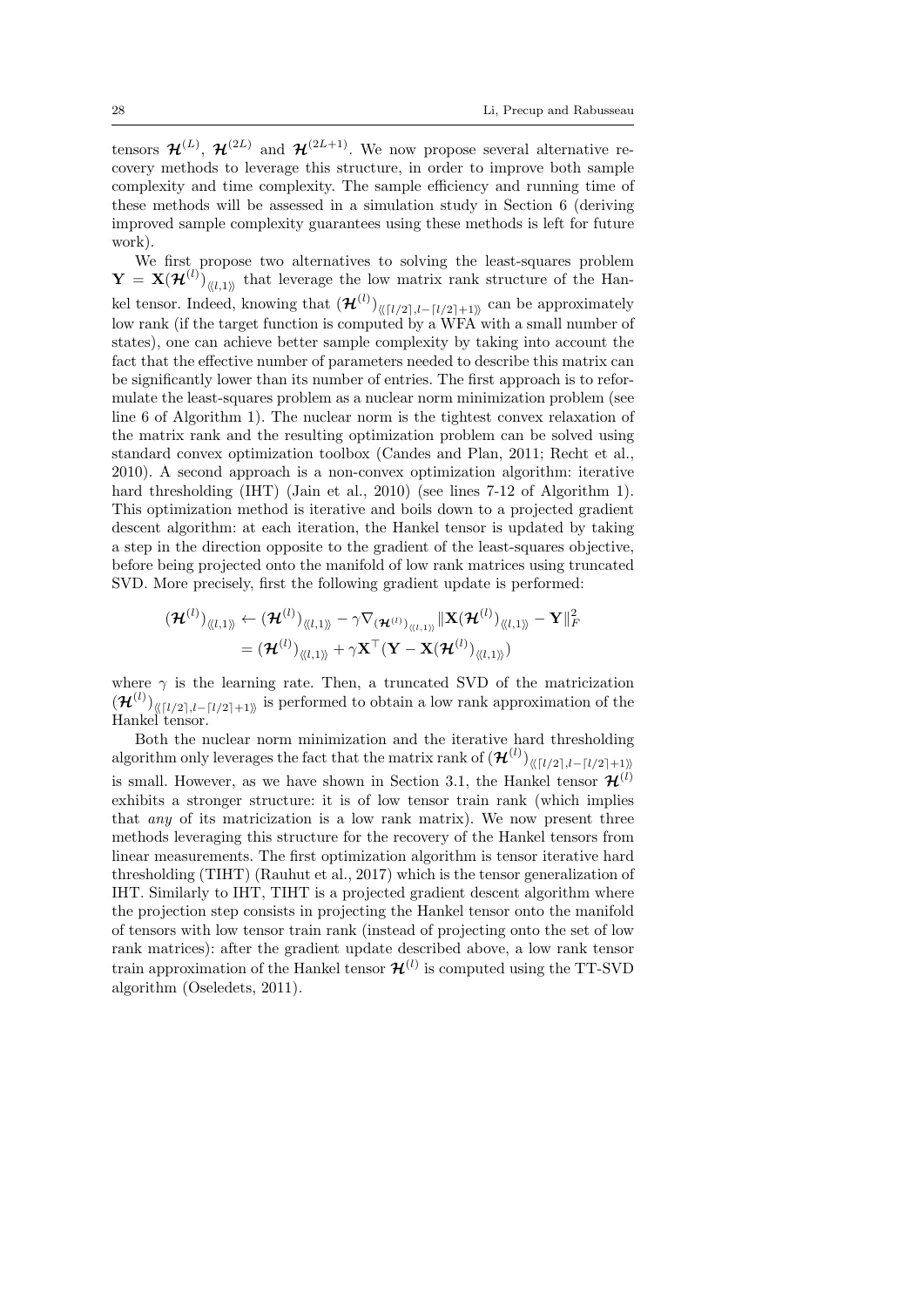Even though TIHT leverages the tensor train structure of the Hankel tensors to obtain better sample complexity, its computational complexity remains high since the Hankel tensor  $\mathcal{H}^{(l)}$  needs to alternatively be converted between its dense form (for the gradient descent step) and its tensor train decomposition (for the projection steps). Observe here that the size of these two objects significantly differs: the full Hankel tensor  $\mathcal{H}^{(l)}$  has size  $d^{l}p$  whereas the number of parameters of its tensor train decomposition is only in  $\mathcal{O}(ldR^2 + pR)$ , where  $R$  is the rank of the tensor train decomposition. Similarly to the efficient learning algorithm in the tensor train format presented in Section 3.2, the recovery of the Hankel tensors can be carried out in the tensor train format without never having to explicitly construct the tensor  $\mathcal{H}^{(l)}$ . We conclude by presenting two optimization methods to recover the Hankel tensors from data directly in the tensor train format. For both methods, the Hankel tensor  $\mathcal{H}^{(l)}$  is never explicitly constructed but parameterized by the core tensors  $\mathcal{G}_1, \cdots, \mathcal{G}_{l+1}$  of its TT decomposition:

$$
\boldsymbol{\mathcal{H}}^{(l)} = [\![\boldsymbol{\mathcal{G}}_1,\cdots,\boldsymbol{\mathcal{G}}_{l+1}]\!].
$$

Both methods are iterative and will optimize the least-squares objective with respect to each of the core tensors in turn until convergence. The first one is the alternating least-squares algorithm (ALS), which is one of the workhorse of tensor decomposition algorithms (Kolda and Bader, 2009). In ALS, at each iteration a least-squares problem is solved in turn for each one of the cores of the TT decomposition:

$$
\boldsymbol{\mathcal{G}}_i \leftarrow \operatorname*{arg\,min}_{\boldsymbol{\mathcal{G}}_i} \|\mathbf{X} (\llbracket \boldsymbol{\mathcal{G}}_1, \cdots, \boldsymbol{\mathcal{G}}_{l+1} \rrbracket)_{\langle\!\langle l, 1 \rangle\!\rangle} - \mathbf{Y} \|^2_F \ \text{ for } i = 1, \cdots, l+1.
$$

The second one consists in simply using gradient descent to perform a gradient step with respect to each one of the core tensors at each iteration:

$$
\mathcal{G}_i \leftarrow \mathcal{G}_i - \gamma \nabla_{\mathcal{G}_i} \|\mathbf{X}(\llbracket \mathcal{G}_1, \cdots, \mathcal{G}_{l+1} \rrbracket)_{\langle l,l\rangle} - \mathbf{Y} \|^2_F \text{ for } i = 1, \cdots, l+1
$$

where  $\gamma$  is the learning rate. Both methods are described in lines 15-18 of Algorithm 1. Combining these two optimization methods with the spectral learning algorithm in the tensor train format described in Section 3.2 results in an efficient learning algorithm to estimate a linear 2-RNN from training data, where the Hankel tensors are never explicitly constructed but always manipulated in the tensor train format.

To conclude this section, we briefly mention that the ALS and gradient descent algorithms can straightforwardly be adapted to perform optimization with respect to mini-batches instead of the whole training dataset. This allows us to further scale the algorithm to large training sets.

### 6 Experiments

In this section, we perform experiments on two toy examples to compare how the choice of the recovery method (LeastSquares, NuclearNorm, IHT, TIHT,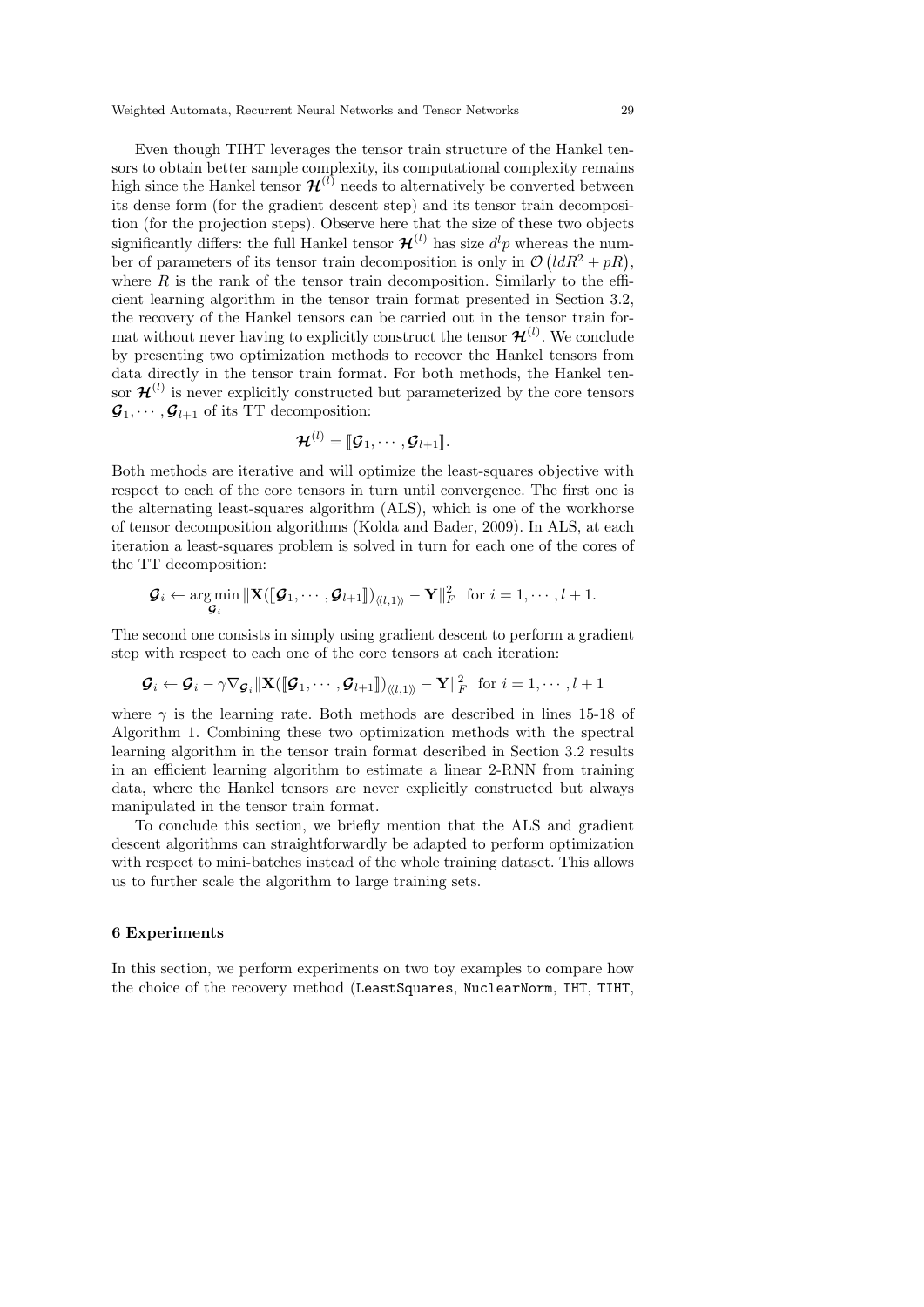

Fig. 4: Average MSE as a function of the training set size for learning a random linear 2-RNN with different values of output noise.

ALS and Gradient Descent) affects the sample efficiency of Algorithm 1, and the corresponding computation time. We also report the performance obtained by refining the solutions returned by our algorithm (with both TIHT and ALS recovery methods) using stochastic gradient descent (TIHT+SGD, ALS+SGD). In addition, we perform experiments on a real world dataset of wind speed data from TUDelft, which is used in (Lin et al., 2016). For the real world data, we include the original results for competitive approaches from (Lin et al., 2016).

# 6.1 Synthetic data

We perform experiments on two toy problems: recovering a random 2-RNN from data and a simple addition task. For the random 2-RNN problem, we randomly generate a linear 2-RNN with 5 units computing a function  $f$ :  $\mathbb{R}^3 \to \mathbb{R}^2$  by drawing the entries of all parameters  $(h_0, \mathcal{A}, \Omega)$  independently from a normal distribution  $\mathcal{N}(0, 0.2)$ . The training data consists of 3 independently drawn sets  $D_l = \{((\mathbf{x}_1^{(i)}, \mathbf{x}_2^{(i)}, \cdots, \mathbf{x}_l^{(i)}))\}$  $\{ \boldsymbol{w}_l^{(i)}), \mathbf{y}^{(i)} \} \}_{i=1}^{N_l} \subset (\mathbb{R}^d)^l \times \mathbb{R}^p$  for  $l \in \{L, 2L, 2L+1\}$  with  $L = 2$ , where each  $\mathbf{x}_{j}^{(i)} \sim \mathcal{N}(\mathbf{0}, \mathbf{I})$  and where the outputs can be noisy, i.e.  $\mathbf{y}^{(i)} = f(\mathbf{x}_1^{(i)}, \mathbf{x}_2^{(i)}, \cdots, \mathbf{x}_l^{(i)})$  $\mathbf{g}_l^{(i)}$  +  $\boldsymbol{\xi}^{(i)}$  where  $\boldsymbol{\xi}^{(i)} \sim \mathcal{N}(0, \sigma^2)$ for some noise variance parameter  $\sigma^2$ . For the addition problem, the goal is to learn a simple arithmetic function computing the sum of the running differences between the two components of a sequence of 2-dimensional vectors, i.e.  $f(\mathbf{x}_1,\dots,\mathbf{x}_k) = \sum_{i=1}^k \mathbf{v}^\top \mathbf{x}_i$  where  $\mathbf{v}^\top = (-1 \ 1)$ . The 3 training datasets are generated using the same process as above and a constant entry equal to one is added to all the input vectors to encode a bias term (one can check that the resulting function can be computed by a linear 2-RNN with 2 hidden units).

We run the experiments for different sizes of training data ranging from  $N = 20$  to  $N = 5,000$  (we set  $N_L = N_{2L} = N_{2L+1} = N$ ) and we compare the different methods in terms of mean squared error (MSE) on a test set of 1, 000 sequences of length 6 generated in the same way as the training data (note that the training data only contains sequences of length up to 5). The IHT/TIHT methods sometimes returned aberrant models (due to numerical instabilities), we used the following scheme to circumvent this issue: when the training MSE of the hypothesis was greater than the one of the zero function, the zero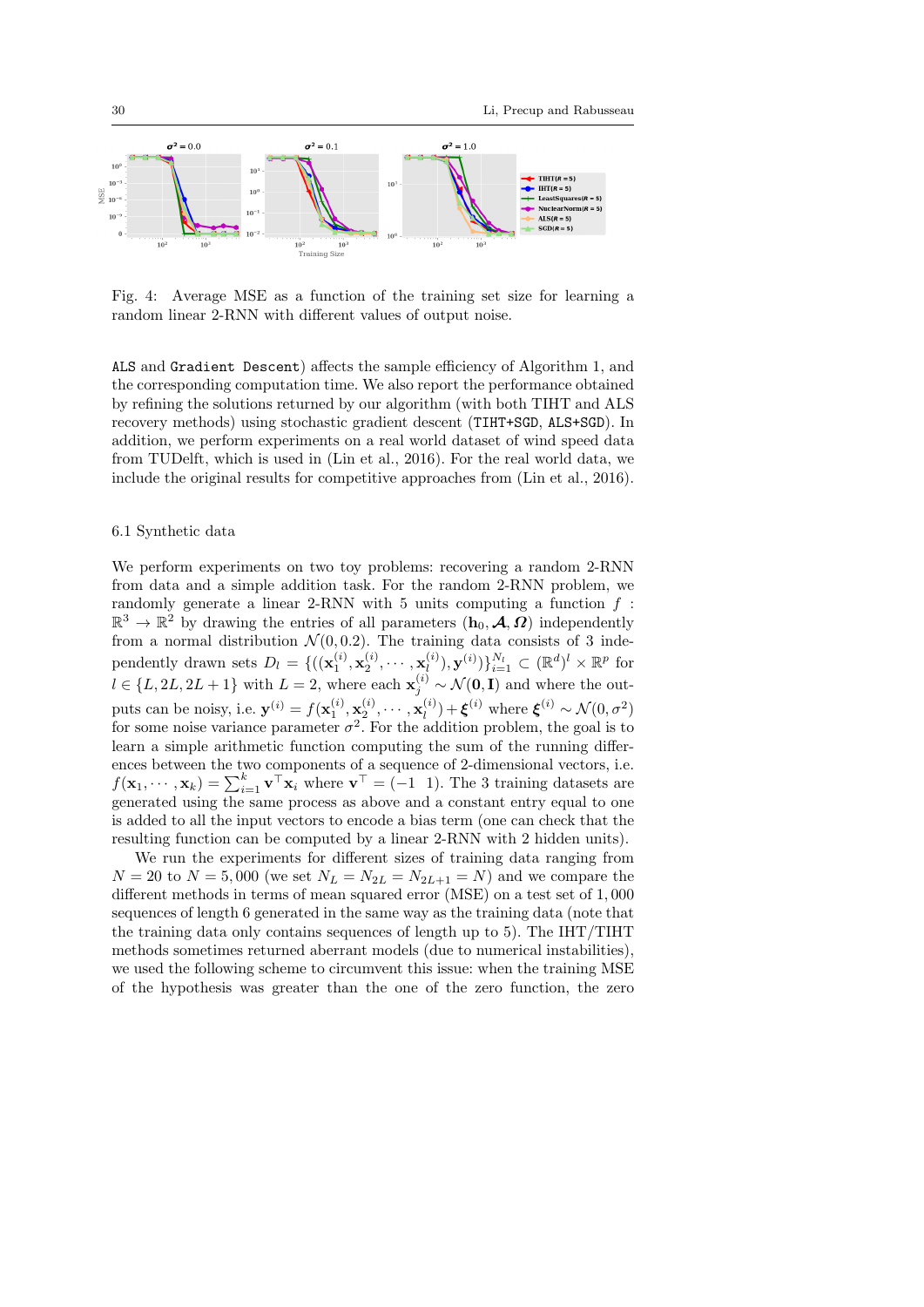

Fig. 5: Average MSE as a function of the training set size for learning a simple arithmetic function with different values of output noise.

function was returned instead (we applied this scheme to all other methods in the experiments). For the gradient descent approach, we use the autograd method from Pytorch with the Adam (Kingma and Ba, 2015) optimizer with learning rate 0.001.

# 6.1.1 Results

The results are reported in Figure 4 and 5 where we see that all recovery methods lead to consistent estimates of the target function given enough training data. This is the case even in the presence of noise (in which case more samples are needed to achieve the same accuracy, as expected). We can also see that TIHT and ALS tend to be overall more sample efficient than the other methods (especially with noisy data), showing that taking the low rank structure of the Hankel tensors into account is profitable. Moreover, TIHT tends to perform better than its matrix counterpart, confirming our intuition that leveraging the tensor train structure is beneficial.

We also found that using gradient descent to refine the learned 2-RNN model often leads to a performance boost. In Figure 6 and Figure 7 we show the advantage MSE obtained by fine tuning the learned 2-RNN using gradient descent. We use Pytorch to implement the fine-tuning process with the Adam optimizer with a learning rate of 0.0001. Fine tuning helps the model to converge to the optimal solution with less data, resulting in a more sample efficient approach. Lastly, we briefly mention than on these two tasks, previous experiments showed that both non-linear and linear recurrent neural network architectures trained with the back-propagation algorithm performed significantly worse than the spectral learning based learning algorithm we propose (see Rabusseau et al. (2019)).

### 6.1.2 Running time analysis

By directly recovering the Hankel tensor in its tensor train form, ALS and SGD significantly reduces the computation time needed to recover the Hankel tensor. In Figure 8a, we report the computation time of the different Hankel recovery methods for Hankel tensors with various length  $(L)$ . The experiment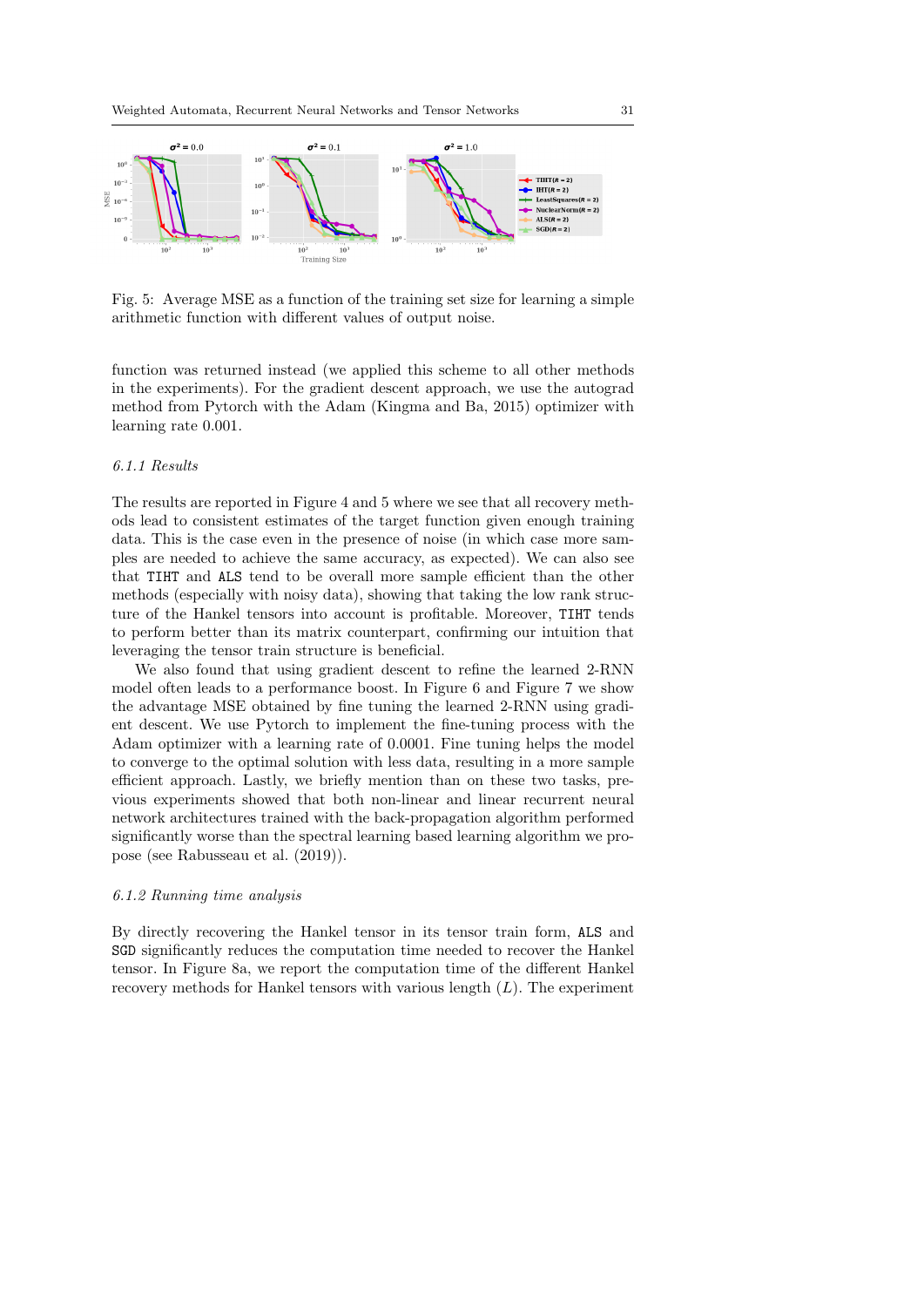

Fig. 6: Performance comparison between vanilla methods and fine-tuned methods on Random 2-RNN problem.



Fig. 7: Performance comparison between vanilla methods and fine-tuned methods on Addition problem.

is performed with 1,000 examples for the addition problem and all iterative methods (excluding OLS) are stopped when reaching the same fixed training accuracy. In the figure, there is a clear reduction in computation time for both ALS and SGD compared to other methods, which is expected. More specifically, these methods have much smaller computation time growth rate with respect to the length L compared to the matrix-based methods. This is especially beneficial when dealing with data that exhibits long term dependencies of the input variables. In comparison to the Hankel tensor recovery time, the spectral learning step takes significantly less time, typically within a second. However, one important note is that if the length  $L$  gets larger, directly performing spectral learning on the matrix form of the Hankel tensor may not be possible due to the curse of dimensionality. Therefore, under this circumstance, one should directly perform the spectral learning algorithm in its tensor train form as described in Section 3.2.

To demonstrate the benefits of performing the spectral learning algorithm in the TT format (as described in Section 3.2), we perform an additional experiment showing that leveraging the TT format allows one to save significant amount of computation time and memory resources in the spectral learning phase, especially when the corresponding Hankel tensor is large (i.e. large length and input dimension). In Figure 8b we compare the running time of the spectral learning phase (after recovering the Hankel tensors) in the matrix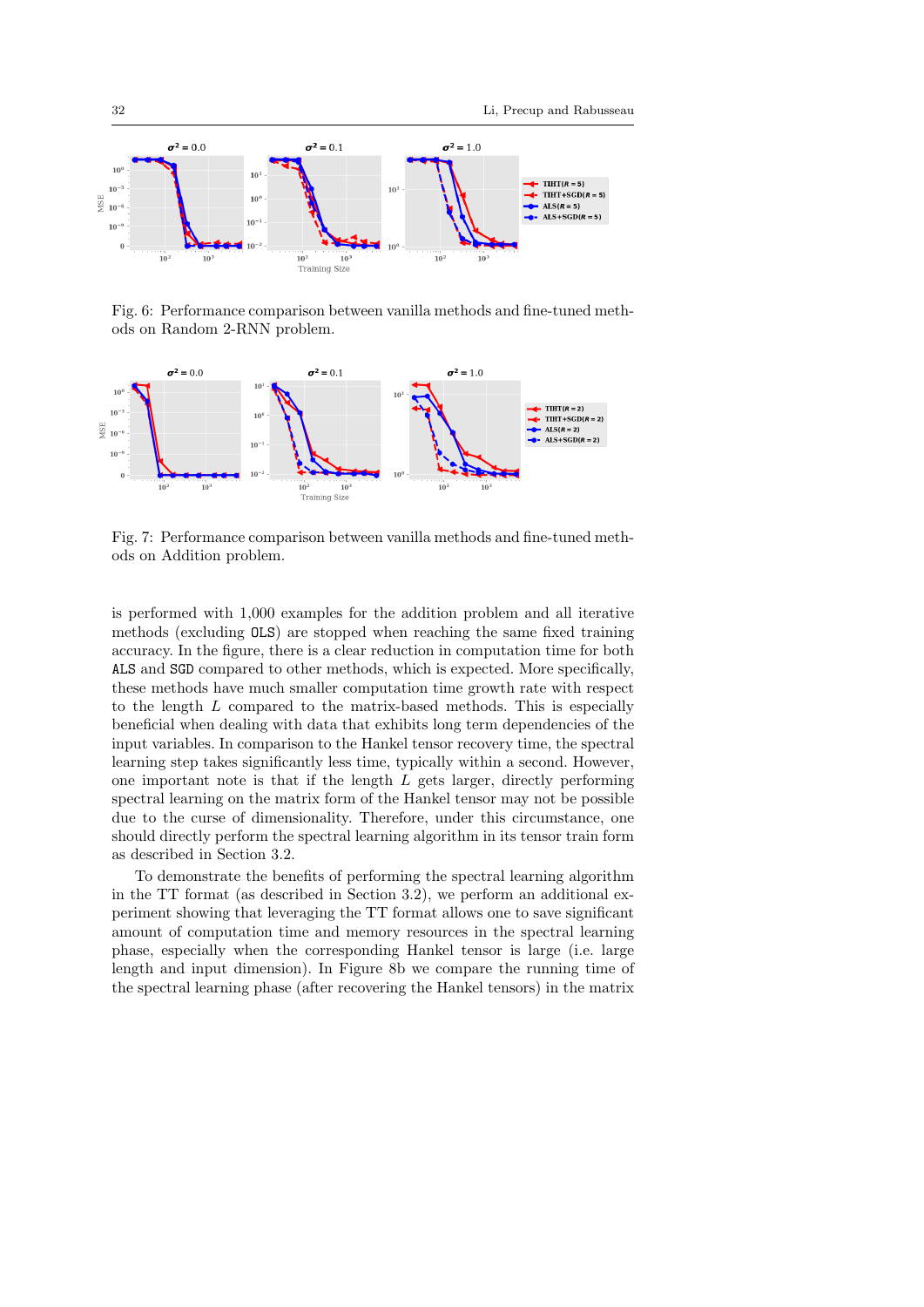

(a) Computation time comparison between different Hankel recovery methods on addition problem with 1,000 data. Computation time is capped at 10,000 seconds for all methods (the red dashed line).



(b) Computation time comparison between TT-spectral learning and classic matrix based spectral learning on Random 2-RNN problem with 100,000 examples. The ground truth 2-RNN has 3 states, with input dimension 5 and output dimension 1.

Fig. 8: Running time comparison

and TT formats, where the latter leverages the TT structure in the spectral learning routine. We randomly generate 100,000 input-output examples using a Random 2-RNN with 3 states, input dimension 5 and output dimension 1. We use ALS to recover the Hankel tensors in the TT format and compare the running time of the spectral learning in the TT format with the time needed to perform the classical spectral learning algorithm after reshaping the Hankel tensors in matrices (note that the time needed to convert the TT Hankel tensors into the corresponding Hankel matrices is not counted towards the matrix spectral learning time). In Figure 8b, we report the time needed to recover the Hankel tensors from data (Hankel ALS) and the time to recover the WFA in both the matrix and TT formats. One can observe that although classic matrix-based spectral learning is significantly faster than the TT-based one when the length is relatively small, the running time of the matrix method grows exponentially with the length while the one of the TT method is linear. For example, when the length equals to 12, TT spectral learning is more than 1,000 times faster than the classic spectral learning. This computation time gap significantly shows the benefit of leveraging TT format in the spectral learning phase. One remark is that other types of Hankel tensor recovery methods that we mentioned (i.e. TIHT, IHT, LeastSquares and NuclearNorm) fail to scale in this setup, due to excessive memory required by these algorithms in preparing the training data.

In addition, directly recovering the Hankel tensors and performing spectral learning in the TT format also helps drastically reduce the memory resources. As an illustration, we compare the size of the Hankel matrix in the TT format and the matrix format in Table 1. As one can see the size of the matrix version of the Hankel grows exponentially w.r.t the length while the TT Hankel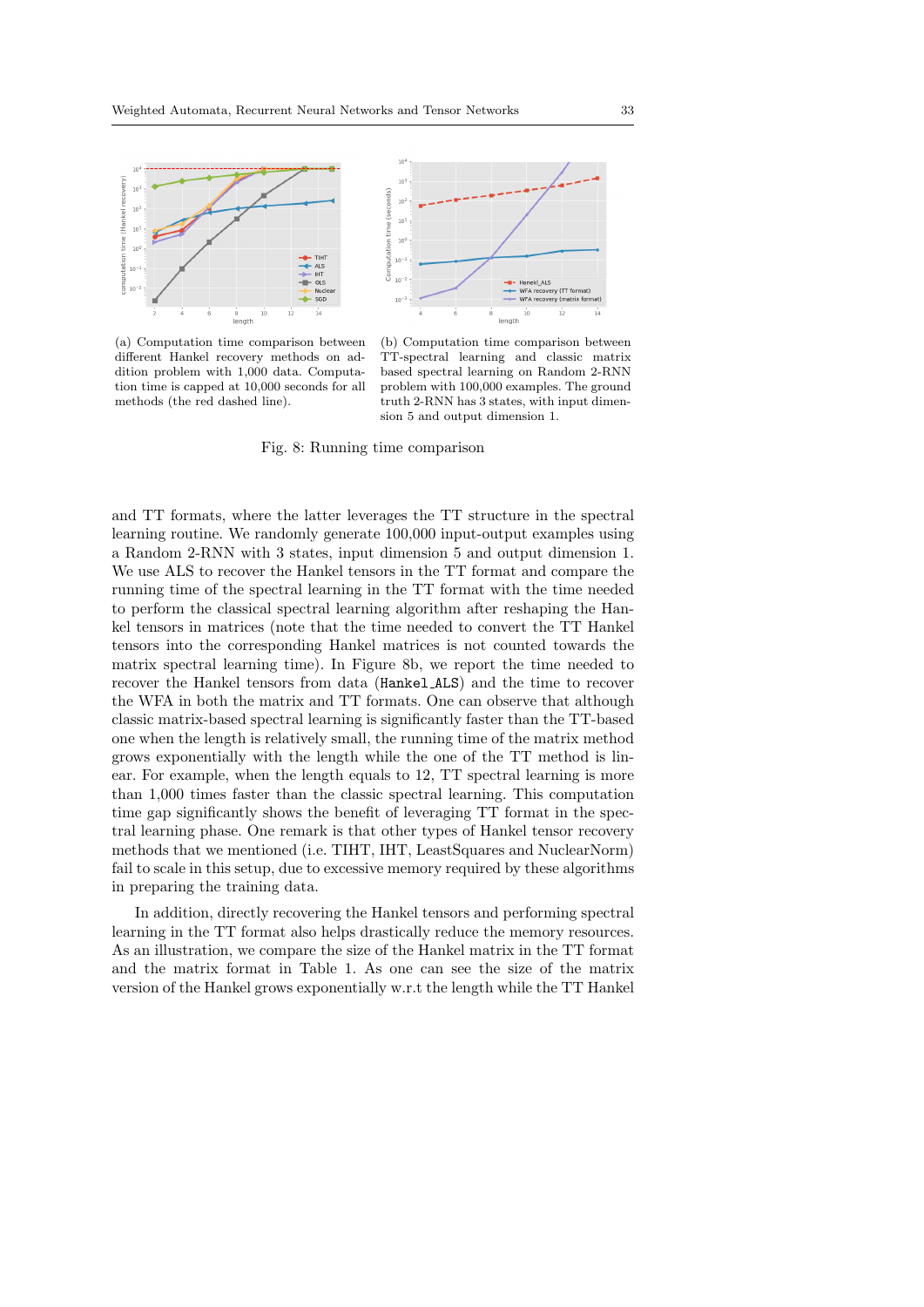size grows linearly. This also echoes with the computation time for these two methods.

| Length                                                                 |                                                               |  |  |       |
|------------------------------------------------------------------------|---------------------------------------------------------------|--|--|-------|
| TT Hankel Size (GB)                                                    | $\vert$ 2.68e-06 4.69e-06 6.70e-06 8.71e-06 1.07e-05 1.27e-05 |  |  |       |
| Matrix Hankel Size (GB)   1.40e-05 3.49e-04 8.73e-03 2.20e-01 5.40e-01 |                                                               |  |  | - 136 |

Table 1: Memory size of the Hankel tensor  $\mathcal{H}^{(\ell)}$  for the random 2-RNN problem (see Figure 8b) in both TT and matrix formats.

# 6.2 Real world data

In addition to the synthetic data experiments presented above, we conduct experiments on the wind speed data from TUDelft  $\P$ . For this experiment, to compare with existing results, we specifically use the data from Rijnhaven station as described in Lin et al. (2016), which proposed a regression automata model and performed various experiments on the wind speed dataset. The data contains wind speed and related information at the Rijnhaven station from 2013-04-22 at 14:55:00 to 2018-10-20 at 11:40:00 and was collected every five minutes. To compare with the results in (Lin et al., 2016), we strictly followed the data preprocessing procedure described in the paper. We use the data from 2013-04-23 to 2015-10-12 as training data and the rest as our testing data. The paper uses SAX as a preprocessing method to discretize the data. However, as there is no need to discretize data for our algorithm, we did not perform this procedure. For our method, we set the length  $L = 3$  and we use a window size of 6 to predict the future values at test time. We calculate hourly averages of the wind speed, and predict one/three/six hour(s) ahead, as in (Lin et al., 2016). In this experiment, our model only predicts the next hour from the past 6 observations. To make k-hour-ahead prediction, we use the forecast of the model itself as input and bootstrap from it. For our methods we use a linear 2-RNN with 10 states. Averages over 5 runs of this experiment for one-hour-ahead, three-hour-ahead, six-hour-ahead prediction error can be found in Table 2, 3 and 4. The results for RA, RNN and persistence are taken directly from (Lin et al., 2016).

The results of this experiment are presented in Table 2-4 where we can see that while TIHT+SGD performs slightly worse than ARIMA and RA for one-hour-ahead prediction, it outperforms all other methods for three-hours and six-hours ahead predictions (and the superiority w.r.t. other methods increases as the prediction horizon gets longer). One important note is that although ALS and ALS+SGD is slightly under-performing compared to TIHT and TIHT+SGD, the computation time has been significantly reduced for ALS by a factor of 5 (TIHT takes 3,542 seconds while ALS takes 804 seconds).

<sup>¶</sup>http://weather.tudelft.nl/csv/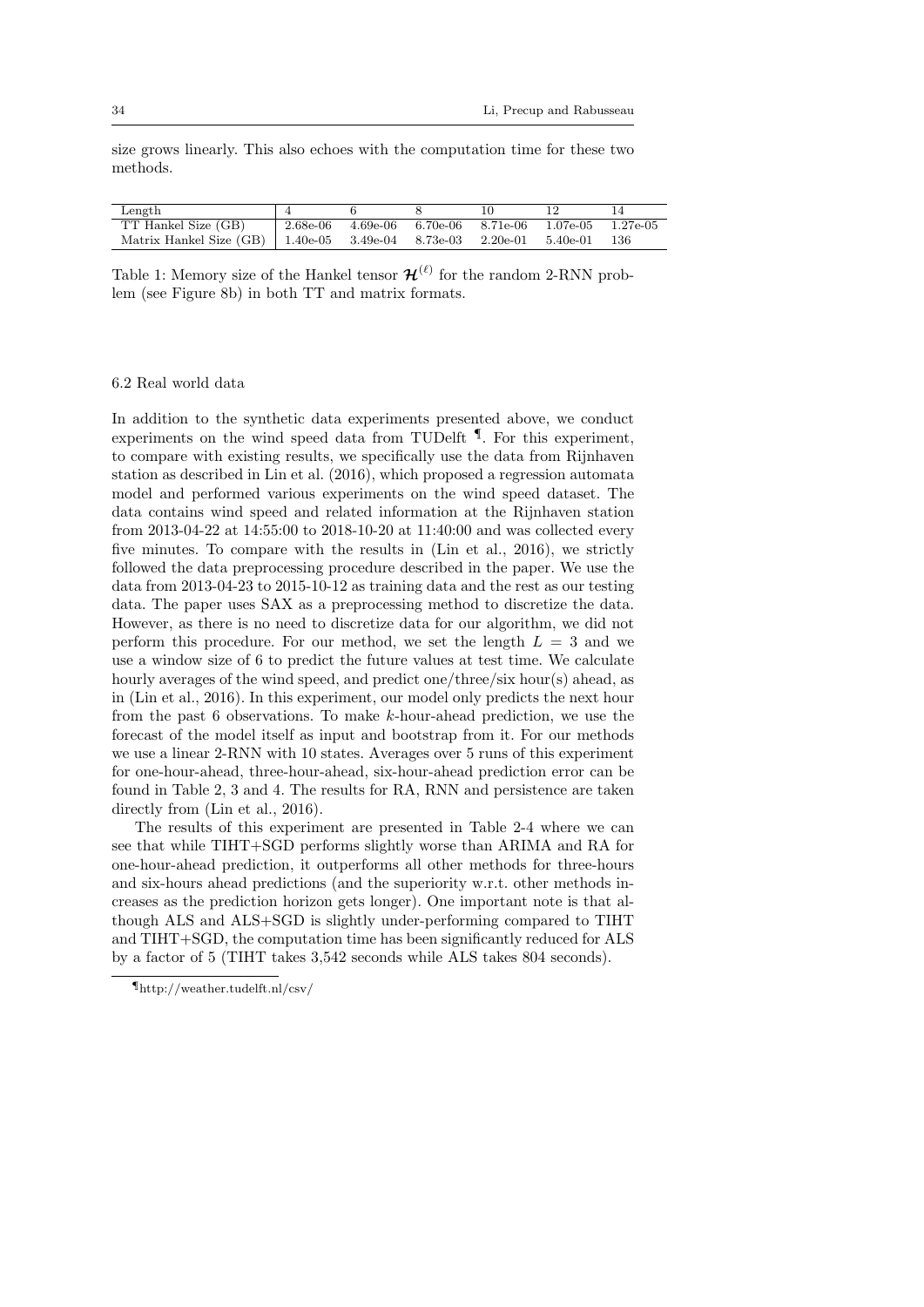| Method      | <b>TIHT</b> | TIHT<br>$+SGD$ | <b>ALS</b> | ALS<br>$+SGD$ | Regression<br>Automata. | ARIMA | <b>RNN</b> | Persistence |
|-------------|-------------|----------------|------------|---------------|-------------------------|-------|------------|-------------|
| <b>RMSE</b> | 0.573       | 0.519          | 0.586      | 0.522         | 0.500                   | 0.496 | 0.606      | 0.508       |
| <b>MAPE</b> | 21.35       | 18.79          | 22.12      | 19.01         | 18.58                   | 18.74 | 24.48      | $18.61\,$   |
| MAE         | 0.412       | 0.376          | 0.423      | 0.388         | 0.363                   | 0.361 | 0.471      | 0.367       |

Table 2: One-hour-ahead Speed Prediction Performance Comparisons

Table 3: Three-hour-ahead Speed Prediction Performance Comparisons

| Method | <b>TIHT</b> | TIHT<br>$+SGD$ | ALS   | ALS<br>$+SGD$ | Regression<br>Automata | ARIMA  | <b>RNN</b> | Persistence |
|--------|-------------|----------------|-------|---------------|------------------------|--------|------------|-------------|
| RMSE   | 0.868       | 0.854          | 0.875 | 0.864         | 0.872                  | 0.882  | 1.002      | 0.893       |
| MAPE   | 33.98       | 31.70          | 34.67 | 32.13         | 32.52                  | 33.165 | 37.24      | 33.29       |
| MAE    | 0.632       | 0.624          | 0.648 | 0.628         | 0.632                  | 0.642  | 0.764      | 0.649       |

Table 4: Six-hour-ahead Speed Prediction Performance Comparisons

| Method      | <b>TIHT</b> | TIHT<br>$+SGD$ | ALS   | ALS<br>$+SGD$ | Regression<br>Automata | <b>ARIMA</b> | <b>RNN</b> | Persistence |
|-------------|-------------|----------------|-------|---------------|------------------------|--------------|------------|-------------|
| <b>RMSE</b> | .234        | 1.145          | 1.283 | 1.128         | $1.205\,$              | 1.227        | 1.261      | 1.234       |
| MAPE        | 49.08       | 44.88          | 47.65 | 45.03         | 46.809                 | 48.02        | 47.03      | 48.11       |
| MAE         | 0.940       | 0.865          | 0.932 | 0.869         | 0.898                  | 0.919        | 0.944      | 0.923       |

### 7 Conclusion and Future Directions

We proposed the first provable learning algorithm for second-order RNN with linear activation functions: we showed that linear 2-RNN are a natural extension of vv-WFA to the setting of input sequences of continuous vectors (rather than discrete symbol) and we extended the vv-WFA spectral learning algorithm to this setting. We also presented novel connections between WFA and tensor networks, showing that the computation of a WFA is intrinsically linked with the tensor train decomposition. We leveraged this connection to adapt the standard spectral learning algorithm to the tensor train format, allowing one to scale up the spectral algorithm to exponentially large sub-blocks of the Hankel matrix.

We believe that the results presented in this paper open a number of exciting and promising research directions on both the theoretical and practical perspectives. We first plan to use the spectral learning estimate as a starting point for gradient based methods to train non-linear 2-RNN. More precisely, linear 2-RNN can be thought of as 2-RNN using LeakyRelu activation functions with negative slope 1, therefore one could use a linear 2-RNN as initialization before gradually reducing the negative slope parameter during training. The extension of the spectral method to linear 2-RNN also opens the door to scaling up the classical spectral algorithm to problems with large discrete alphabets (which is a known caveat of the spectral algorithm for WFA) since it allows one to use low dimensional embeddings of large vocabularies (using e.g. word2vec or latent semantic analysis). From the theoretical perspective, we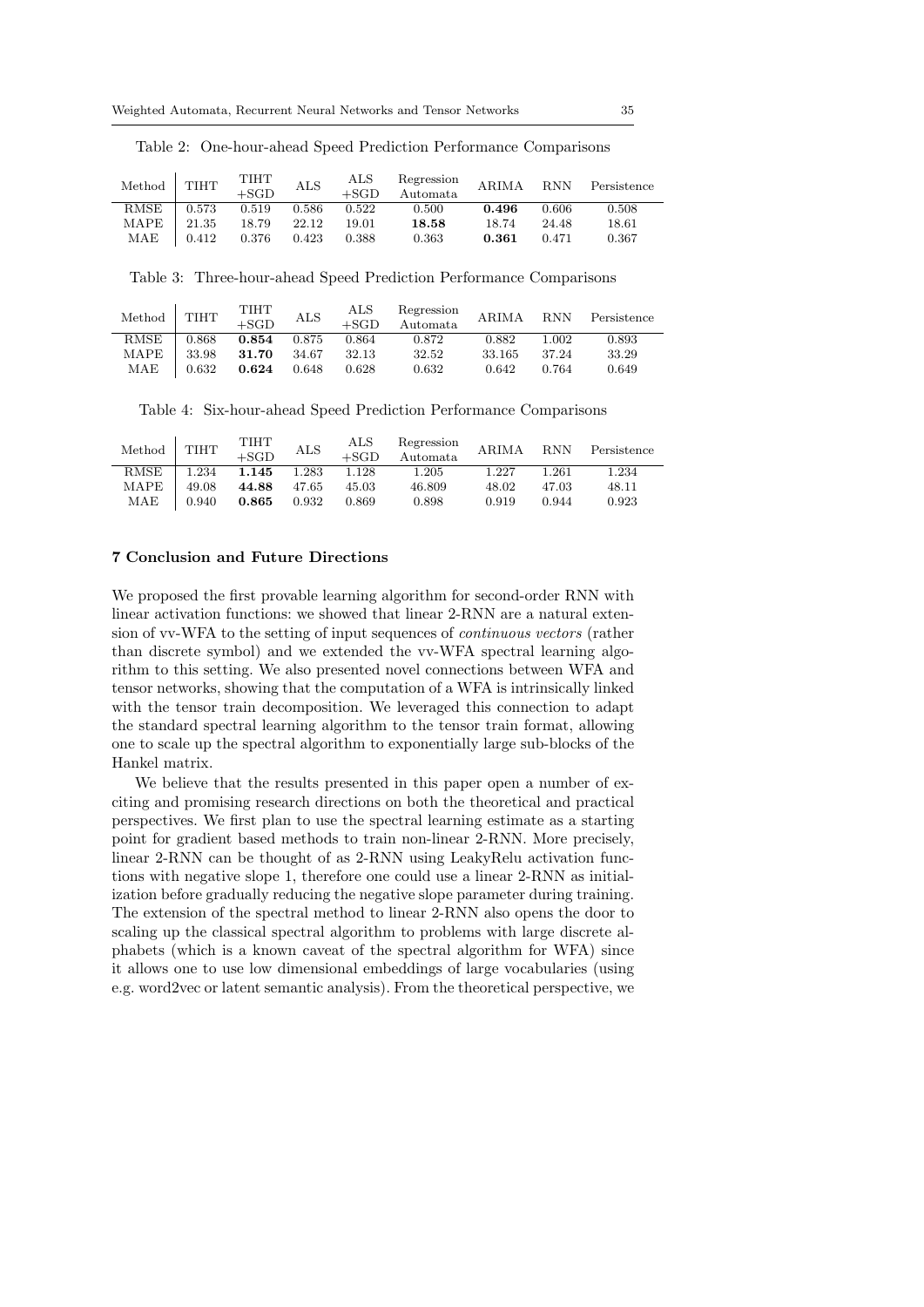plan on deriving learning guarantees for linear 2-RNN in the noisy setting (e.g. using the PAC learnability framework). Even though it is intuitive that such guarantees should hold (given the continuity of all operations used in our algorithm), we believe that such an analysis may entail results of independent interest. In particular, analogously to the matrix case studied in (Cai et al., 2015), obtaining optimal convergence rates for the recovery of the low TT-rank Hankel tensors from rank one measurements is an interesting direction; such a result could for example allow one to improve the generalization bounds provided in (Balle and Mohri, 2012) for spectral learning of general WFA. Lastly, establishing other equivalence results between classical classes of formal languages and functions computed by recurrent architectures is a worthwhile endeavor; such equivalence results give a novel light on classical models from theoretical computer science and linguistics while at the same time sparkling original perspectives on modern machine learning architectures. A first direction could be to establish connections between weighted tree automata and tree-structured neural models such as recursive tensor neural networks (Socher et al., 2013b,a).

# Acknowledgements

This research is supported by the Canadian Institute for Advanced Research (CIFAR AI chair program) and Fonds de Recherche du Québec – Nature et technologies (no. 271273). We also thank Compute Canada and Calcul Québec for the computing resources.

# References

- Angluin D (1988) Queries and concept learning. Machine learning 2(4):319– 342
- Avcu E, Shibata C, Heinz J (2017) Subregular complexity and deep learning. CLASP Papers in Computational Linguistics p 20
- Ayache S, Eyraud R, Goudian N (2018) Explaining black boxes on sequential data using weighted automata. In: Proceedings of ICGI, pp 81–103
- Bailly R, Denis F, Ralaivola L (2009) Grammatical inference as a principal component analysis problem. In: Proceedings of ICML, pp 33–40
- Balle B, Mohri M (2012) Spectral learning of general weighted automata via constrained matrix completion. In: Proceedings of NIPS, pp 2159–2167
- Balle B, Carreras X, Luque FM, Quattoni A (2014) Spectral learning of weighted automata. Machine learning 96(1-2):33–63
- Biamonte J, Bergholm V (2017) Tensor networks in a nutshell. arXiv preprint arXiv:170800006
- Boots B, Siddiqi SM, Gordon GJ (2011) Closing the learning-planning loop with predictive state representations. International Journal of Robotics Research 30(7):954–966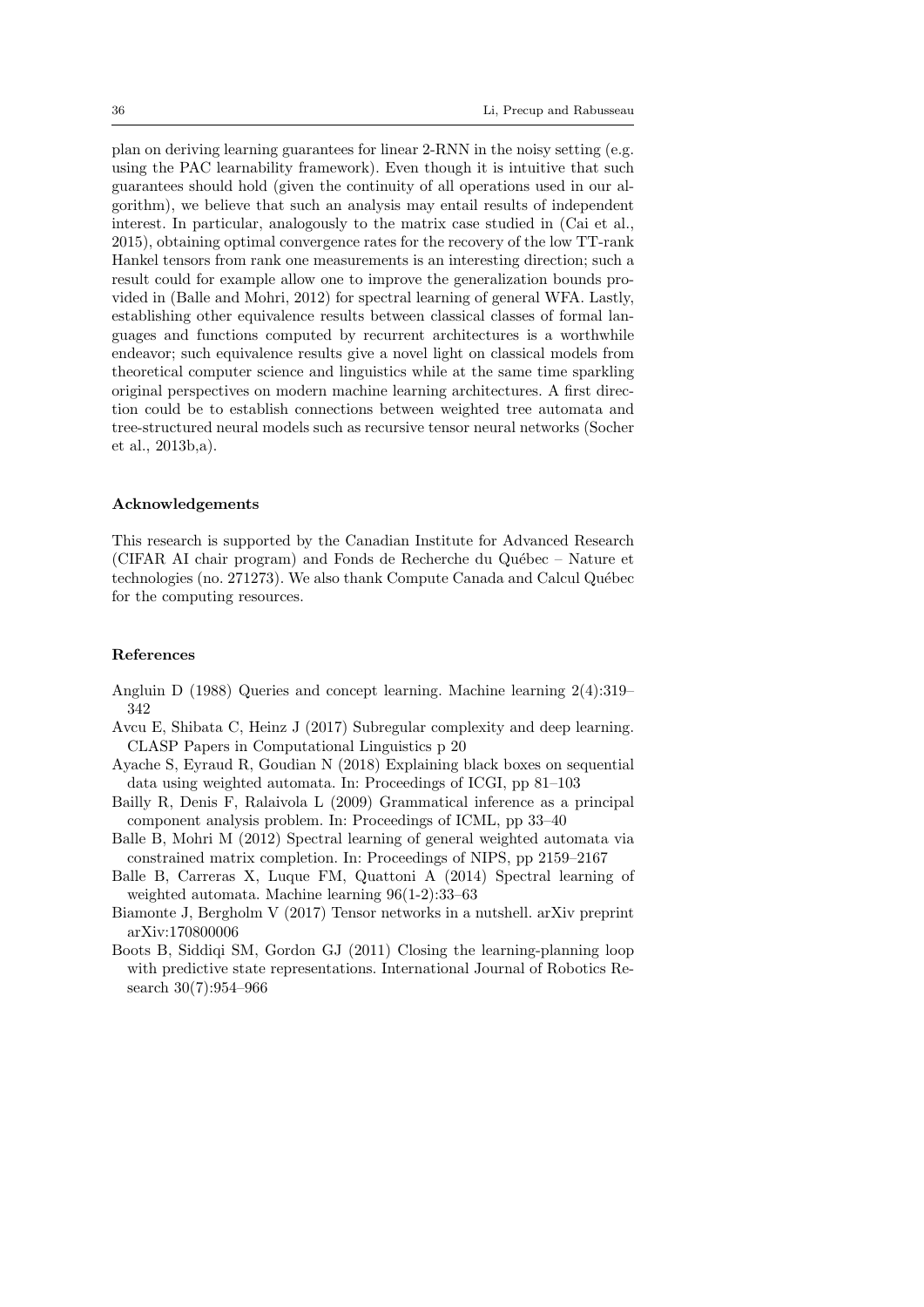- Cai TT, Zhang A, et al. (2015) Rop: Matrix recovery via rank-one projections. The Annals of Statistics 43(1):102–138
- Candes EJ, Plan Y (2011) Tight oracle inequalities for low-rank matrix recovery from a minimal number of noisy random measurements. IEEE Transactions on Information Theory 57(4):2342–2359
- Carlyle JW, Paz A (1971) Realizations by stochastic finite automata. Journal of Computer and System Sciences 5(1):26–40
- Caron R, Traynor T (2005) The zero set of a polynomial. WSMR Report pp 05–02
- Chen Y, Gilroy S, Maletti A, May J, Knight K (2018) Recurrent neural networks as weighted language recognizers. In: Proceedings of NAACL-HLT, pp 2261–2271
- Cichocki A, Lee N, Oseledets I, Phan AH, Zhao Q, Mandic DP, et al. (2016) Tensor networks for dimensionality reduction and large-scale optimization: Part 1 low-rank tensor decompositions. Foundations and Trends $\widehat{R}$  in Machine Learning 9(4-5):249–429
- Cohen N, Sharir O, Shashua A (2016) On the expressive power of deep learning: A tensor analysis. In: Conference on Learning Theory, pp 698–728
- Critch A (2013) Algebraic geometry of hidden markov and related models. PhD thesis, University of California, Berkeley
- Critch A, Morton J (2014) Algebraic geometry of matrix product states. SIGMA 10(095):095
- Denis F, Esposito Y (2008) On rational stochastic languages. Fundamenta Informaticae 86(1, 2):41–77
- Downey C, Hefny A, Boots B, Gordon GJ, Li B (2017) Predictive state recurrent neural networks. In: Proceedings of NIPS, pp 6055–6066
- Elman JL  $(1990)$  Finding structure in time. Cognitive science  $14(2):179-211$

Federer H (2014) Geometric measure theory. Springer

- Fliess M (1974) Matrices de Hankel. Journal de Mathématiques Pures et Appliquées 53(9):197-222
- Gelß P (2017) The tensor-train format and its applications: Modeling and analysis of chemical reaction networks, catalytic processes, fluid flows, and brownian dynamics. PhD thesis
- Gers FA, Schmidhuber J, Cummins F (2000) Learning to forget: Continual prediction with LSTM. Neural Computation 12(10):2451–2471
- Giles CL, Sun GZ, Chen HH, Lee YC, Chen D (1990) Higher order recurrent networks and grammatical inference. In: Proceedings of NIPS, pp 380–387
- Giles CL, Miller CB, Chen D, Chen HH, Sun GZ, Lee YC (1992) Learning and extracting finite state automata with second-order recurrent neural networks. Neural Computation 4(3):393–405
- Glaude H, Pietquin O (2016) PAC learning of probabilistic automaton based on the method of moments. In: Proceedings of ICML, pp 820–829
- Graves A, Mohamed Ar, Hinton G (2013) Speech recognition with deep recurrent neural networks. In: Proceedings of ICASSP, IEEE, pp 6645–6649
- Han ZY, Wang J, Fan H, Wang L, Zhang P (2018) Unsupervised generative modeling using matrix product states. Physical Review X 8(3):031012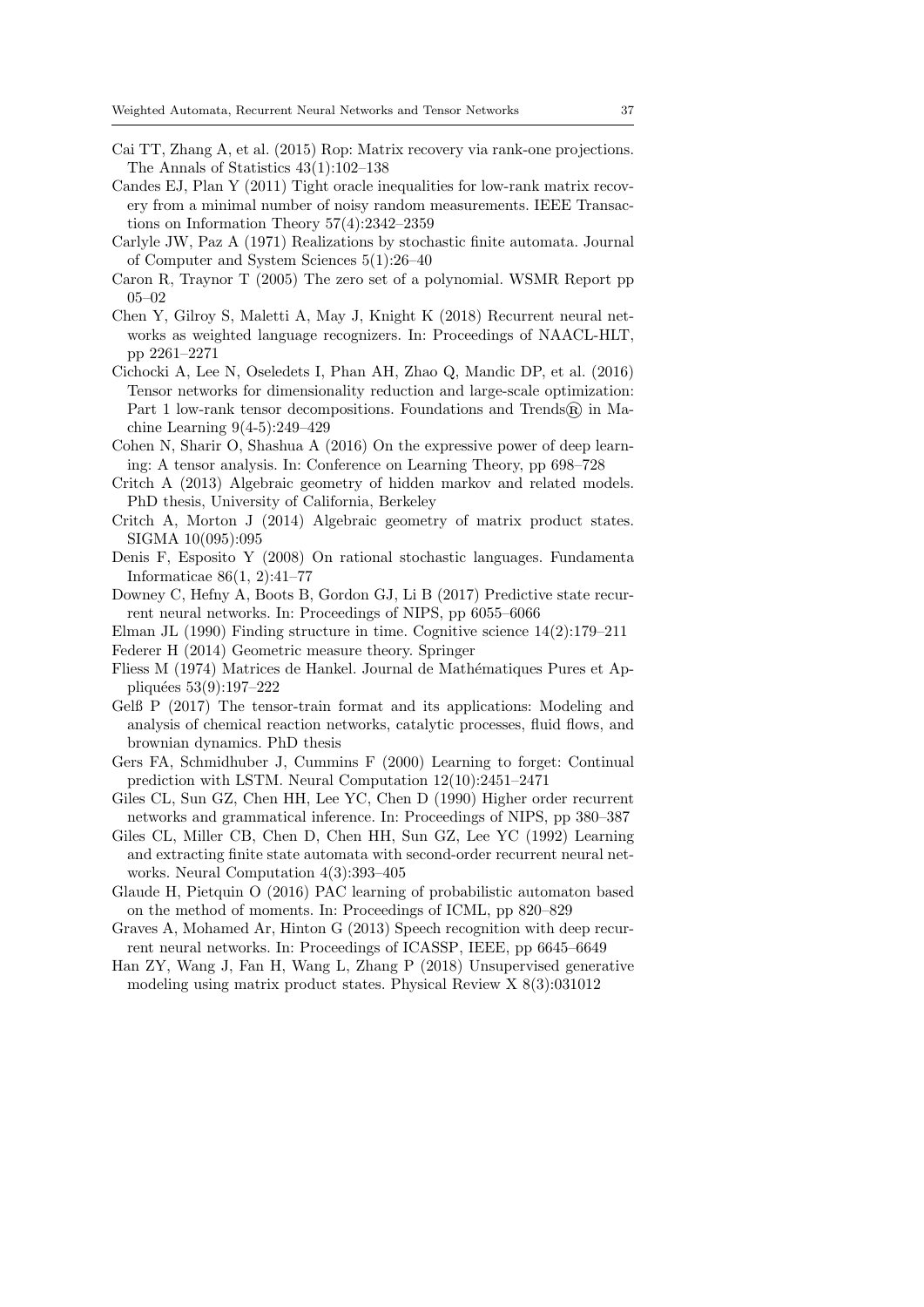- Hillar CJ, Lim LH (2013) Most tensor problems are np-hard. Journal of the ACM (JACM) 60(6):45
- Holtz S, Rohwedder T, Schneider R (2012) The alternating linear scheme for tensor optimization in the tensor train format. SIAM Journal on Scientific Computing 34(2):A683–A713
- Hsu DJ, Kakade SM, Zhang T (2009) A spectral algorithm for learning hidden markov models. In: Proceedings of COLT
- Jain P, Meka R, Dhillon IS (2010) Guaranteed rank minimization via singular value projection. In: Proceedings of NIPS, pp 937–945
- Khrulkov V, Novikov A, Oseledets I (2018) Expressive power of recurrent neural networks. In: Proceedings of ICLR
- Kingma DP, Ba J (2015) Adam: A method for stochastic optimization. In: Proceedings of ICLR
- Klus S, Gelß P, Peitz S, Schütte C (2018) Tensor-based dynamic mode decomposition. Nonlinearity 31(7):3359
- Kolda TG, Bader BW (2009) Tensor decompositions and applications. SIAM review 51(3):455–500
- Lee Y, Doolen G, Chen H, Sun G, Maxwell T, Lee H, Giles CL (1986) Machine learning using a higher order correlation network. Physica D: Nonlinear Phenomena 22(1-3):276–306
- Li T, Rabusseau G, Precup D (2018) Nonlinear weighted finite automata. In: Proceedings of AISTATS, pp 679–688
- Lin Q, Hammerschmidt C, Pellegrino G, Verwer S (2016) Short-term time series forecasting with regression automata
- Lubich C, Rohwedder T, Schneider R, Vandereycken B (2013) Dynamical approximation by hierarchical tucker and tensor-train tensors. SIAM Journal on Matrix Analysis and Applications 34(2):470–494
- Ma X, Zhang P, Zhang S, Duan N, Hou Y, Zhou M, Song D (2019) A tensorized transformer for language modeling. In: Advances in Neural Information Processing Systems, pp 2229–2239
- Merrill W, Weiss G, Goldberg Y, Schwartz R, Smith NA, Yahav E (2020) A formal hierarchy of rnn architectures. In: Proceedings of the 58th Annual Meeting of the Association for Computational Linguistics, pp 443–459
- Mikolov T, Kombrink S, Burget L, Černocký J, Khudanpur S (2011) Extensions of recurrent neural network language model. In: Proceedings of ICASSP, IEEE, pp 5528–5531
- Miller J, Rabusseau G, Terilla J (2020) Tensor networks for language modeling. arXiv preprint arXiv:200301039
- Novikov A, Rodomanov A, Osokin A, Vetrov D (2014) Putting mrfs on a tensor train. In: International Conference on Machine Learning, pp 811–819
- Novikov A, Podoprikhin D, Osokin A, Vetrov DP (2015) Tensorizing neural networks. In: Advances in Neural Information Processing Systems, pp 442– 450
- Omlin CW, Giles CL (1996) Constructing deterministic finite-state automata in recurrent neural networks. Journal of the ACM (JACM) 43(6):937–972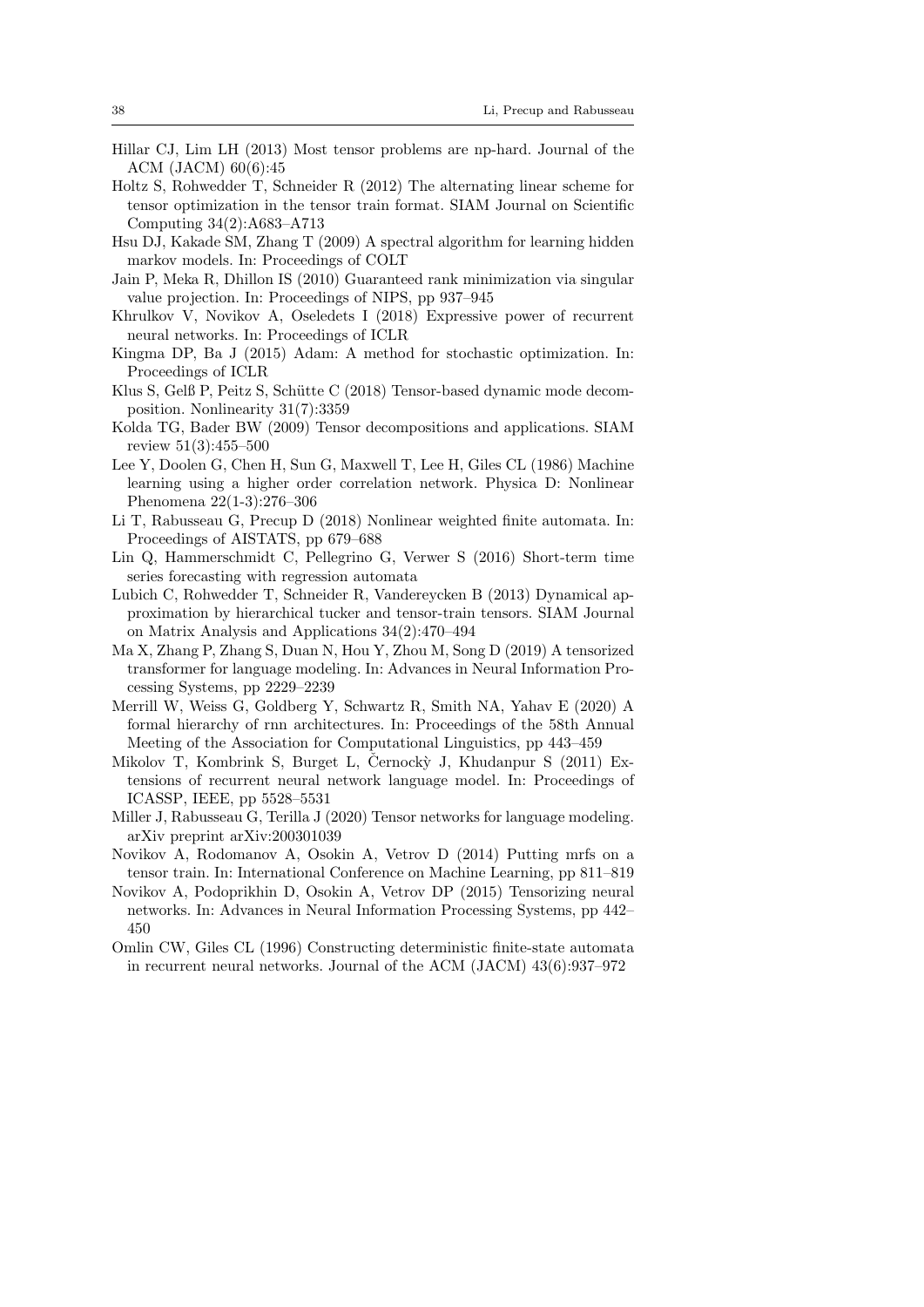- Orús R  $(2014)$  A practical introduction to tensor networks: Matrix product states and projected entangled pair states. Annals of Physics 349:117–158
- Oseledets IV (2011) Tensor-train decomposition. SIAM Journal on Scientific Computing 33(5):2295–2317
- Peng H, Schwartz R, Thomson S, Smith NA (2018) Rational recurrences. In: Proceedings of EMNLP, pp 1203–1214
- Pollack JB (1991) The induction of dynamical recognizers. In: Connectionist Approaches to Language Learning, Springer, pp 123–148
- Quattoni A, Carreras X, Gallé M  $(2017)$  A maximum matching algorithm for basis selection in spectral learning. In: Artificial Intelligence and Statistics, PMLR, pp 1477–1485
- Rabusseau G (2016) A tensor perspective on weighted automata, low-rank regression and algebraic mixtures. PhD thesis, Aix-Marseille Université
- Rabusseau G, Balle B, Pineau J (2017) Multitask spectral learning of weighted automata. In: Proceedings of NIPS, pp 2585–2594
- Rabusseau G, Li T, Precup D (2019) Connecting weighted automata and recurrent neural networks through spectral learning. In: The 22nd International Conference on Artificial Intelligence and Statistics, PMLR, pp 1630–1639
- Rauhut H, Schneider R, Stojanac  $\check{Z}$  (2017) Low rank tensor recovery via iterative hard thresholding. Linear Algebra and its Applications 523:220–262
- Recasens A, Quattoni A (2013) Spectral learning of sequence taggers over continuous sequences. In: Proceedings of ECML, pp 289–304
- Recht B, Fazel M, Parrilo PA (2010) Guaranteed minimum-rank solutions of linear matrix equations via nuclear norm minimization. SIAM review 52(3):471–501
- Schollwöck U  $(2011)$  The density-matrix renormalization group in the age of matrix product states. Annals of Physics 326(1):96–192
- Sedghi H, Anandkumar A (2016) Training input-output recurrent neural networks through spectral methods. arXiv preprint arXiv:160300954
- Siegelmann HT, Sontag ED (1992) On the computational power of neural nets. In: Proceedings of COLT, ACM, pp 440–449
- Socher R, Chen D, Manning CD, Ng A (2013a) Reasoning with neural tensor networks for knowledge base completion. In: Advances in neural information processing systems, pp 926–934
- Socher R, Perelygin A, Wu J, Chuang J, Manning CD, Ng AY, Potts C (2013b) Recursive deep models for semantic compositionality over a sentiment treebank. In: Proceedings of the 2013 conference on empirical methods in natural language processing, pp 1631–1642
- Stoudenmire E, Schwab DJ (2016) Supervised learning with tensor networks. In: Advances in Neural Information Processing Systems, pp 4799–4807
- Sutskever I, Martens J, Hinton GE (2011) Generating text with recurrent neural networks. In: Proceedings of ICML, pp 1017–1024
- Thon M, Jaeger H (2015) Links between multiplicity automata, observable operator models and predictive state representations: a unified learning framework. Journal of Machine Learning Research 16:103–147